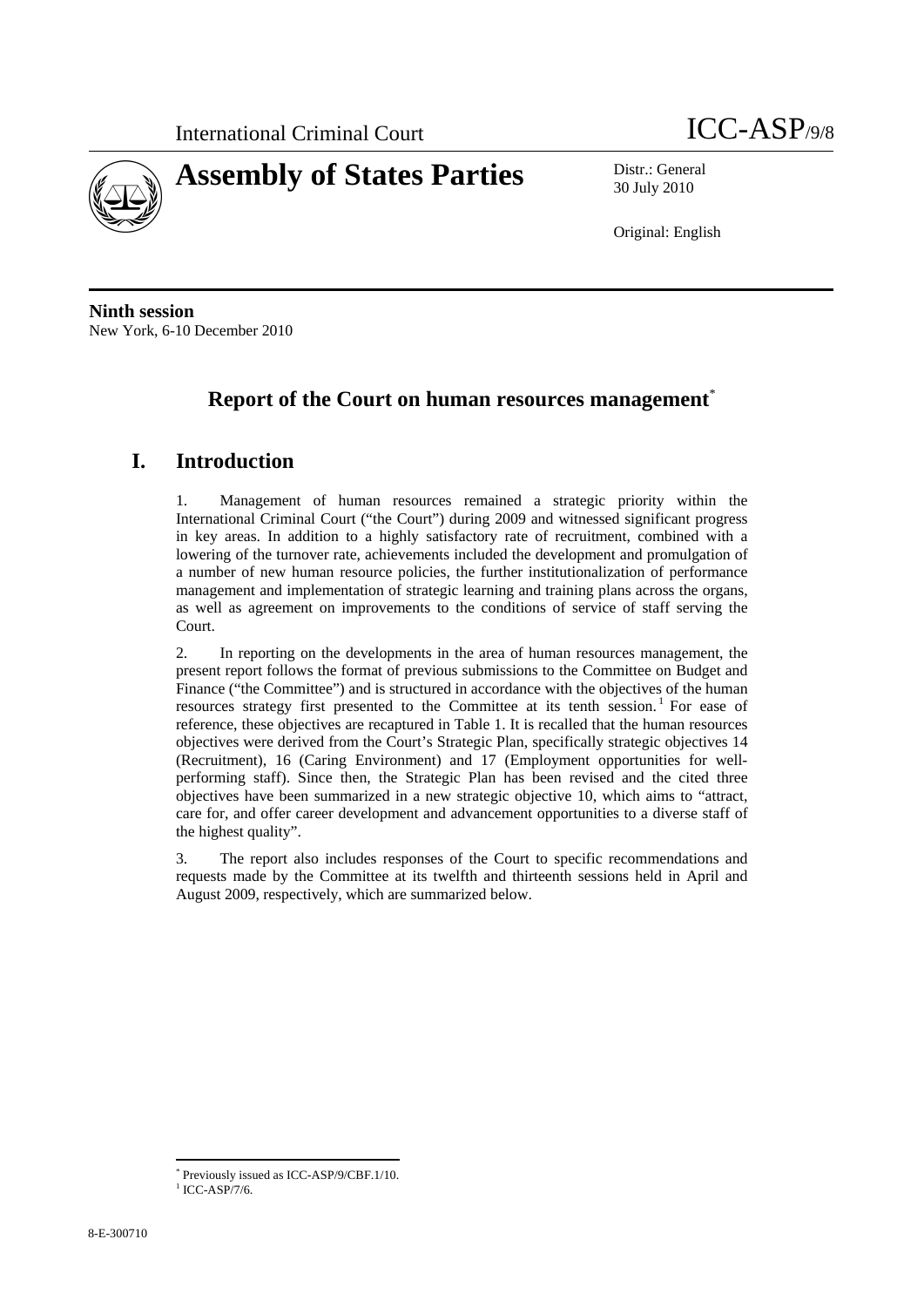| Key areas             | <i>Specific HR Objectives</i>                                                                                                                                |
|-----------------------|--------------------------------------------------------------------------------------------------------------------------------------------------------------|
| Recruitment           | 1. Define and apply a systematic, fair and transparent selection process to ensure<br>the highest quality of (external) recruitment and (internal) placement |
|                       | 2. Strengthen the capabilities of staff with hiring responsibilities                                                                                         |
|                       | 3. Increase external awareness of ICC employment opportunities                                                                                               |
| Caring<br>environment | 4. Ensure attractive conditions of service and compensation systems for all Court<br>staff at headquarters and field duty stations                           |
|                       | 5. Increase staff well-being by enhancing existing and developing new support<br>programmes                                                                  |
|                       | 6. Enhance and develop further the administration of internal justice systems.                                                                               |
| Career<br>Development | 7. Institutionalize a well-functioning performance management system, including<br>performance-based incentives                                              |
|                       | 8. Provide learning and training opportunities that contribute to the achievement<br>of the Court's goals and address individual development needs           |
|                       | 9. Develop and implement approaches and systems for career management and<br>advancement of staff                                                            |

**Table 1: Overview of key HR strategic areas and specific objectives: ICC Strategic Plan Objective 10: Attract, care for and offer career development and advancement opportunities to a diverse staff of the highest quality** 

4. At its twelfth session, held in April 2009, the Committee "welcomed the overall progress achieved in the area of human resources management",<sup>2</sup> and

(a) Recommended that the Court set a time-frame for the conduct of performance appraisals of all staff and that it continue to explore improvements for this system.<sup>3</sup> The Chair subsequently clarified that the Committee also wished to obtain additional information on the appraisal tool and the criteria for appraisals;

(b) Noted that the Court intended to develop clear and consistent criteria upon which contract extensions would be based: $4^4$ 

(c) Recommended that a further evaluation be conducted of the different types of contracts (fixed-term, continuous and permanent) and their applicability for the particular situation of the Court before proceeding with any changes to the current system;<sup>5</sup>

(d) Recommended that the Court identify priority areas for training and that it prepare long-term training plans and models such as a training for trainers system;<sup>6</sup> and

(e) Recommended that the Court consider options for increasing [geographical] representation, such as enhancing contacts with representatives of these countries to promote awareness and advertising in local media and the possibility of targeted recruitment missions.

5. At its thirteenth session, held in August 2009, the Committee

Recommended that it review with the Court at its next session the process by which reclassification proposals are prepared and reviewed, including the selection of external consultants:<sup>8</sup>

 $3$  Ibid., para. 57.

<sup>2</sup> *Official Records of the Assembly of States Parties to the Rome Statute of the International Criminal Court, Eighth session, The Hague, 18-26 November 2009* (ICC-ASP/8/20), vol. II,. part B.1, para. 55. 3

<sup>4</sup> Ibid., para. 58.

<sup>5</sup> Ibid., para. 61.

 $^6$  Ibid., para. 66.

Ibid., para. 67.

<sup>8</sup> Ibid., part B.2, para. 61.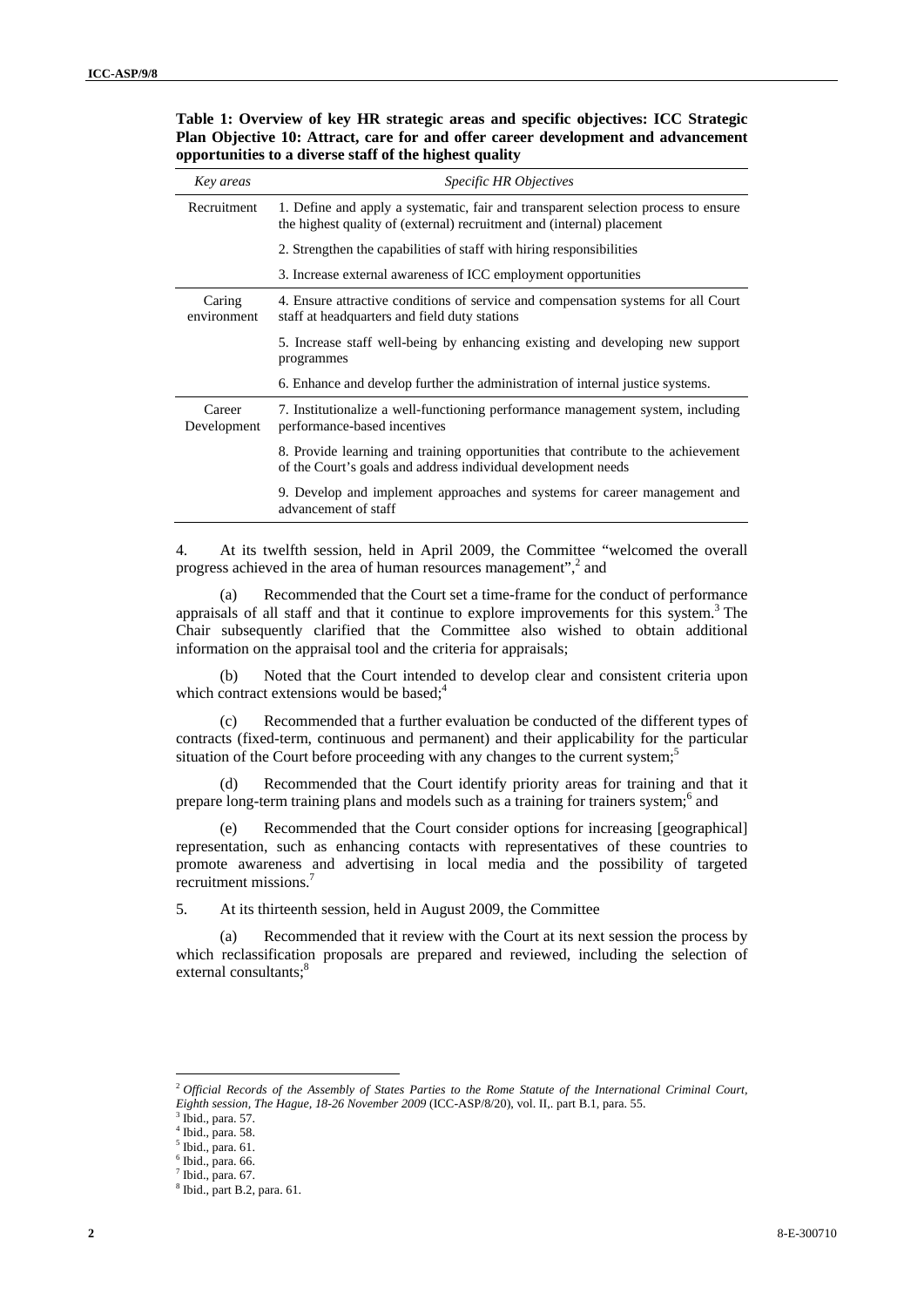(b) Requested the Court to submit a report on gratis personnel to its fourteenth session. In the case the Court insisted on proposing new modalities for hiring personnel, a report thereon should also be submitted for the Committee's consideration at its next session;<sup>9</sup> and

(c) Recommended that the Court prepare a strategic training plan linked to the risk management that would identify training required for core functions.

6. Wherever possible, responses to the specific requests made by the Committee are incorporated in the present report under the relevant headings of Section B reporting on the implementation of the human resources strategy objectives. The requested information on reclassifications is incorporated as a separate Section C, as this lies outside the scope of the human resources strategy.

## **II. Implementation of Human Resources Strategy Objectives**

7. Throughout 2009, the Court has continued implementation of its human resources objectives in the areas of recruitment, the creation of a caring environment and career development. While some of the objectives have a longer-term time horizon for implementation, significant progress was achieved with regard to all nine of the human resource objectives set out in Table 1 above. Progress to date and envisaged activities for 2010-2011 are described in the following sections.

## **A. Recruitment**

8. The human resources strategy objectives in the area of recruitment relate to systematic, fair and transparent selection processes, ensuring the highest quality of external recruitment and internal placement, the strengthening of the capabilities of staff with hiring responsibilities, and increased external awareness of the Court's employment opportunities. The Committee's recommendations and requests for reports by the Court dealt with under this heading relate to recruitment performance and delays, General Temporary Assistance, gratis personnel and the hiring of young professionals under the Associate Expert/Junior Professional Officer modality.

#### **1. Recruitment performance established posts: External recruitment, internal placements and turnover rates**

*Information requested by the Committee*<sup>11</sup>

9. In 2009, the Court filled a total of 203 vacancies in established posts, representing the highest number of vacancies filled in one year in its history and a very high rate of recruitment. Of these, 169 were external appointments. 34 out of the 203 vacancies filled were accepted by staff members of the Court. This represents a ratio of internal versus external appointments of 20:80 per cent.

10. A total of 67 staff left the Court in 2009. This represents a turnover rate for the year of 9.8 per cent and is thus considerably below the rate of 12 per cent for 2008. The Court is of the view that this turnover rate, which amounts to a staff retention rate of 90.2 per cent, is highly satisfactory, especially bearing in mind the need for any healthy organization to avoid stagnation in its talent pool and to have sufficient leeway to replace outgoing talent with new skills and expertise that may be required over time. At the same time, the Court is mindful of the need to monitor the reasons why staff decide to leave the institution. For this purpose, exit interviews conducted by an external company will be institutionalized in 2010.

 $<sup>9</sup>$  Ibid., para. 63.</sup>

<sup>&</sup>lt;sup>10</sup> Ibid., para. 66.

 $11$  See paras. 4 and 5 above.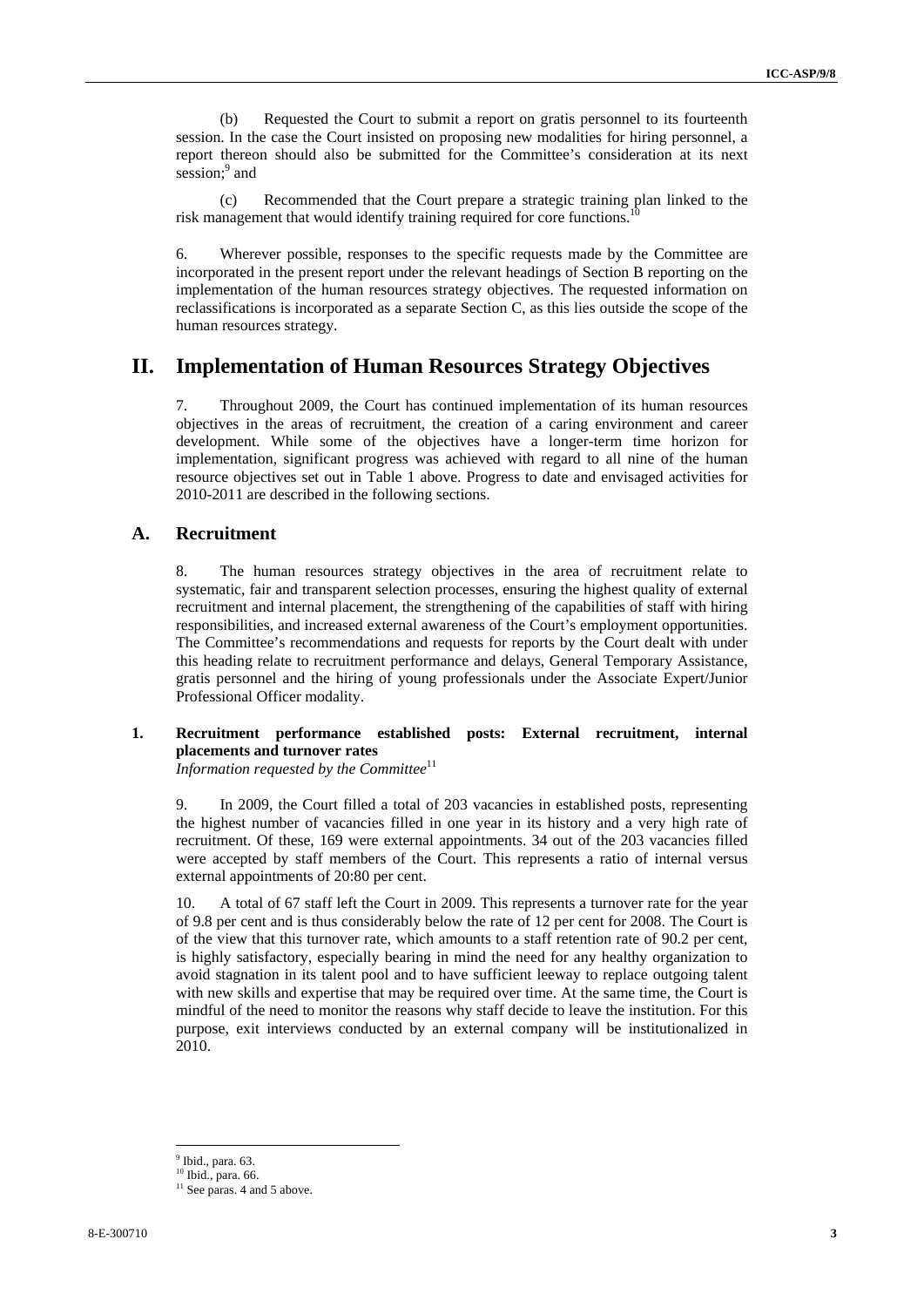11. Given internal placements and staff turnover, the net increase of staff at the end of 2009 over 2008 was 102 additional staff, or 8.5 new staff per month. As of 31 December 2009, the Court therefore had 679 staff on established posts. It will be recalled that, in earlier years, the Court's net recruitment per month was in the order of two to three staff, a fact which was of considerable concern to the Committee in 2007. The greatly improved recruitment performance thus demonstrates that the Court has successfully addressed the issue of undue recruitment delays.

12. Tables 2 and 3 below summarize the recruitment performance, appointments, internal placement and turnover by major programme as at 31 December 2009.

|  | <b>Table 2: Recruitment Performance</b> |
|--|-----------------------------------------|
|--|-----------------------------------------|

|            | <b>Budgeted</b><br>Posts | Headcount | Vacancy<br>Rate | Spot-Check<br>Rate | Under<br>Recruitment | <i>Separations</i><br>(2009) | Separation<br>(%) | Gender<br><b>Balance</b><br>(Female) |
|------------|--------------------------|-----------|-----------------|--------------------|----------------------|------------------------------|-------------------|--------------------------------------|
| ICC        | 739                      | 679       | 10.15%          | 8%                 | 40                   | 65                           | $9.80\%$          | 47%                                  |
| Judiciary  | 43                       | 38        | 11.63%          | 12%                |                      |                              | 18.72%            | 69%                                  |
| <b>OTP</b> | 215                      | 205       | 3.72%           | 5%                 | 4                    |                              | 8.22%             | 54%                                  |
| Registry   | 461                      | 425       | 11.28%          | 8%                 | 25                   | 39                           | 9.63%             | 42%                                  |

(a) Above figures include five budgeted posts for elected officials (three in OTP and two in the Registry).

(b) For the purpose of consistency, a D-1in the Registry has been counted as separation due to its recent change

of category to Elected Official.

(c) The above table does not reflect the recruitment of the new posts in the Budget 2010.

#### **Table 3: 2009 ICC appointments and resignations**

|                                                             | External<br>appointments | <i>Internal</i><br>appointments | Resignations     | Movements<br>to GTA | Secondment   | $Non-$<br>extensions/<br>dismissals | Net<br>increase |
|-------------------------------------------------------------|--------------------------|---------------------------------|------------------|---------------------|--------------|-------------------------------------|-----------------|
| Judiciary<br>Major Programme I                              | 13                       | $\mathfrak{2}$                  | 5                |                     | $\mathbf{0}$ | 1                                   | 6               |
| Office of the Prosecutor<br>Major Programme II              | 30                       | 9                               | 13               |                     |              | $\overline{c}$                      | 13              |
| Registry<br>Major Programme III                             | 121                      | 22                              | 36               | 5                   | $\Omega$     | 1                                   | 79              |
| Secretariat of the ASP<br>Major Programme IV                |                          | $\mathbf{0}$                    | $\boldsymbol{0}$ | $\mathbf{0}$        | $\mathbf{0}$ | 1                                   | $\mathbf{0}$    |
| Secretariat of the TFV<br>Major Programme VI                | $\overline{c}$           |                                 | $\Omega$         | $\overline{0}$      | $\Omega$     | $\Omega$                            | $\overline{c}$  |
| Project Office Permanent<br>Premises<br>Major Programme VII | $\overline{c}$           | $\theta$                        | $\theta$         | $\overline{0}$      | $\Omega$     | $\theta$                            | $\overline{c}$  |
| <b>Total ICC</b>                                            | 169                      | 34                              | 54               | $\overline{7}$      |              | 5                                   | 102             |

*This table includes the recruitment of posts for the Budget 2010 that occurred in the month of December* 

13. An update on recruitment, internal placement and turnover against established posts during the first three months of 2010 will be presented separately to the Committee.

# **2. Define and apply a systematic, fair and transparent selection processes**

*Human resources strategy objective 1* 

14. The Court's selection processes are well established. As a rule, all vacant established posts as well as almost all positions funded by General Temporary Assistance (GTA) are advertised on the Court's website and through various other means and fora. While vacancies are open to both external and internal candidates at the same time, Staff Rule 104.18, entitled "Recruitment and existing staff members", stipulates that the fullest regard is paid to the requisite qualifications and experience of staff members already in the service of the Court.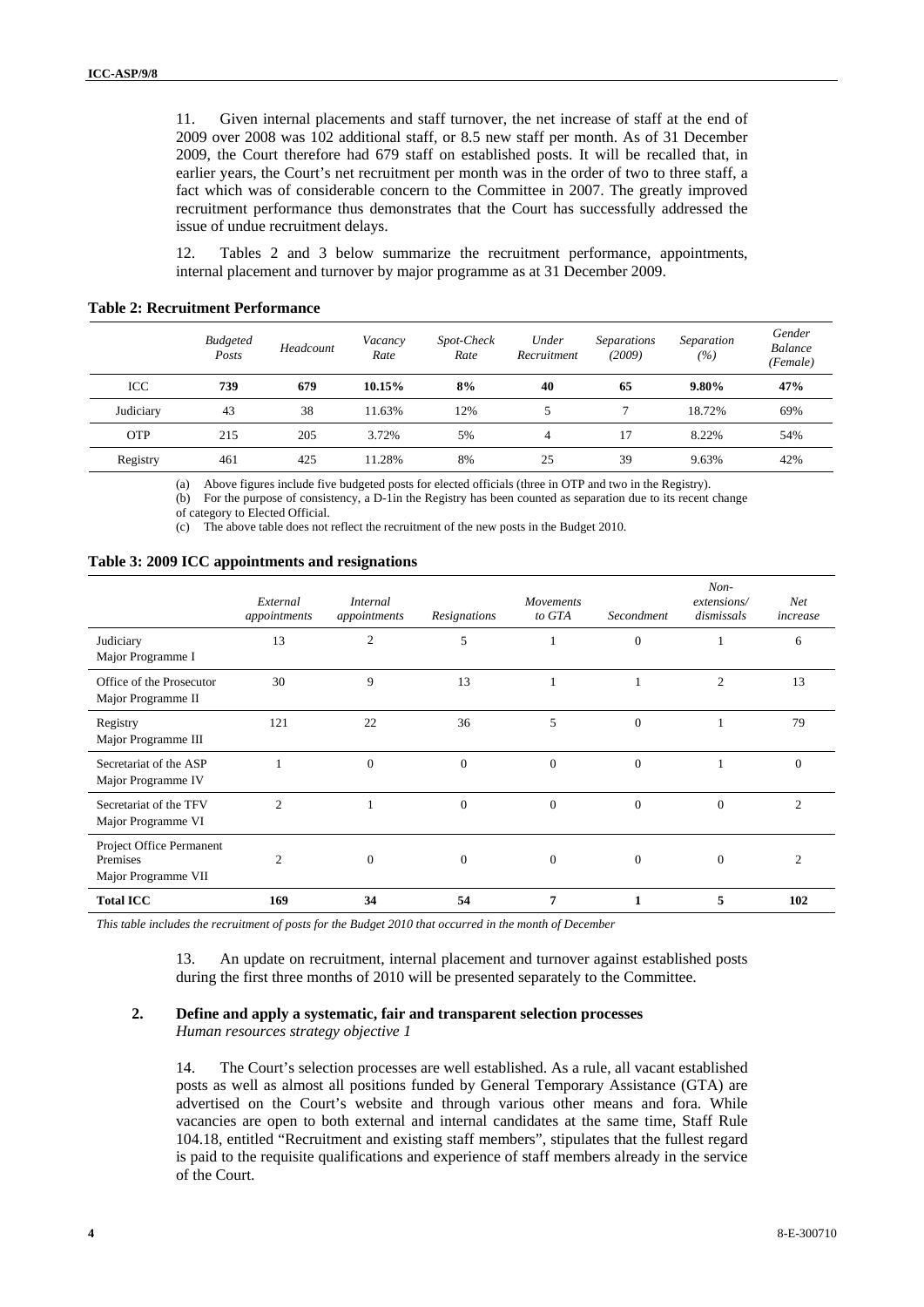15. In 2009, following an internal inter-organ consultation process, the Registrar promulgated new internal "Recruitment Guidelines for Established Posts". These guidelines describe in detail all aspects of the Court's selection process. They also formalize the expanded use of rosters across the Court, which will allow for efficiencies and enhanced expediency in the recruitment and selection processes.

16. In early 2010, a selection process for a senior managerial position included, for the first time, an assessment centre exercise conducted by an external provider. Assessment centres focus not on substantive or technical skills and expertise but on key leadership competencies such as strategic vision and approach, decision-making and negotiation skills, communication and management of people.

17. The e-recruitment module of SAP will go live in May 2010; following the initial period of running parallel systems, it is expected that the new system will further enhance the quality and speed of the Court's selection process.

#### **3. Strengthening the capabilities of staff with hiring responsibilities**

*Human resources strategy objective 2* 

18. The Recruitment Guidelines for Established Posts mentioned above also provide a step-by-step guide for hiring managers. A briefing session on the guidelines open to all interested staff was conducted in March 2010.

19. In early 2010, the Registry also conducted a briefing session for Judges of the Court, which highlighted relevant aspects of the selection and recruitment process.

20. For 2011, the Registry plans to conduct specific training for hiring managers on recruitment and competency-based interviewing skills.

#### **4. Increase external awareness of the Court's employment opportunities**

*Human resources strategy objective 3 as well as Committee recommendation* 

21. In line with the Committee's recommendation that the Court consider the possibility of targeted recruitment missions,<sup>12</sup> the Human Resources Section has prepared a two-year plan for conducting missions to non-represented or under-represented countries in the Baltic, Eastern Europe, Latin America and the Caribbean, Asia and Africa. The purpose of the missions is to present the Court and its employment opportunities to as wide a range of potential candidates for employment as possible. A first visit was conducted to Estonia in December 2009 and plans are underway to visit Latvia, Lithuania, Poland, Czech Republic and Hungary in the first half of 2010. Representatives of the Human Resources Section also participated in Information Fairs conducted by the London School of Economics and the German Ministry of Foreign Affairs.

22. It should be noted, however, that both the human and the financial resources of the Human Resources Section are limited when it comes to organizing and conducting such recruitment missions. This may put the timely implementation of the plan at risk. Particularly with regard to the organization of activities and events in the target country, assistance from the relevant Ministries (notably Foreign Affairs and Justice) will be of utmost importance. In 2011, the planned recruitment missions will also require an increase in the travel budget of the Human Resources Section.

#### **5. General temporary assistance (GTA)**

*Information requested by the Committee*<sup>13</sup>

23. In 2007 and 2008, the Committee had expressed concern over the high number of staff funded from GTA that were not approved in the annual programme budgets, particularly in Registry, Presidency and Chambers. Already in 2009, the Court was able to report to the Committee that the number of such staff had been drastically reduced, owing mainly to the more rigourous discipline introduced by the current Registrar with regard to speeding up recruitment against established posts and thus avoiding prolonged or repeated

<sup>&</sup>lt;sup>12</sup> See above, footnote 7.

<sup>13</sup> *Official Records … Eighth session … 2009* (ICC-ASP/8/20), vol. II,. part B.2, para. 62.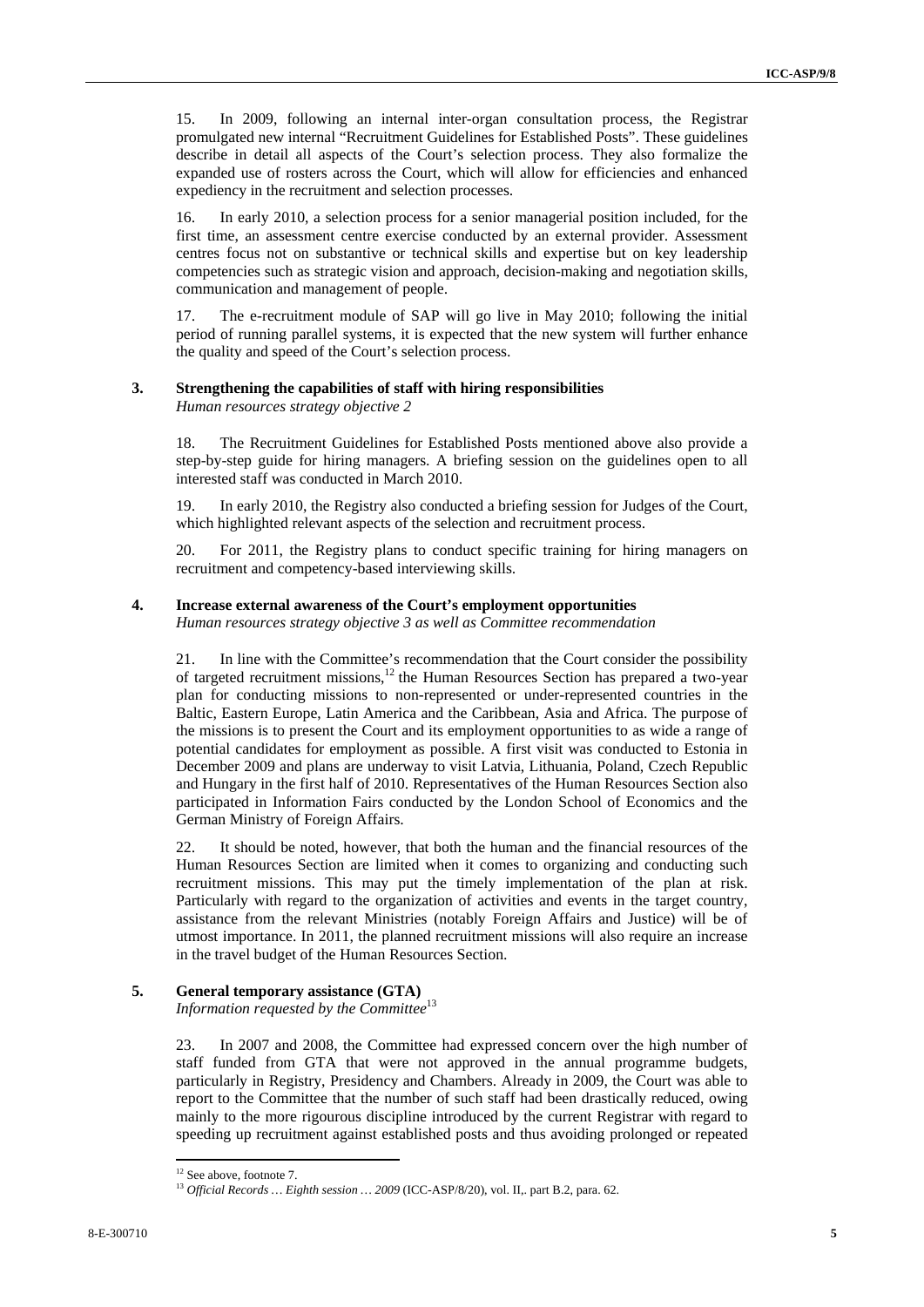extensions of temporary placements in Registry, Presidency and Chambers. The Court also introduced mandatory competitive recruitment for GTA-funded positions, except for those of very short-term (one to two month) duration. This regime has continued throughout 2009 and as of 31 December 2009, only seven staff funded from GTA not approved in the budget were under contract (excluding maternity or extended sick leave replacements) and carrying out functions of an urgent nature that could not have been foreseen at the time of the preparation of the programme budget. This figure contrasts with the number of forty reported to the Committee in September 2008 and thus represents a reduction of 83 per cent since then.

24. It may be useful to recall in this context that GTA is a funding source, not a contractual modality. Staff funded from GTA receive fixed-term appointments identical to those given to staff against established posts. A difference in benefits and entitlements would occur only when the appointments have a duration of less than twelve months, and in which case certain allowances may not apply.

25. In summary, the Court is of the view that it has successfully addressed the earlier concerns over the use of GTA-funded appointments and that the situation has fully stabilized.

#### **6. Use of gratis personnel**

*Information requested by the Committee*<sup>14</sup>

26. At its fourth session, the Assembly of States Parties ("the Assembly") adopted guidelines on the use of gratis personnel. The Court has not availed itself of any gratis personnel.

#### **7. Recruitment of Associate Experts/Junior Professional Officers**

*Information requested by the Committee*<sup>15</sup>

27. Associate Experts (AEs), Junior Professional Officers (JPOs) or Associate Professional Officers (APOs) are employed throughout the United Nations common system, which the Court adheres to and follows. AEs, JPOs and APOs are basically the same modality and the difference in nomenclature refers only to the different organizations that employ them. For easy reference and simplicity, all three will be referred to as JPOs for the purpose of this report.

28. JPOs are young professionals (the age limit is usually 32) who become staff of the organization for a limited duration (usually two years) and are funded by member states. One of the principal purposes of the JPO programme is that it exposes young professionals to international organizations and experience, which subsequently would be put to beneficial use in their national administrations.

29. The JPO programmes have existed for almost five decades. According to a 2008 report by the United Nations' Joint Inspection Unit  $(JIU)$ ,<sup>16</sup> some 1,000 JPOs are serving the UN system organizations at any given time, funded by 33 donors, which are listed in Annex I. JPOs are also employed by the Court's sister institutions, the International Criminal Tribunal for the former Yugoslavia (ICTY), the International Criminal Tribunal for Rwanda (ICTR) as well as the International Court of Justice (ICJ). According to the JIU report, all stakeholders of the programmes have expressed great satisfaction and appreciation for the programmes. Representatives of States Parties have therefore inquired on a number of occasions when the Court would establish its own JPO programme.

30. At its thirteenth session, the Committee noted that "such practices" [i.e. the hiring of JPOs] "can result in an unfair advantage for the young professionals who may be fast tracked in recruitment exercises, thereby affecting the regional balance within the institution".17 Having carefully examined this aspect in light of the UN common system's

<sup>&</sup>lt;sup>14</sup> See above, footnote 9.

<sup>15</sup> *Official Records … Eighth session … 2009* (ICC-ASP/8/20), vol. II,. part B.2, para. 63.<br><sup>16</sup> JIU/REP/2008/2, Joint Inspection Unit, United Nations: Junior Professional Officer/Associate Expert/Associate

Professional Officer Programmes in United Nations System Organizations, Geneva 2008. 17 See above, footnote 9.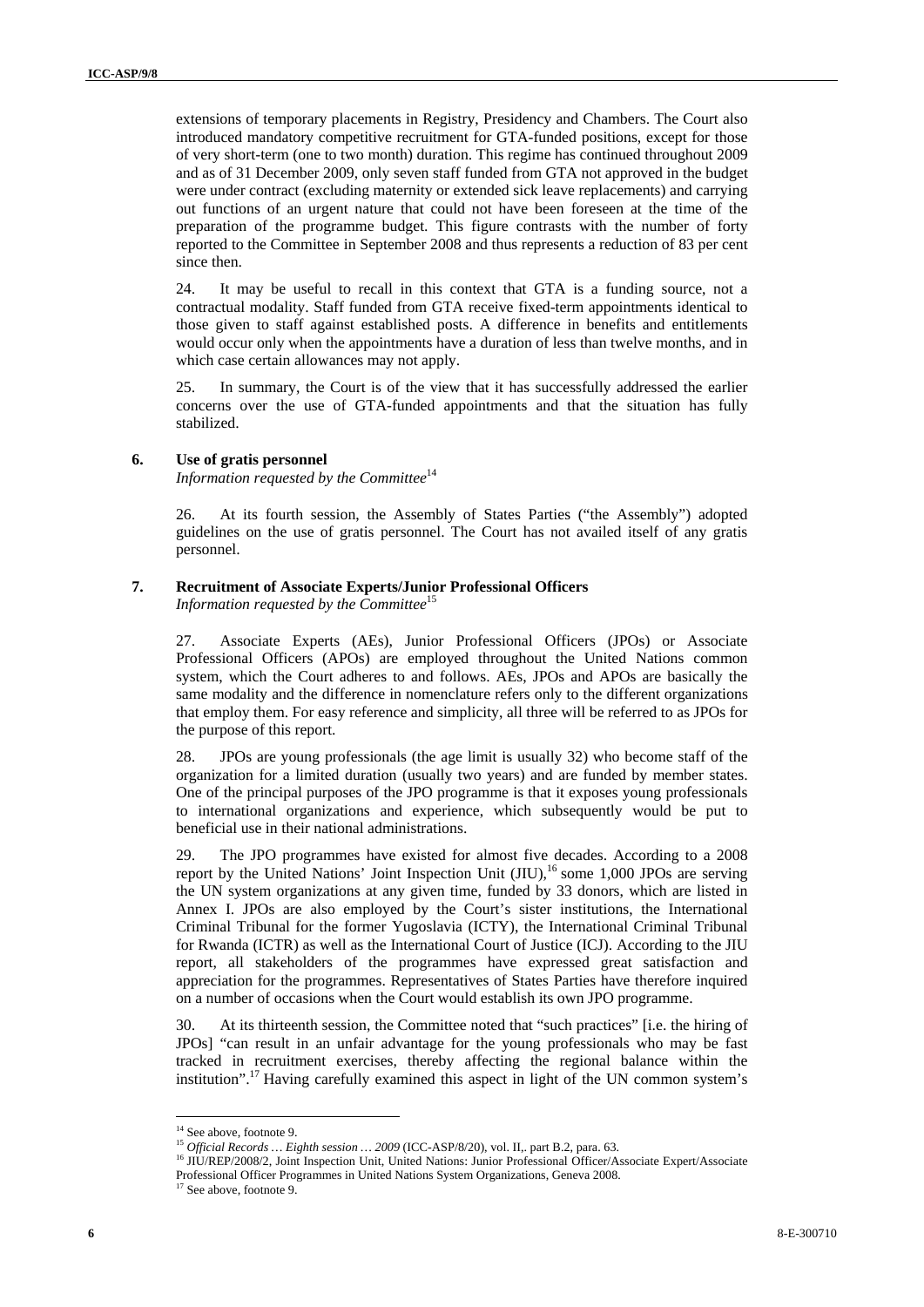experience with JPO programmes, the Court has concluded that it would be in a position to avoid such adverse impacts. Firstly, AEs/JPOs do not occupy established posts and as such do not affect geographical representation balances during their employment under this modality. Secondly, the Court strictly applies the principle of competitive mandatory recruitment for all established posts and does not operate with "fast-track" recruitment programmes for junior professionals. Current or former JPOs would be required to compete as external candidates for any vacancy and would be subject to the normal established geographical representation criteria. Thirdly, the Court wishes to draw the attention of the Committee to the fact that some States Parties also fund nationals from other, usually less developed, countries. This modality could be further elaborated.

31. Given these considerations, the Court intends to establish its Junior Professional Officer programme for an initial period of five years, starting in 2011. At the end of the period, the Court will report to the Committee on the experience, addressing specifically the concerns expressed in 2009.

## **B. Caring environment**

32. In the human resources strategy, the concept of a "caring environment", put forth in the then strategic objective 16 of the ICC Strategic Plan, was translated into three specific HR objectives relating to conditions of service and compensation systems, staff well-being and internal justice systems. Included under this heading is also the Court's response to the Committee's request on information concerning contractual arrangements.

#### **1. Ensure attractive conditions of service and compensation systems for all ICC staff at headquarters and field locations**

*Human resources strategy objective 4 and response to Committee request for information on contractual arrangements18*

33. The Court's activities in 2009 focused on the conditions governing the employment and compensation of staff serving at field locations, HR policy development, social security provisions and a review of contracts duration.

#### **(a) Conditions of Service for staff serving in the field**

34. Professional staff in the field are currently internationally-recruited (i.e. no national staff are hired at the professional level). Their compensation package was modeled on one of the United Nations' peacekeeping models. However, this model ceased to exist as of 1 July 2009. Following an in-depth analysis of suitable options for Court field staff, conducted by an inter-organ working group, the Registrar, in consultation with the Prosecutor and in accordance with Staff Rule 112.4, decided that as of 1 January 2010, the Court will adopt the approach used by the majority of United Nations common system organizations for compensating its internationally-recruited Professional staff at field duty stations. This approach implies, firstly, that the Court will categorize its field duty stations as family or non-family duty stations, as designated by the United Nations Department of Safety and Security. Staff posted at family locations (Bangui and Kampala) will now be permitted to install their families at the duty station and their compensation package will consist of net salary plus post adjustment. Staff working at non-family locations (Kinshasa, Bunia, Abeche) will be assigned, for administrative purposes, to either a nearby family duty stations where the Court has a presence (currently Kampala) or to The Hague, where they may install their families. These staff will receive net salary and post adjustment for the administrative place of assignment as well as a special allowance based on the actual duty station.

35. The new model represents an improvement in the conditions of service for internationally-recruited Professional staff serving the Court in the field, and particularly for those working at locations where hardship and difficult living conditions prevail. The new approach will be funded through efficiencies in other areas and no increase in budgetary provisions will be requested in this regard.

 $\overline{a}$ <sup>18</sup> See above, footnote 5.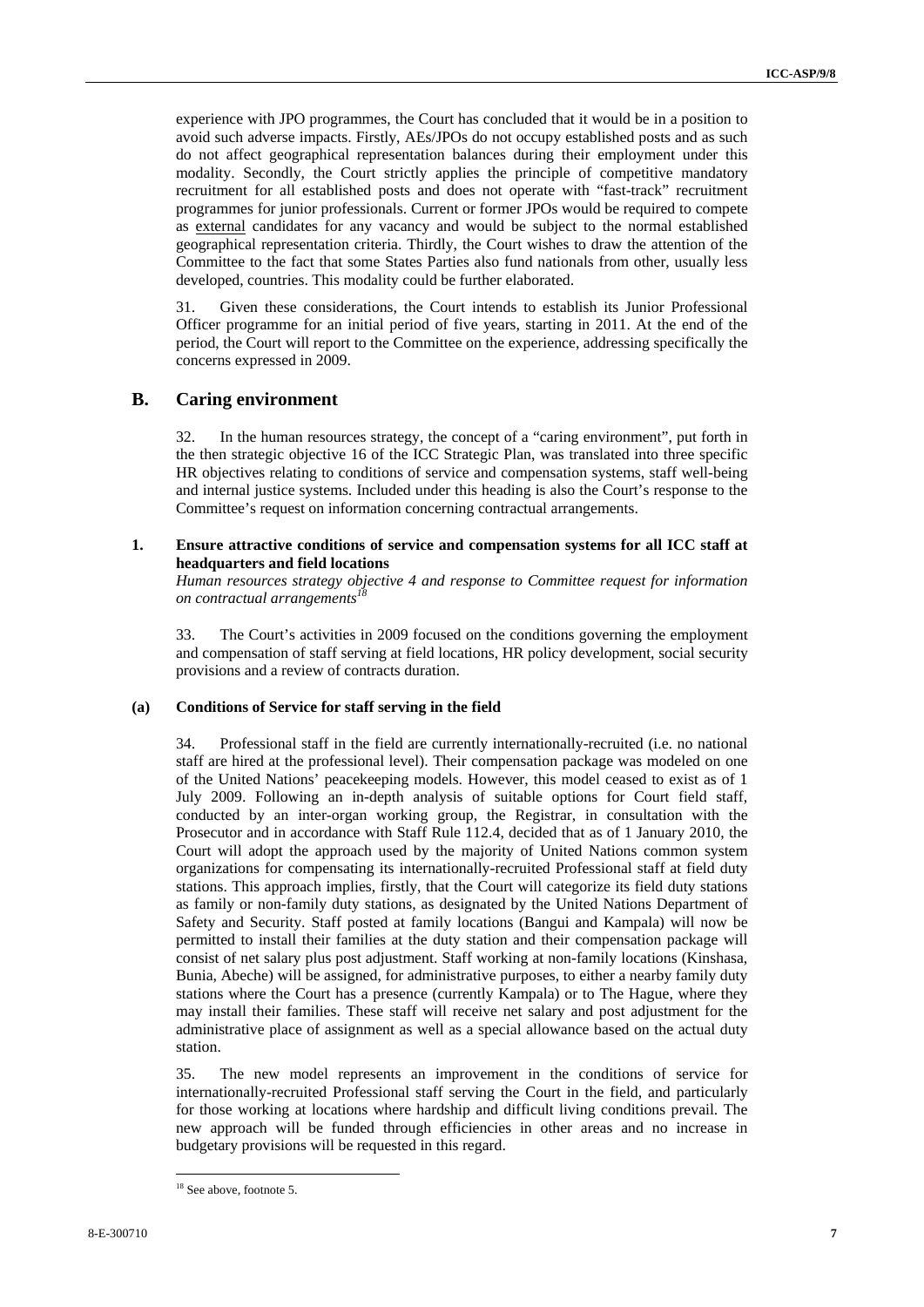36. Inter-organ working groups and consultations continue with regard to the conditions of service for local staff, particularly with regard to security aspects, and the introduction of the National Professional Officer and Field Service categories.

#### **(b) Human Resources policy development**

37. In 2009, the Court has continued strengthening both its human resources policy framework as well as its internal policy capacity. As noted on previous occasions, the absence of a solid policy framework has proven to be a source of inefficiency in the area of human resource management. The Registrar and the Prosecutor have placed emphasis on the need to develop a sound policy basis for managing the Court's human resources and have collaborated actively in this regard. These efforts are supported by the Presidency and the status of human resource policy development is monitored by senior management on a monthly basis.

38. In 2009, the Court issued human resources policies on inter-organization mobility, recruitment and selection, determination of level and step upon appointment, and on performance rebuttal rules and procedures. Important policy work also included the abovementioned conditions of service of field staff as well as social security issues as described below.

39. Future policies that are under development relate to contract durations and probationary periods, special service agreements (SSA), short-term appointments, and others related to specific benefits and entitlements. The Code of Conduct is awaiting finalization.

#### **(c) Contractual arrangements**

40. In 2009, the Court informed the Committee that it was considering the introduction of longer-term or continuing contracts, bearing in mind the fact that the Court is a permanent institution. The Committee recommended that the Court conduct a further evaluation of the different types of contract before proceeding with any changes in the current system.<sup>19</sup> Due to other priorities and resulting time constraints, no further evaluation could be carried out on this matter in the course of 2009. The introduction of continuing (i.e. open-ended) appointments is therefore not proposed.

41. However, the Court remains convinced of the usefulness of longer-term appointments in the interest of both administrative efficiencies (the process leading up to extensions is time and labour intensive), as well as providing a greater sense of security to staff. This latter point is becoming increasingly important as the institution matures and employs many highly qualified and well-performing staff who joined the Court in the early years and whom the Court wishes to retain. While expectations of career development and advancement are strong retention factors, the Court's capacity to promote staff or reassign them to other challenges is somewhat restricted by its small size and specialized nature and therefore longer-term job security, another powerful retention factor, is all the more of the essence. Given these considerations, the Court is now considering the introduction of fiveyear fixed-term appointments, in addition to the currently available one-, two- and threeyear ones. The intention would be that five-year appointments could be granted following five years of initial satisfactory service and be renewable thereafter for further five-year periods. As such, the five-year appointments would be granted in lieu of the continuing or permanent appointments offered by other organizations adhering to the United Nations common system.

42. Both the Court and the Committee have also emphasized the need to establish clear criteria for the duration of initial appointments and their subsequent extensions. Performance and the existence of a solid performance management system are key considerations for the extension of appointments, as well of course as a continuing need for the established post. The Court has made much progress in this regard (see section 3.1 below). Inter-organ working groups and consultations have also examined the possibility of introducing a streamlined contractual duration system of an initial two-year appointment,

 $\overline{a}$  $19$  Idem.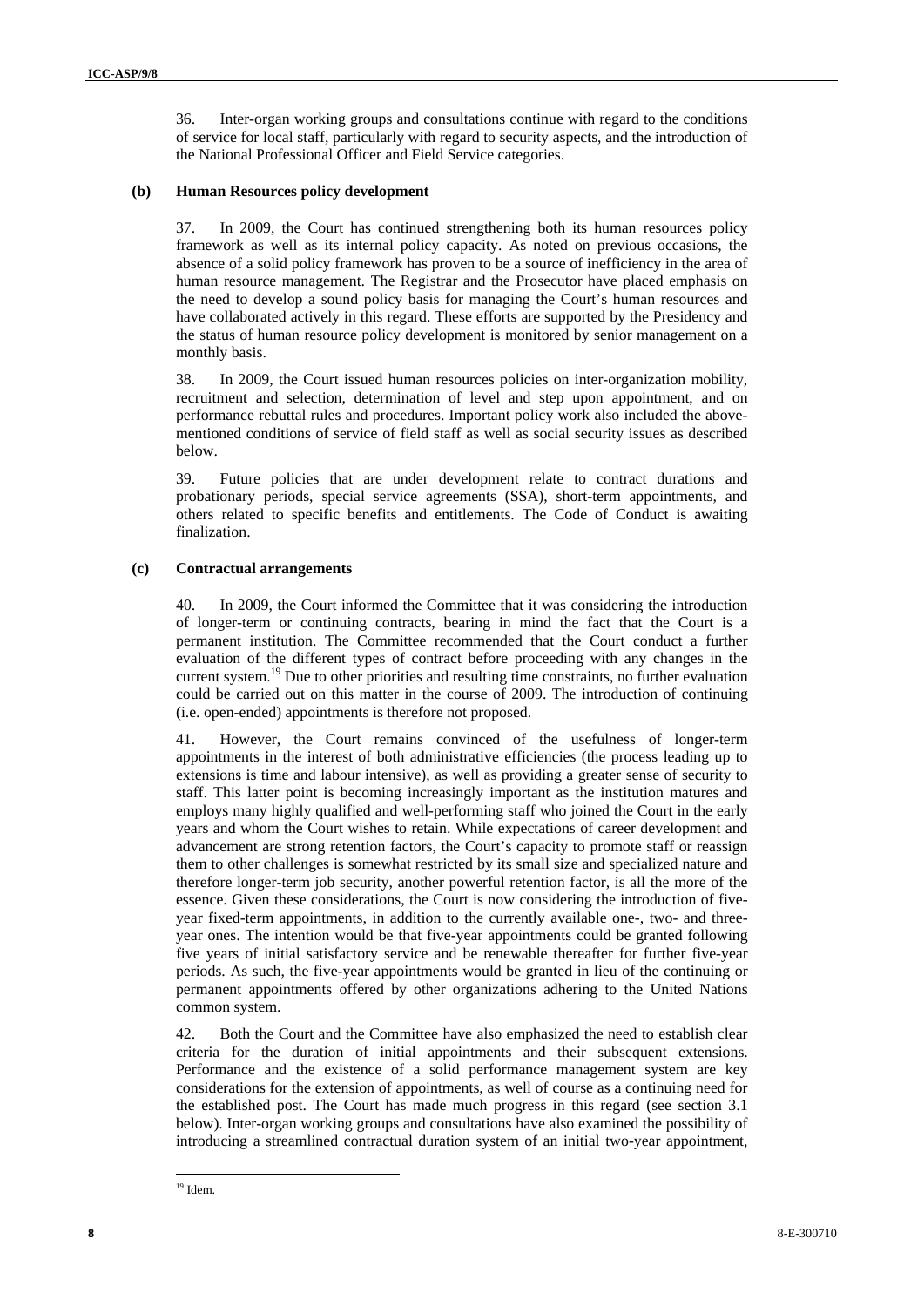followed by a three-year one, followed, after five years of service, by the above-mentioned five-year appointments. The initial two-year appointment (currently the Court's practices with regard to the initial appointment vary between one and three years) would be subject to a stringent monitoring of performance during the initial six-month probationary period. A policy on the probationary period is under preparation.

#### **(d) Social security provisions**

43. Since the establishment of the Court, a group health insurance plan has been offered to all staff. Participation in the scheme is mandatory. No provisions, however, were made for two key elements of a modern public sector social security package: Firstly, staff who have to separate from the Court due to disability have had no possibility of remaining insured under the group health plan, and thus faced the double hardship of finding themselves incapacitated for work and uninsured. Secondly, long-serving staff who reached retirement age were not given the option of participating in a retiree health insurance programme. The absence of these two features, which are integral elements of not only the social security provisions of United Nations common system organization but any modern civil service, has caused considerable concern among staff and in fact has become a retention issue, several staff having left the Court citing the insufficient health plan coverage as the main reason. It should be borne in mind that long-serving international civil servants who have reached retirement age typically no longer have easy access to any national public or private insurance scheme. Re-entry into a scheme at national level may be costly to unaffordable and be subject to restrictions by insurance providers, such as the exclusion from coverage of pre-existing medical conditions and illnesses. These problems are exacerbated by the fact that many international civil servants do not retire in their home countries.

44. The Court has now taken steps to address both issues. With regard to health insurance coverage for staff who separate under the disability provisions of the United Nations Joint Staff Pension Fund (UNJSPF), the Court's group health plan now allows such former staff to remain insured for free until they reach normal retirement age (age 62 for all staff who joined the Pension Fund after 1990). The free coverage for former and disabled staff is financed by a slight premium increase for active staff.

45. With regard to health insurance coverage for long-serving staff who retire from the Court, the Court has negotiated with the insurance provider the possibility that retirees can remain insured under the plan as well as a reduction of the otherwise high retiree premiums to the premium level applicable for active staff. This reduction is financed by another slight premium increase for active staff. The eligibility criteria for participation in the retiree insurance plan are that staff must have reached at least the early retirement age of 55, retire under the provisions of the UNJSPF and have had continuous coverage with the group health plan of the Court (or that of a UN common system organization) for at least ten years.

46. These two improvements have taken effect as of March 2010. However, the provisions for retiree coverage remain unsatisfactory and below standard compared to other organizations. The Court has conducted research into the practices of UN common system and other international organizations (such as the Co-ordinated Organizations, which include NATO) and found that all organizations that do not operate with a tenure system (i.e. a cap on employment duration) subsidize the premiums of retiree health plan coverage to a significant degree: Almost 55 per cent of organizations contribute 80 or 75 per cent to the premiums of retirees. Twenty-five per cent subsidize the premium by two thirds. Even the temporary tribunals, ICTY and ICTR, subsidize retiree premiums by 80 per cent. The International Court of Justice applies an average subsidy of 75% per cent. The Court currently is the only organization that does not provide any subsidy at all.

47. To address the current unacceptable situation, the Court intends to introduce a subsidy of two thirds (67 per cent), starting in 2011. The financial implications have been carefully examined and it has been established that in the short- and medium-term, the age of both the institution and its staff population will render the subsidy scheme highly affordable. It is expected that, at least for the next fifteen years, expenditures for the medical subsidies can be absorbed within the current budget and will thus not require an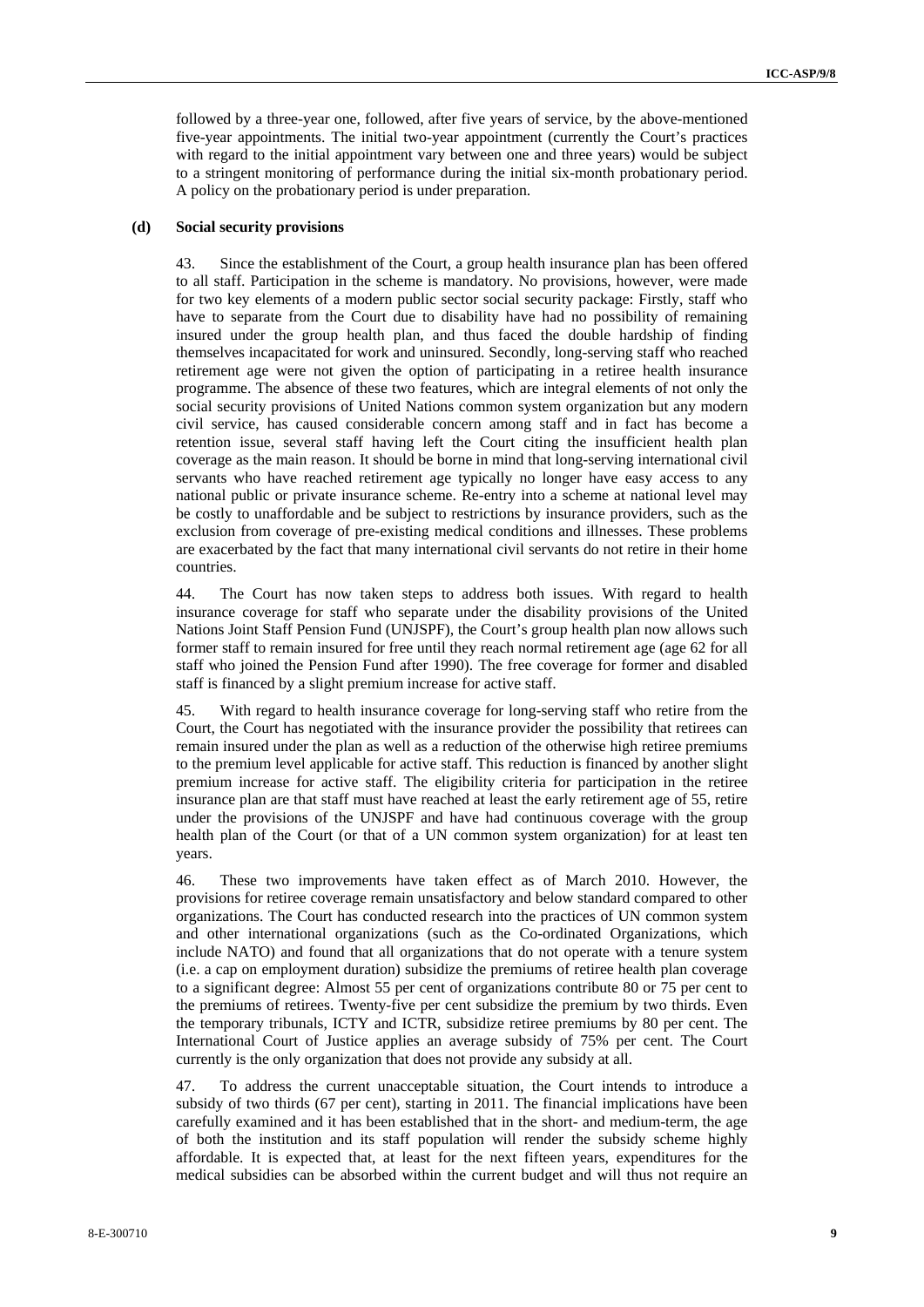increase in the annual programme budget. The expenditure development will be monitored and actuarial studies forecasting future expenditures will be undertaken at regular intervals, and the Court will keep the Committee informed accordingly.

#### **2. Increase staff well-being by enhancing existing and developing new support programmes**

*Human resource strategy objective 5* 

48. The Court's programmes for supporting staff well-being have further expanded in 2009. On the staff welfare side, the Court assisted 293 staff through individual consultations as well as group sessions. Forty per cent of individual clients were on sick leave when counseling started; over 89 per cent of these were back at work at the end of the year. Group events included secondary traumatization awareness raising workshops, stress management workshops, team sessions on conflict resolution, information session on depression, induction for new staff and tax information sessions.

49. The Court has also been concerned with supporting work-life balance programmes, which included in 2009 work-life balance workshops, Pilates and body balance sessions, Shiatsu, information on internal and external social activities and support to the UN interagency sports games.

50. On the medical side, the Court continued to provide pre-employment clearances and examinations, more than 1.500 consultations on, for example, pre- and post-natal care, first aid, minor health complaints, referrals for physiotherapy and medical specialists, as well as emergencies and annual seasonal flu vaccinations. Moreover, information activities and advice concerning the H1N1 Influenza Pandemic assumed special priority in 2009.

51. The Court continued to assign priority attention to staff in the field and staff travelling to the field on mission. Support activities included pre-travel health briefings, malaria prophylaxis, travel medical kits, vaccinations and travel medical clearances to 280 travellers to the field; missions to field offices by health and welfare staff to Chad and Uganda and the Central African Republic (February 2010); pre-employment medical examinations and vaccinations for new field staff, field staff information letters in French and English regularly sent to all field offices informing field staff on outbreaks or regional epidemics of endemic infectious diseases such as meningitis, cholera, typhoid, plague and Ebola and other haemorrhagic fevers; information booklets on HIV/AIDS in the workplace; field PEP kits and support to the work of three paramedics in the field in Bangui (Central African Republic), Abeche (Chad) and Kampala (Uganda), who also cover for high-risk missions in the Democratic Republic of Congo (e.g. Bunia), with one relief paramedic on a rotational basis. This includes pharmacy and emergency supplies logistics, sick leave and medical consultations, medical evacuation and emergencies, field preventative health activities and staff welfare. First Aid training was organized for all field staff in Uganda, including refresher training and life support training as appropriate for e.g. field security staff members of various sections.

52. The Court also continues to support new staff and their spouses, partners and families upon arrival in order to facilitate integration in the new environment by building a new social and support network and by identifying spouse employment opportunities.

# **3. Enhance and develop further the administration of internal justice systems**

*Human resources strategy objective 6* 

53. As noted in the report for  $2008$ ,  $20$  the Court's formal mechanisms for the administration of internal justice, consisting of an Appeals Board and a Disciplinary Advisory Board, with a right to appeal to the external Administrative Tribunal of the International Labour Organization, are fully institutionalized. Moreover, the Assembly has approved the establishment of an Independent Oversight Mechanism, intended to strengthen the capacity of the Court to investigate misconduct of staff. Within the Human Resources Section, a dedicated capacity has been created to focus on grievances and appeals.

<sup>20</sup> See ICC-ASP/8/8, para. 52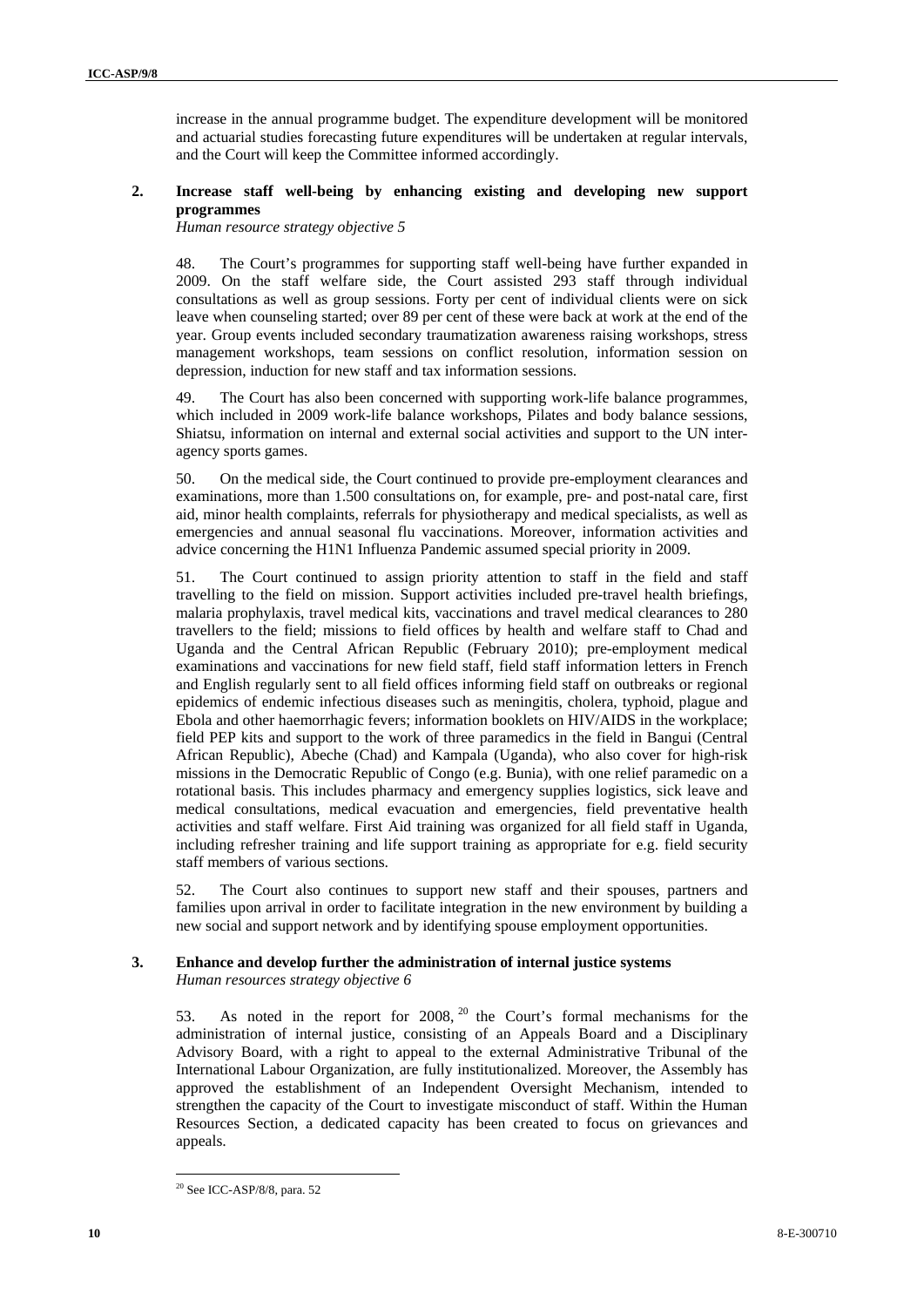54. In 2009, the focus was on the establishment of informal mechanisms to deal with conflict and to provide conflict resolution assistance and mediation to staff. The Court commenced training of staff members from the Office of the Prosecutor, Presidency, Registry and the Staff Union in informal mediation and this will be continued in 2010. In addition, guidelines were prepared on the procedures for performance appraisal rebuttal, as further explained in section 3.1 below.

#### **C. Career development**

55. The career development part of the human resources strategy encompasses three specific human resources objectives relating to performance management, learning and training and career management and advancement. Responses are also provided to the Committee's requests concerning performance management and training.

#### **1. Institutionalize a well-functioning performance management system, including performance-based incentives**

*Human resources strategy objective 7 and response to Committee's request on further information on the Court's performance management system*<sup>21</sup>

56. For staff on established posts, a performance appraisal system (PAS) has been in place in the Court since 2005. Comprehensive guidelines on its purpose and application were approved by the heads of organs at the time and have been available on the Intranet. However, the PAS was not uniformly and consistently applied. While some managers assessed the performance of staff under their supervision in connection with contract extensions, others did so at irregular intervals or not at all. Moreover, individual staff objectives and performance plans rarely had the benefit of being linked to workplans for the division/section and, through those, to the ICC Strategic Plan.

57. This has now changed. In August 2008, the Registrar announced the introduction of a mandatory and streamlined performance management system for Registry, which included:

(a) An annual and mandatory cycle for workplanning at the divisional, sectional, unit and individual levels;

(b) An annual and harmonized cycle for appraisals and mid-year reviews of individual staff performance; and

(c) An annual and harmonized cycle for developing individual and organ-wide learning and development plans for staff.

58. The Registry system is also applicable to staff in Presidency and Chambers. As of 2010, the Office of the Prosecutor has introduced the same mandatory cycle.

59. Conceptually, the ICC Performance Appraisal System is based on three pillars: competencies, accomplishments and development needs:

(a) Competencies refer to behavioural skills and attitudes, such as teamwork, professionalism or interaction with others, in other words, the "how" people do their job.

(b) Accomplishments refer to the job-specific results that are expected to be achieved; the "what" people do in their job.

(c) Development needs refer to the areas which staff member and supervisor identify as relevant for further growth and advancement to higher levels or for remedial purposes. Development needs can be identified both for the "how" and the "what", for competencies and results achievement, of performance.

60. The first and key step in the performance management cycle is the establishment of realistic ("SMART") objectives at the beginning of the performance period. Objectives cannot be established retroactively and staff cannot be assessed if no objectives were set upfront. Moreover, performance objectives for a staff member must not be developed in isolation but be derived from the organizational goals and unit objectives. In the Court, the

 $21$  See above, footnote 3.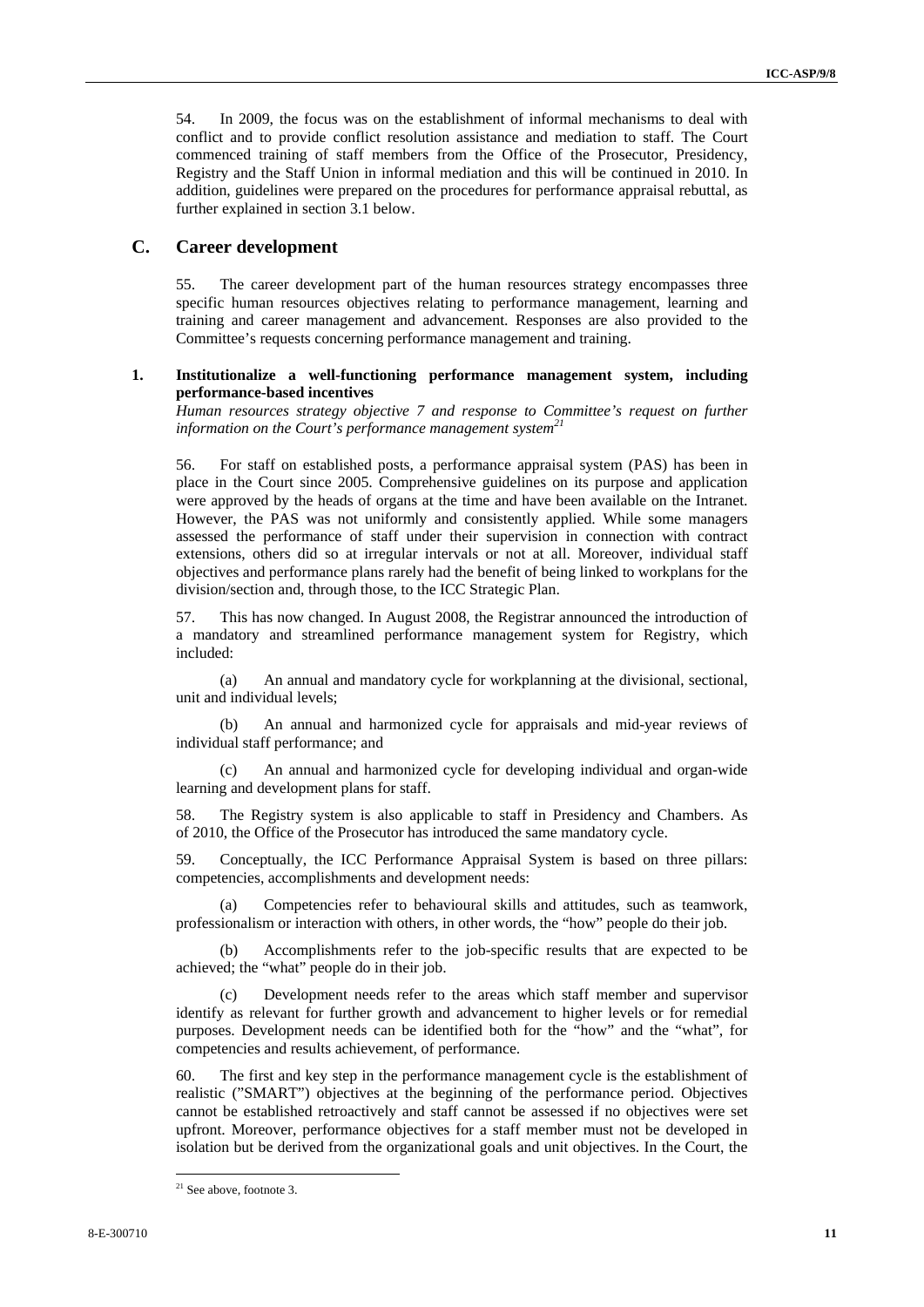ICC Strategic Plan, the Court-wide priorities described in the annual programme budget and the division/section workplans form the basis for identifying individual objectives. Performance objectives include both the results that a staff member is expected to achieve and competency developmental goals. These are reviewed and if necessary adjusted at the mid-point of the performance period and formally assessed at the end of the period.

61. Table 4 shows the timetable for the performance management cycle. During the "peak" periods of the annual cycle (mid-February to mid-March and August/September), managers are expected to assign priority to their performance management tasks. Division heads and Section Chiefs are requested to ensure that managers responsible for performance management are given the required time to carry out these tasks. A monitoring tool for reporting on compliance is currently under preparation.

| Time/Period           | Action                                                             |
|-----------------------|--------------------------------------------------------------------|
| <b>Early December</b> | Approval of Budget                                                 |
| December/January      | Preparation of Division/Section objectives and workplans           |
| 1-15 February         | Review and approval of Division/Section plans                      |
| 15-28 February        | Appraisal of staff for past performance period                     |
| 1-15 March            | Establishment of individual objectives for next performance period |
| August/September      | Mid-term review and feedback period                                |

|  | Table 4: Performance Appraisal – regular cycle |  |  |
|--|------------------------------------------------|--|--|
|--|------------------------------------------------|--|--|

62. To assist managers and supervisors in their performance management responsibilities, the Registry has been offering training on the Court's PAS as well as on workplanning and objective-setting, communication and feedback skills and learning and development.

63. Guidelines were adopted on the procedures that staff need to follow if they wish to rebut their performance appraisals. Performance appraisals do not represent administrative decisions in the legal sense and thus cannot be appealed through the formal justice system. However, any credible performance management system needs to offer staff the possibility of having their appraisals reviewed independently. The Court has chosen the establishment of rebuttal panels to carry out such reviews.

64. In 2010, the Court will commence a review of its performance appraisal tool, since the current format is seen as in need of some improvements and simplification.

#### **2. Provide learning and training opportunities that contribute to the achievement of the Court's goals and address individual development needs**

*Human resources strategy objective 8 and response to Committee's recommendations regarding management of training*<sup>22</sup>

65. Considerable progress has been achieved in 2008 and 2009 with regard to the introduction of a more coherent and strategic approach to learning and training. It should be noted here that the Court also uses the broader term "learning" which in both public and private sector organizations has replaced the term "training". Learning includes training but is not limited to it. Whereas training is traditionally considered more of a classroom activity and implies that a staff member "gets trained", learning encompasses also other developmental activities such as studying a new approach to solving a problem or a short stint with another organization for research purposes. Learning implies a more pro-active approach by the learner and as such rightly attributes a shared responsibility for acquiring new knowledge, skills and competencies to both the organization and the individual staff member.

 $22$  See above, footnotes 6 and 10.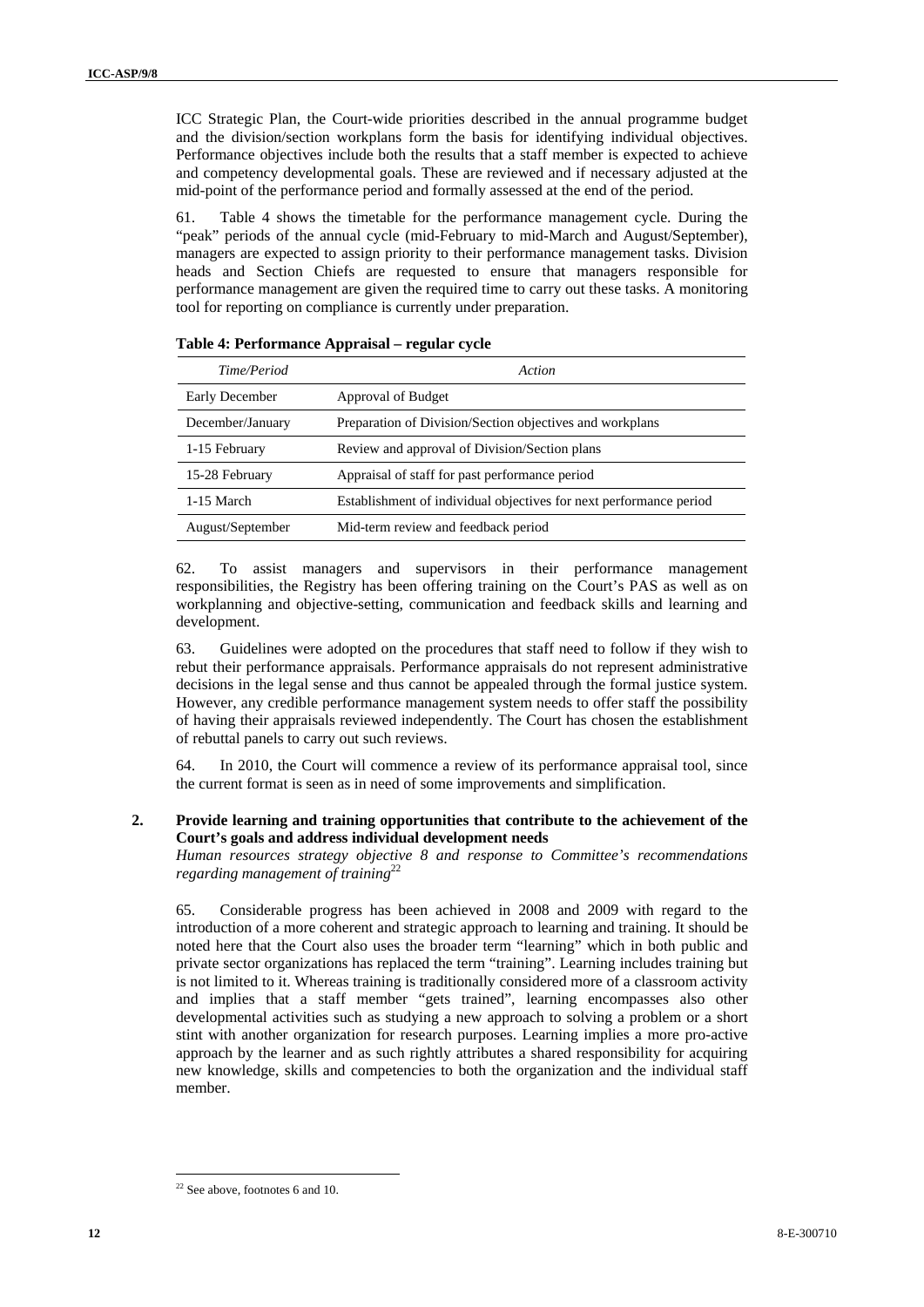#### **(a) Budgeting and programming for learning and training in the Court**

66. The current separation between the "corporate" training allocation included in the budget of the Human Resources Section and the training allocation included in other subprogramme budgets of the Court is of advantage in that it allows sections to plan for and implement technical or specialist training activities for their staff in their respective areas of expertise, e.g. IT training for IT staff, specialist legal training for trial lawyers or warehouse management training for staff working in the General Services Section. The training budget of the Human Resources Section, by contrast, was intended to fund learning activities that were of relevance to the general staff population or at least significant parts of it. Examples are language training, communication skills, ethics and integrity, induction, project management or performance management.

67. At the same time, the allocation of training budgets, and thus the responsibility for identifying training needs and training programmes to programme managers across the organs and the Court, may have had the unintended consequence that the Court was not in a position to fully utilize the benefits of a Court-wide strategic approach to learning and to entirely eliminate the risk of duplication or overlap between learning activities sponsored by individual sections and those of the Human Resources Section. It should be noted in this context that the "corporate" training budget of the Human Resources Section makes up about 35 per cent of the overall Court budget for training ( $\epsilon$ 50,000 out of approximately  $\bigoplus$ ,000,000).

68. Against this backdrop, the Committee recommended that the Court "identify priority areas for training and that it prepare long-term training plans and models such as training for trainers systems". The Committee also recommended that the Court "prepare a strategic training plan linked to the risk management that would identify training required for core functions  $[\dots]$  and other types of training with a plan for prioritization".

#### **(b) Towards a strategic approach to learning**

69. Targeted learning and training activities typically can address a range of objectives, notably: (a) the need to ensure that staff are fully equipped to help the institution meet the goals of its strategic plan and the objectives specified in the annual division/section workplans derived both from the strategic plan and the annual budget objectives; (b) the need to address performance "gaps", gaps being the difference between desired and actual performance; and (c) the organization's wish to ensure that particularly its high-performing staff get prepared for assuming new and possibly higher-level responsibilities in the future. In the Court, the emphasis has remained on categories (a) and (b), with the longer-term "talent management" aspect playing some but less of a role, mainly due to financial constraints. A fourth category existing in other and older organizations which focuses on ensuring the continued employability of staff outside the organization on the external labour market (a typical example is outplacement training) does not currently exist in the Court.

70. In addition to the above typical foci of learning programmes, the risk management project currently underway in the Court will provide, starting in 2010, helpful indicators for strategic and targeted learning and development interventions.

71. Commencing in 2008 and throughout 2009, the Human Resources Section has worked with the heads of organs and their managerial staff to develop an approach for managing learning that establishes a clear link between the objectives established under (a) and (b) above and learning interventions. Concretely, this means that the organ-wide and divisional/sectional workplans, all linked to the Strategic Plan and budget objectives, as well as the individual performance appraisals and performance plans of staff serve as the starting point for identifying learning programmes that support the achievement of the objectives spelled out in each of these planning tools. This should include, starting in 2010, the objectives derived from the risk management project. In addition, specific performance issues identified as "gaps" may emerge outside of the workplanning and performance management processes and inform the development of the learning plans.

 $\overline{a}$  $23$  Idem.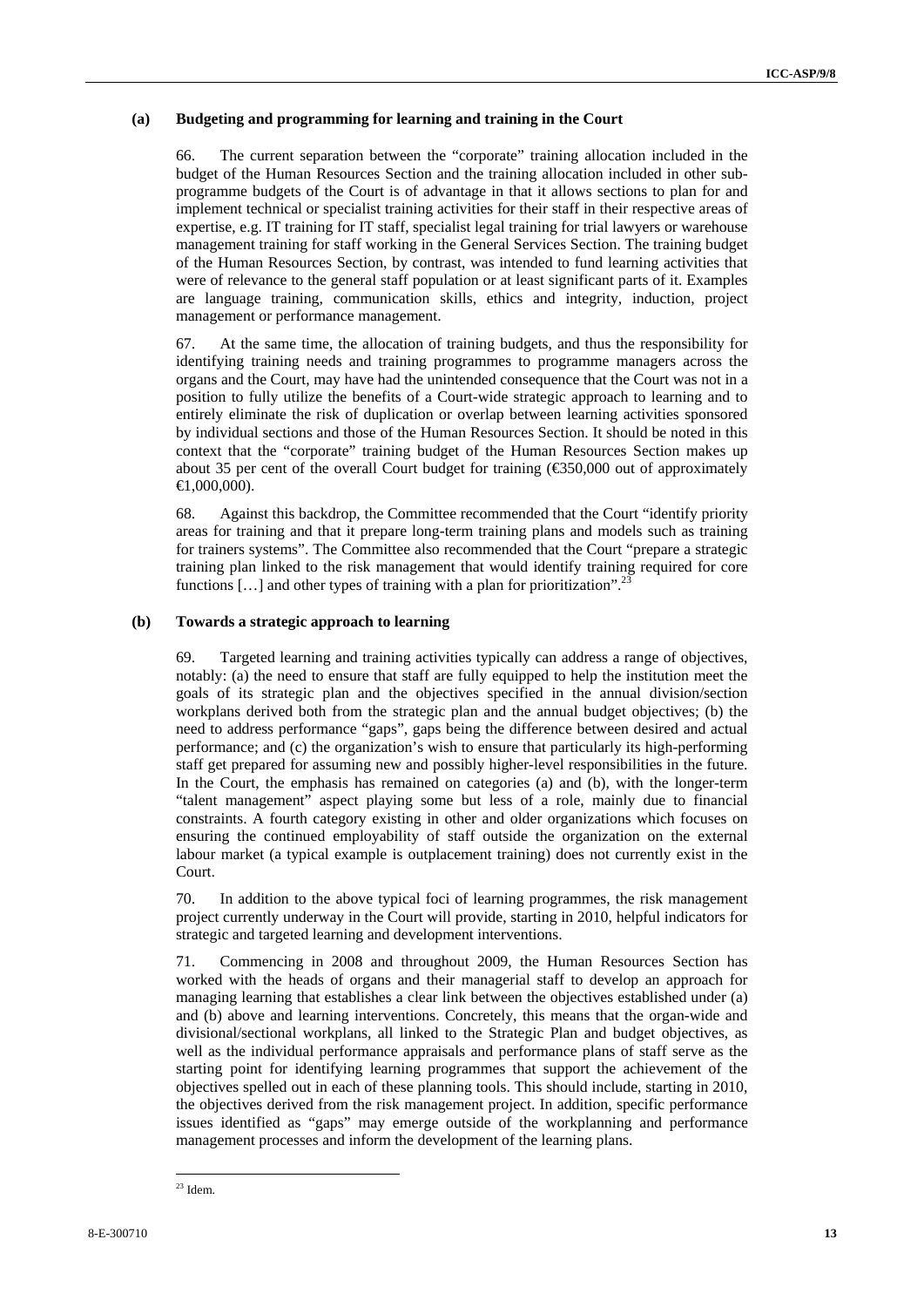72. This new strategic approach to identifying learning and training needs, prioritizing them and to evaluating them is presented in detail in Annex II. The Committee may wish to note that the approach includes practical tools for managers to carry out this part of their managerial responsibilities. These tools are also presented in the same Annex.

#### **(c) The 2009 Strategic Learning Plan**

73. Based on learning needs analysis and resulting from a systematic process of prioritization, the Court identified seven key strategic areas that are seen as critical for the achievement of the Court's objectives and for supporting high performance of its staff.

74. The key strategic areas of the 2009 Learning plan were:

- (a) Leadership, management and organizational development
- (b) Substantive and technical knowledge
- (c) Information Technology
- (d) Languages
- (e) Staff well-being
- (f) Human resources and financial management
- (g) Induction and career support

75. A detailed description of the specific learning interventions under each of the above categories is provided in Annex III.

76. It should be noted that this 2009 ICC Learning Plan contains many, but not necessarily all of the learning activities that were funded by the organs, divisions and sections of the Court. The reason for this is the decentralization of the training budgets described in section 3.2.1 above. For the 2011 programme budget, all sections will be asked to group their planned training and learning activities in one of the seven categories which will then make reporting on the total expenditures on training and learning more complete. Moreover, it should be noted that the annual development of Court-wide learning plans should not adhere to a calendar-year schedule but should follow the performance assessment cycle which has been established for the periods March through February. Thus the 2009 learning plan was finalized following the inputs received through performance assessments and after March 2009.

77. With regard to particularly noteworthy learning activities during this period, the Court wishes to highlight performance management training, teambuilding events, communication skills, legal training and a series of guest lectures/briefings on legal issues, stress management and secondary traumatization workshops, security training and a revised induction programme for new staff.

78. With regard to the Committee's recommendation that it develop models for a training-for-trainers system, the Court notes that this has increasingly been accomplished. The Court has run a number of train-the-trainers programmes and of the 117 different types of learning activities listed in the 2009 ICC Learning Plan, a total of 60, or more than fifty percent, was conducted by internal Court staff members or external providers free of charge. Of particular importance here is the revised Induction Programme for new staff, which is run almost entirely by ICC managers, including the heads of organs. The only external provider in the Programme is an expert on cultural awareness. The Court also wishes to note, however, that the use of internal staff as trainers has its limitations: Preparing for and conducting high-quality training is time- and labour-intensive and often cannot be accomplished in addition to the regular workload, and not every knowledgeable and skilled staff member has the know-how or talent to train others which in turn means that external train-the-trainer providers have to be procured and funded, or that the quality of the internal training programmes may not be as high as desired.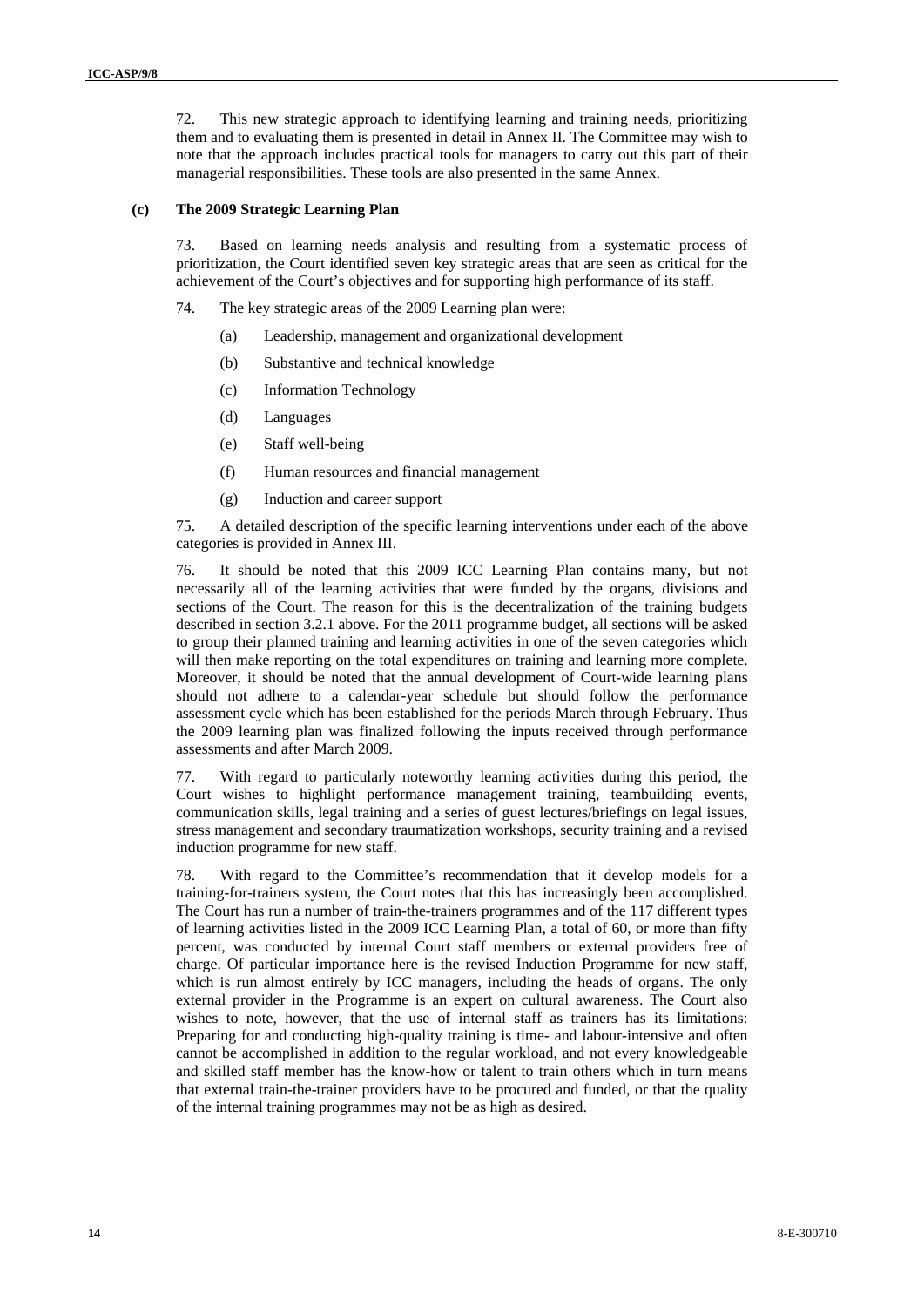#### **(d) The 2010 Strategic Learning Plan**

79. The 2010 Strategic Learning Plan will focus on the same seven strategic areas as the 2009 plan. A major focus will be on leadership and management development, which is also one of the key aspects of the human resources strategy. Implementation of the leadership development programme, for which the Court conducted a competitive bidding exercise in 2007, was put on hold in 2008 for lack of funds. As recommended by the Committee, the Court has identified funds for conducting this programme in 2010.

80. Substantive training will be a further priority in 2010. The Office of the Prosecutor, following completion of its Operations Manual, will run training workshops on the Manual's contents, covering areas that include handling of information and evidence, preliminary examinations, investigations, evidence sources, witness interviews, witness protection and support, warrants of arrest and proceedings. In addition, legal training with a focus on drafting, advocacy, procedural practices and articles of the Rome Statute that focus on modes of liability will be provided to legal staff, with Judges present to promote debate and understanding amongst the participants.

81. A major new input into the 2010 Strategic Learning Plan will stem from the results of the proposals made by the respective inter-organ working groups on the risk management project. The Court established seven working groups dealing with cooperation, human resources management, oversight, public information, safety and security, inter-organ collaboration and permanent premises. All working group reports will contain recommendations with regard to learning and training aimed at safeguarding against the risks identified. Progress in this regard will be reported to the Committee in 2011.

#### **3. Develop and implement approaches and systems for career management and advancement of staff**

*Human resources strategy objective 9* 

82. Through the implementation of its human resources strategy, the Court is increasingly putting in place key elements of a career organization. Career paths are established for certain functional groups, for example for trial lawyers, investigators and analysts in the Office of the Prosecutor. Between twenty and thirty per cent of vacant posts are filled by internal candidates, often offering advancement opportunities to higher levels. The now fully institutionalized performance management system provides a solid basis for tracking and promoting growth and development of staff. The new and strategic approach to learning and training further supports and enables staff development, including in the important area of leadership and management development.

83. The fact that the Court is indeed a career organization is also manifested by its envisaged improvements in job security, through longer-term appointments on the one hand and, on the other, social security through the introduction of a health insurance subsidy for former staff who have separated due to disability or retirement. The Human Resources Section of the Court has continued to provide career counseling to staff, including temporary and permanent transition support.

# **III. Preparation and Review of Reclassification Proposals**

## **A. Purpose and rationale for reclassifications**

84. Under principles laid down by the Assembly, and in accordance with Staff Regulation 2.1 and Staff Rule 102.1, entitled "Classification of Posts", posts in the Court "shall be classified according to the nature of their duties and responsibilities, in conformity with the United Nations common system of salaries, allowances and benefits. For the common system, the International Civil Service Commission (ICSC) has developed job evaluation standards for the two categories, General Service and Professional and higher. These standards document the criteria for determining the value of work and are used throughout the United Nations common system as well as by other intergovernmental organizations that have adopted these tools. The standards for the Professional and higher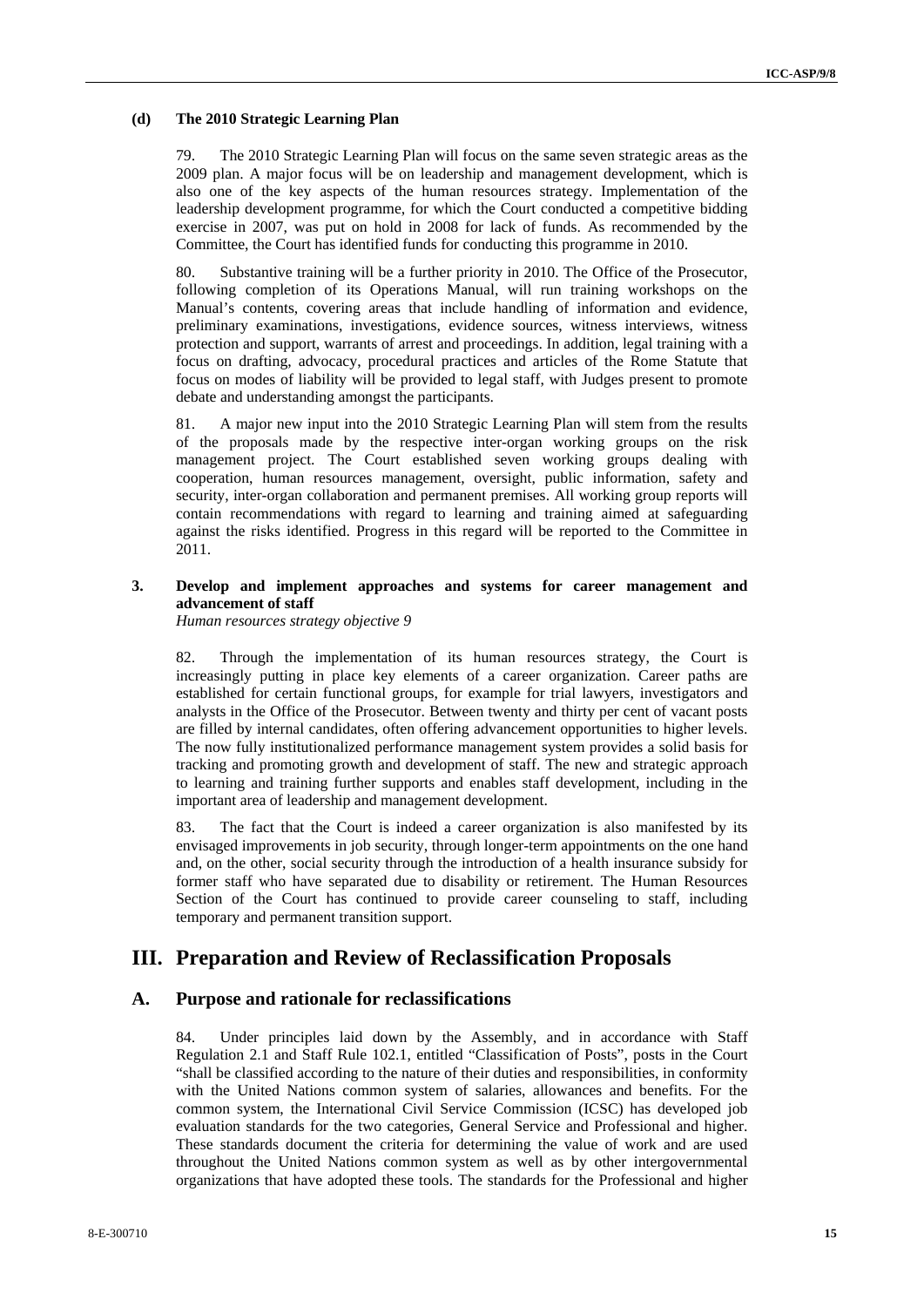categories are applied globally; for the General Service category, the ICSC-promulgated standards are currently duty-station specific, and the Court uses those applied by common system organizations in The Hague. Grade level summaries for each level of the two categories are provided in Annex IV. Further information on the application of the standards is provided below.

85. The nature of a job may change over time in the organizational context, due to organizational re-structuring or a shift in the distribution of tasks and responsibilities. In such cases, a review of the previously classified level of a post is indicated. While stability and strict adherence to the rank-in-post system are critical, these have to be balanced against the need for organizational flexibility and adaptability to new and emerging circumstances and developments. Often, it is also efficiency measures that lead to a change in job contents of individual posts in that additional tasks and new operational demands cannot easily be met by creating new and additional positions but require that such additional tasks be distributed among existing posts. This is particularly the case in a young and growing organization still in the process of institution-building, such as the Court. Rather than requesting additional posts, which would increase the programme budget significantly, the Court has sought to manage the increase in complexity and volume of its operations by reorganizing the distribution of functions and responsibilities. At times, this has led to the need for reviewing the level of a previously classified post, and in certain cases the changed content of the job has then called for a change in the level of the post. Reclassifications were approved in 2007, 2008 and 2009 for the subsequent budgets, and will also be proposed in 2010.

#### **B. Distinction between post and incumbent**

86. The subject of reclassification of posts lies outside the scope of the human resources strategy as its focus is not on the staff member occupying a post but on the post itself and its appropriate positioning in the organizational structure. In fact, from a conceptual point of view, the two – post and incumbent – must be strictly and categorically separated. It is not the consistently commendable performance of a staff member, nor his or her demonstrated ability to assume and carry out responsibilities at a higher level than his or her functional grade that are to initiate the process of reclassification but it is the organizational need for a significant restructuring or a substantive and significant change in the nature of work, duties and responsibilities of a post that must be the originators for a reclassification exercise.

87. Ensuring and safeguarding the maintenance of the strict separation between post and incumbent is the responsibility of senior management levels. In the Court, this responsibility rests with the heads of organs, the division directors and the section chiefs, assisted by the Human Resources Section with regard to monitoring and application. At the initial stage of the process, many requests for a review of post level are rejected in the Court because they do not meet the required prerequisites. Once it has been determined that the criteria for a review of the classified level of a post have been met, and following the preparation of the necessary supporting documentation, the task of evaluating the post level is of a technical nature and in the Court is outsourced to external experts. If the expert's review establishes that the reviewed post should be at a lower or higher level, the heads of organs' approval is required and, in the case of changes with budgetary impact, the approval of the Assembly, following the recommendations of the Committee. The final stage of a reclassification exercise is its implementation. While performance and qualifications of an individual incumbent are not considered in the context of the review, at the implementation stage these factors will determine whether the post-holder is eligible for the higher grade. In certain cases, a competitive process will be required. The reclassification process is described in detail below.

#### **C. Justification for review of a post previously classified**

88. In the Court, requests for reclassifications are initiated at the level of the Chief of Section. Each year, a communication is sent to managers reminding them of the following restrictions: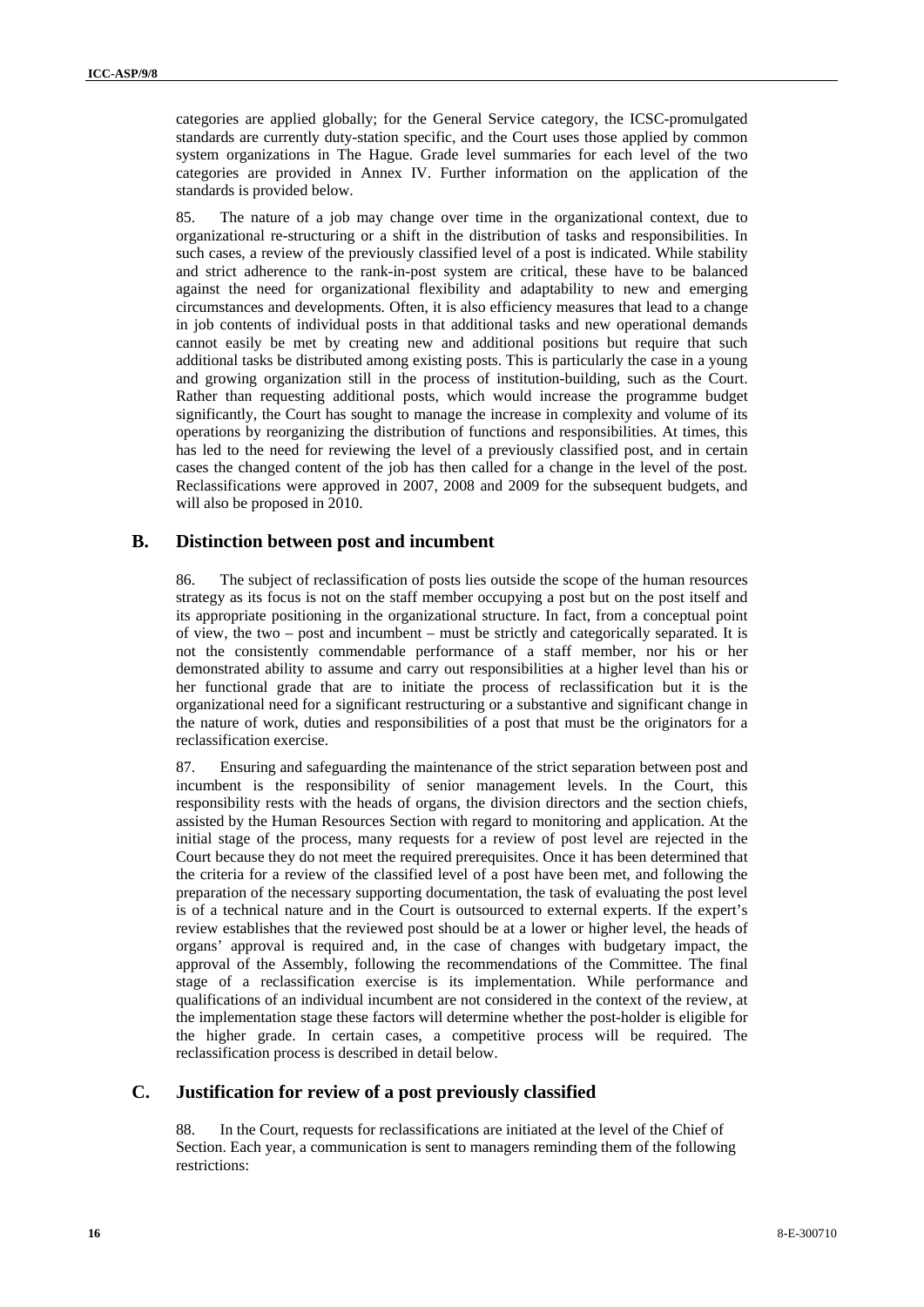"A request for the reclassification of a post shall be made in the following cases only:

(a) When the section/division, to which the post belongs, has undergone a significant organizational change as a result of restructuring within a section, division or organ and/or a decision of the Assembly of States Parties; and/or

(b) When the nature of work, duties and responsibilities of a post have substantively and significantly changed since the previous classification.

The principle of "substantive and significant change" implies that there has been a considerable change in the role of the position in the Court and/or a change to the context of the work, i.e. due to restructuring or organizational change. This also includes any significant additions to the responsibilities of an incumbent of a post. Such significant change occurs rarely and must be distinguished from normal changes in functions required in the everyday operations of the Court.

Staff members are employed to perform specific duties as per their job description. The fact that a staff member is capable of performing more complex duties does not in itself constitute grounds for requesting reclassification of a post. Reclassification shall not be requested for the purpose of rewarding a staff member for good performance.

Supervisors and managers shall exercise due diligence in observing the principles outlined above. Staff who consider that they are meeting the requirements for performing higher level duties and responsibilities are encouraged to apply for suitable higher level positions."

89. As the above instructions to managers emphasize, reclassification of a post is not seen as a career development or promotion tool in the Court.

#### **D. Procedures for requesting a review of the classified post level**

90. Requests for review are normally initiated by the Chief of Section and/or, in case of the Chief of Section reporting to a Director of Division, by the Director of Division, with the prior endorsement of the Chief of Section. Incumbents who consider that the duties and responsibilities of their posts have met either or both of the criteria that may justify a review may bring this to the attention of their supervisor(s) and request a review of the classification level. The supervisor(s) then review(s) the request and may bring it to the attention of the Chief of Section. If the Chief of Section considers the request justified, he or she forwards it to the Director of Division who seeks the approval of the Registrar or the Prosecutor, as appropriate, for the conduct of a review.

91. Following approval of the review by the Registrar or the Prosecutor, requests for review of the classified level of a post are submitted by the relevant Director or Section Chief to the Chief of Human Resources, who takes appropriate action to have the post reviewed independently by an external classification specialist in accordance with the relevant classification standards established by the International Civil Service Commission (ICSC).

92. Requests for review of the classification of a post must include the following supporting documentation:

(a) The currently applicable work survey for the post in question;

(b) A fully completed new work survey for the post in question, reflecting the changes and responsibilities as per the criteria outline above, certified and approved by the direct supervisor, Chief of Section and the Director of Division, if applicable;

(c) A detailed justification explaining the reason for submitting the request for a review and the nature of the substantive and significant changes; and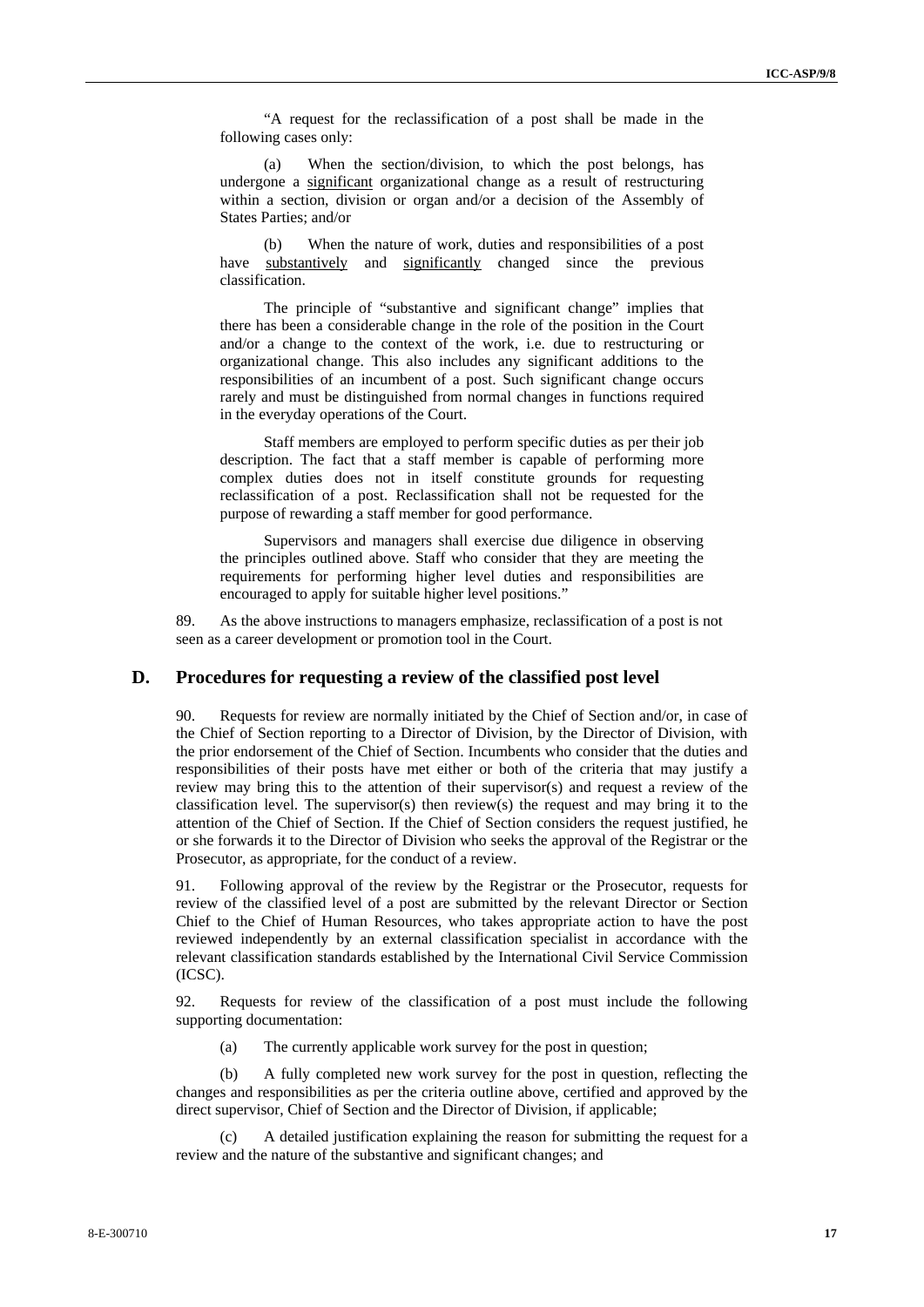(d) An up-to-date organizational chart showing the placement of the post in question and of other posts within the Section or Division, describing the post number, group and level of each post and clearly outlining all reporting relationships.

93. The currently applicable work survey template is shown in Annex V.

#### **E. Technical evaluation of classified level**

94. As noted above, the Court follows the job evaluation standards of the United Nations common system. While staff of the Court are trained in the methodology for classifying and reviewing post levels, it has been decided to contract external experts for conducting reclassification reviews in order to ensure the highest possible degree of independence in the process and also for workload reasons, because, unlike bigger organizations, the Court cannot afford to establish its own classification unit.

95. To date, the Court has worked with two external experts, who were selected from a list of names provided to the Court by other organizations following the common system. The first one conducted a round of initial classifications in 2005 and the reclassification review in 2007. She retired in 2007. The reviews in 2008 and 2009 were carried out by the second expert who was selected from a choice of three providers. For the technical evaluations to be done in 2010, the Court is currently preparing for another round of competitive bidding. It should be noted that the costs for carrying out the technical reviews are minimal (USD 100 per post reviewed for the 2008 and 2009 exercises). Typically, the consultants chosen for reclassification reviews must be highly experienced in the application of the United Nations common system classification standards promulgated by the ICSC. They are either former UN staff members or have been associated with the UN for a long time as classification consultants.

96. In evaluating the documentation submitted by the Court for the review of professional-level posts, the external experts are required to use the ICSC Master Standard. The Master Standard covers the widest possible variety of jobs and spans all fields of work. The Standard applies a point-factor rating system, which is analytical, quantitative, and made as objective as possible by prescribing an orderly approach to the analysis and evaluation of jobs requiring the consideration of six factors, each composed of a number of elements. The elements and factors selected are those commonly found in other classification systems but modifications and special interpretations have been made to reflect the distinctive international character of work and organizational structure of the United Nations common system and those organizations that are adhering to it. Fifteen different elements were selected and grouped together in matrix form in six major factors:

- Factor I: Professional knowledge required
	- (a) Theoretical knowledge required
	- (b) Practical experience
	- (c) Language knowledge
- Factor II: Difficulty of work
	- (a) Individual contributions
	- (b) Complexity of work

#### Factor III: Independence of work

- (a) Application of guidelines
- (b) Supervisory controls over incumbents

#### Factor IV: Work relationships

- (a) Skill of contacts inside the organizations
- (b) Importance of contacts inside the organization
- (c) Skill of contacts outside the organization
- (d) Importance of contacts outside the organization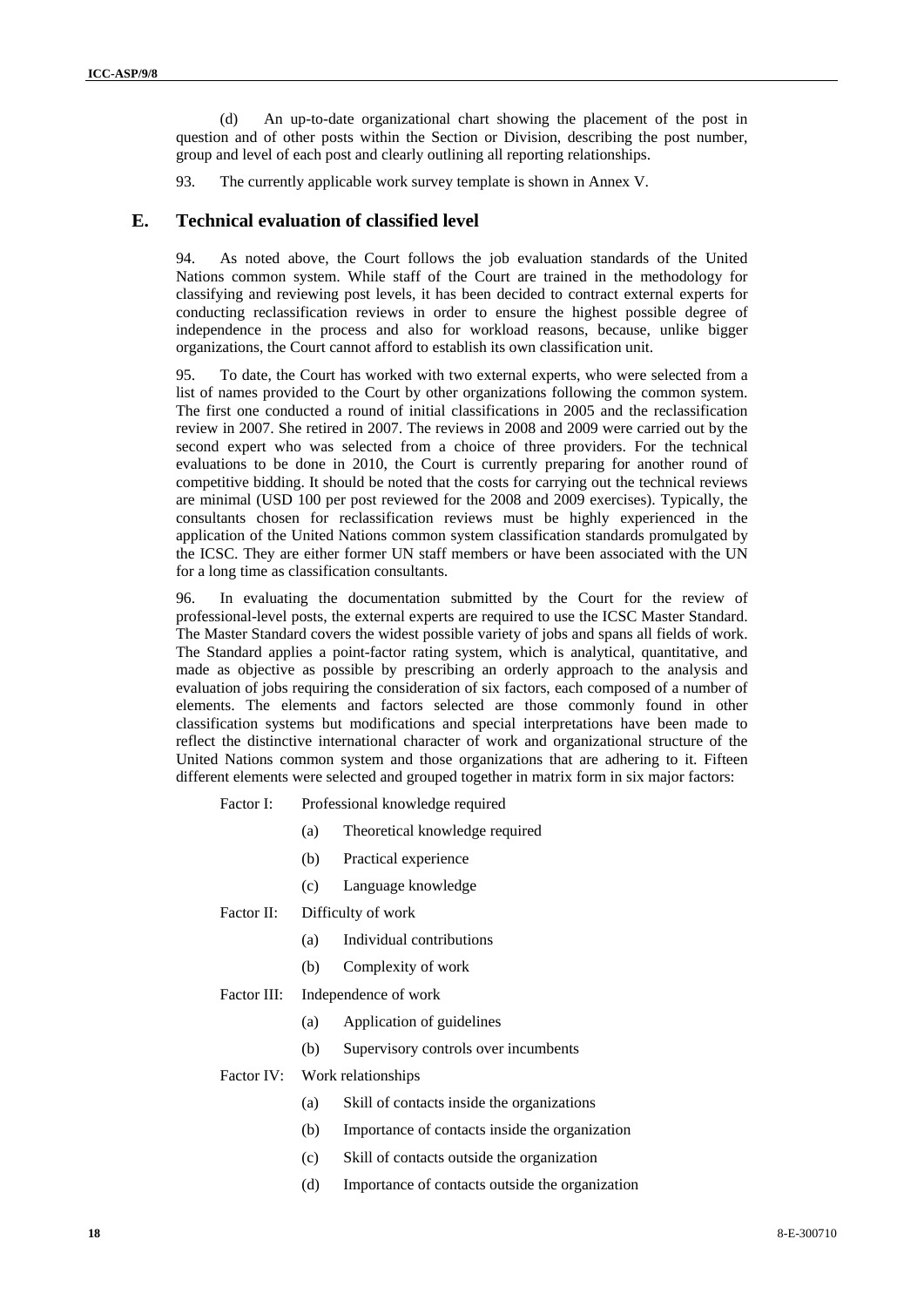Factor V: Supervisory responsibility

- (a) Supervisory responsibility for support staff
- (b) Supervisory responsibility for Professional staff

Factor VI: Impact of work

- (a) Effect on work
- (b) Consequence of (involuntary) errors

97. The classification expert analyses each work survey against the above factors. He or she also studies the justifications provided by the Court and looks at the post's positioning in the internal organizational structure as presented in the organizational chart. If necessary, the consultant also contacts the responsible Chief of Section for further information. The results of the technical evaluation are presented in the "Point Rating Worksheet". A (generic) sample is provided in Annex VI. The total number of points assigned against the six factors and fifteen elements determines whether a post falls within the range of the current level, or a higher or lower one. For example, the P-3 level ranges from 1,320 to 1,669 points. Normally, if the number of points is very close to the minimum or maximum of the range of a level, a second review is indicated.

#### **F. Approval process**

98. In the case of posts at the Professional or Director level, or of posts proposed for a reclassification from the General Service to the Professional categories, the approval of the Assembly of States Parties is required in the context of its consideration of the annual programme budget of the Court. Therefore, if the outcome of the review differs from the current classification of a Professional-level post, then, pursuant to Staff Regulation 2.1 and Staff Rule 102.1, the Registrar or Prosecutor, as appropriate, prepares and submits to the Assembly of States Parties, through its Committee on Budget and Finance, proposals for reclassifications of posts according to the nature of the duties and responsibilities required and bearing in mind the budgetary restraints of the Court. Proposals for reclassification of Professional-level posts will normally be included in the programme budget for the following year.

99. In the case of posts at the General Service level, the Committee recommended that the Court be granted the flexibility to reclassify such posts where there was a need to do so.<sup>24</sup> As reclassifications within the General Service (Operational Level, GSOL) levels have no budgetary impact, they are not reflected in the programme budget for the following year, but are reported in the Annex to the programme budget of the subsequent year. This does not apply to reclassifications from the GSOL to the General Service (Programme Level, GSPL) levels, and these are required to be reflected in the programme budget for the following year.

#### **G. Implementation of reclassifications**

100. Reclassifications become effective as of 1 January of the year following the review and, if granted, the approval of the reclassification by the Assembly of States Parties or the Prosecutor or Registrar, as appropriate. This also applies to reclassifications at the GSOL level. A staff member may be entitled to a change in grade resulting from the reclassification of the post he or she occupies or if he or she has the necessary qualifications. Also, at this implementation stage, the supervisor is required to certify that the performance of the staff member whose post has been reclassified has been satisfactory. An upgrade by one level normally leads to the upgrade of the incumbent, subject to the cited criteria. However, in cases of an upgrade by more than one level, an upgrade of a Section Chief post or a change of category from the General Service to the Professional level, a competitive recruitment process is mandatory. Different modalities apply for cases of a downgrade of a post.

<sup>24</sup> *Official Records … Sixth session … 2007* (ICC-ASP/6/20), vol. II, part B.1, para. 70.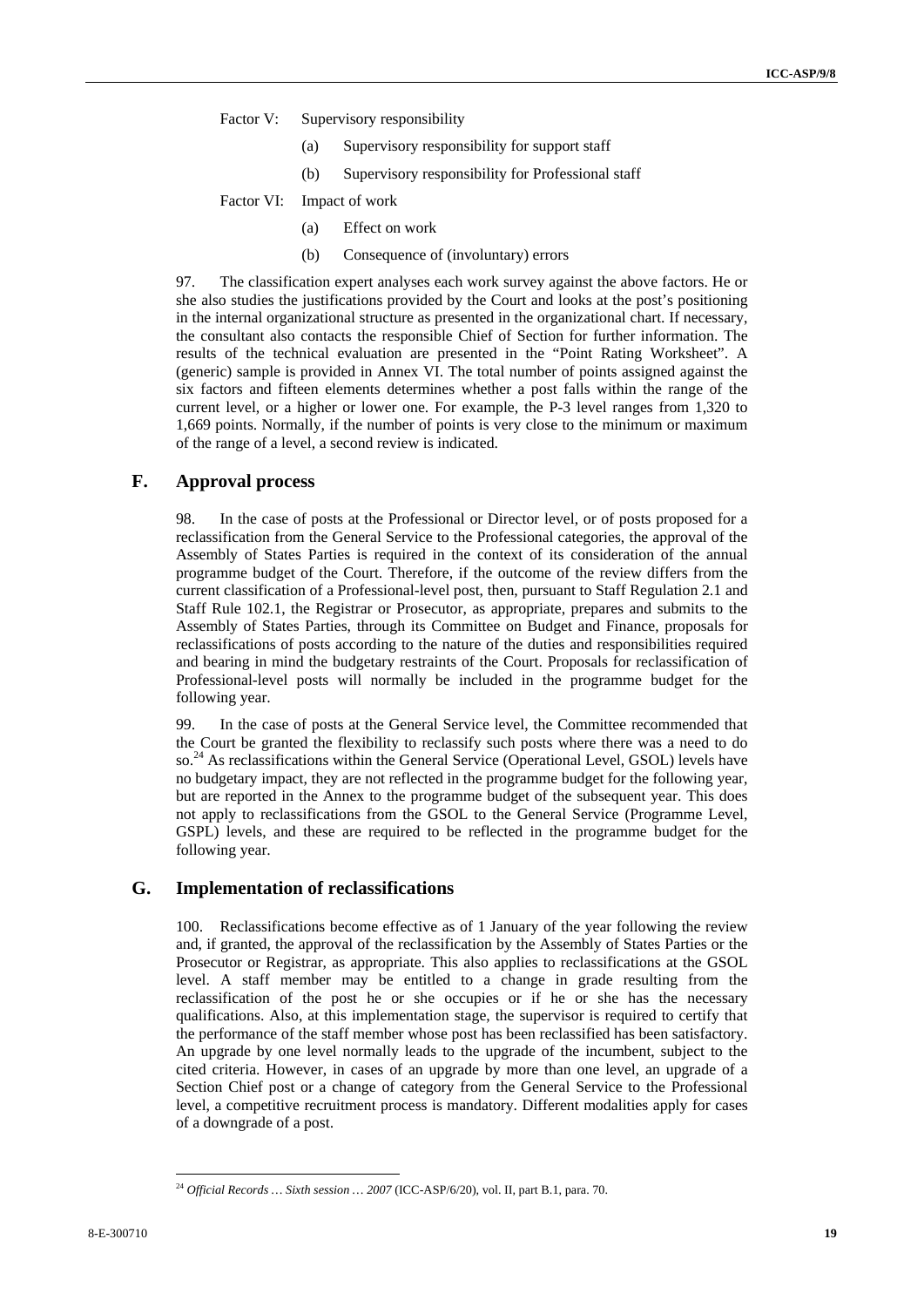101. Since the reclassification of a position is a result of the changes described in section 1 above and not of the performance of the incumbent, an upgrade due to reclassification is not considered a promotion for the incumbent. Therefore, an upgrade should not lead to a significant salary increase. In cases where the incumbent is awarded the higher grade owing to the upgrade of the position without a competitive selection process, he or she will thus be placed at the existing or closest higher salary rate within the salary range of the newly assigned grade.

#### **H. Additional considerations**

102. The Court is of the view that the number of reclassifications approved since 2007 has been commensurate with the demands and operational realities of a new and growing institution. Through a stringently managed review and approval process, embedded in the established methodology of the ICSC-promulgated common system job evaluation standards applied by an external expert, the Court has been able to balance the need for flexibility and responsiveness to change and efficiency requirements with the principles of due diligence in avoiding misuse of reclassifications for the purpose of promoting individual staff and in observing budgetary stringency.

103. Furthermore, the Court is of the view that consistency in the approval of reclassifications of posts that have undergone a significant and substantive change is essential. If the described technical evaluation clearly establishes that the functions of a post are operating at a level higher than the current budgeted level, principles of equity and fair treatment demand that this also be recognized through the upgrade of the incumbent of the post to the higher level, provided the above conditions and prerequisites are met. Failure of the organization to do so may lead to legal repercussions grounded on such unequal treatment, including possible appeals made to the International Labour Organization Administrative Tribunal (ILOAT).

## **IV. Summary and Conclusions**

104. 2009 has been a successful year for human resources management in the Court, with all heads of organs attaching high strategic importance to the implementation of the human resources strategy.

105. Recruitment activities yielded a record of 203 vacancies filled in established posts alone; with a reduced staff turnover rate of 9.8 per cent, the net annual increase of staff was 102, or 8.5 on a monthly basis. Measures to strengthen the capabilities of hiring managers and to target under-represented countries through new recruitment activities were successfully launched. Agreements were reached on the implementation of improved conditions of service for internationally-recruited professional staff working at the Court's field locations and on improvements to the Court's social security provisions. Human resources policy development and staff wellbeing programmes continued to receive priority attention. Particular progress could be noted in the further institutionalization of the performance management system, which is now applied on a mandatory annual cycle throughout the Court, and in the development of a strategic approach to learning and training.

106. In the context of the progress made in the area of human resources management, the Court wishes to again express its appreciation to the Staff Union Council for its constructive and fruitful collaboration with the administration and for the support and assistance its members have provided to many staff of the Court.

107. In 2010, the Court will build on 2009 achievements and undertake further efforts to ensure that the institution attracts high-quality staff with due regard to geographical representation, gender balance and range of legal systems, provides a caring and supportive environment for its staff and retains them under attractive conditions of service that will foster career development and growth for individual staff, as well as maximizing organizational performance as a whole.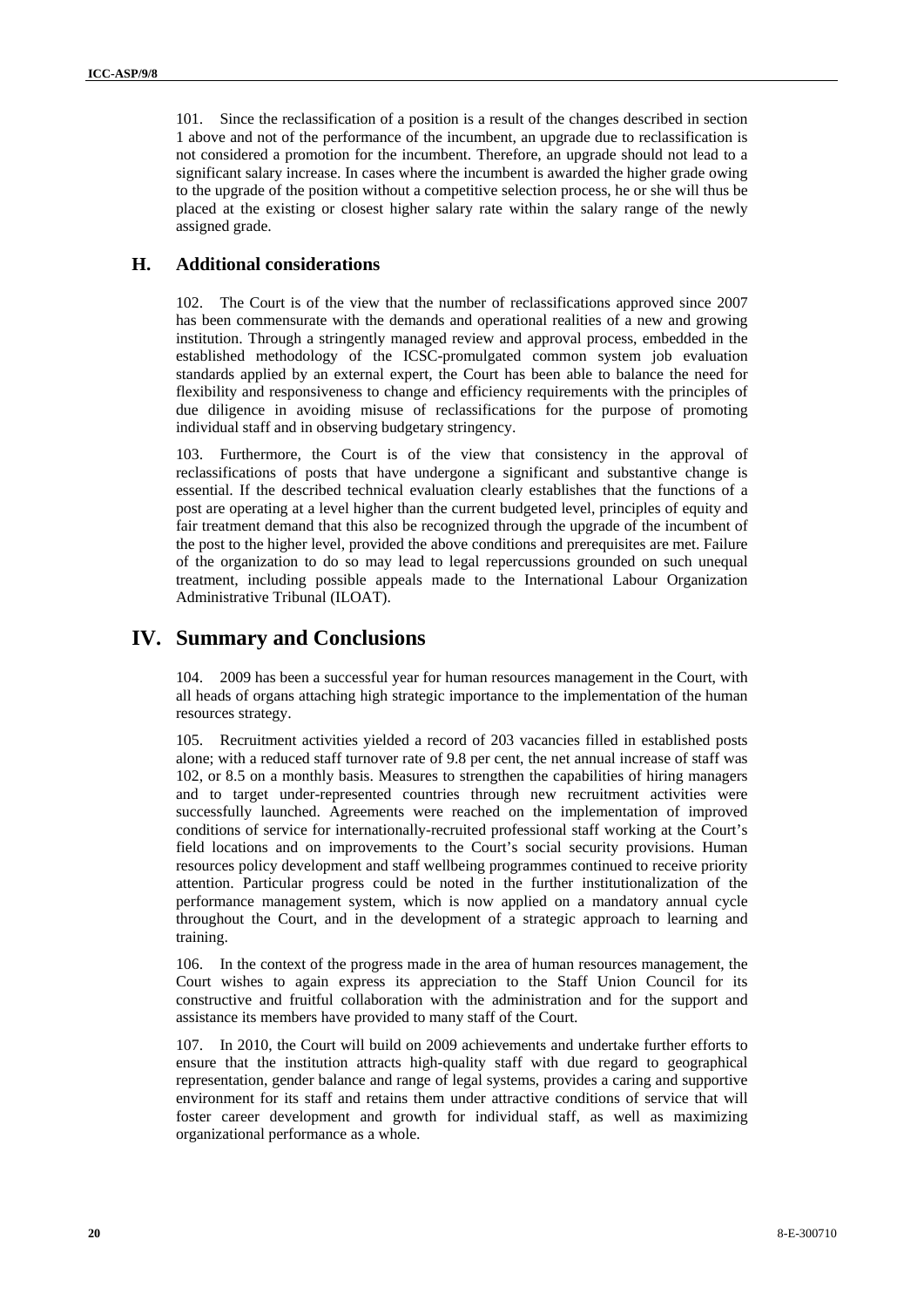# **Annex I**

# **Donors of Junior Professional Officer Programmes in the United Nations Common System**

- 1. Australia
- 2. Austria
- 3. Belgium
- 4. Canada
- 5. Czech Republic
- 6. Denmark
- 7. Finland
- 8. France
- 9. Germany
- 10. Greece
- 11. Iceland
- 12. Ireland
- 13. Italy
- 14. Japan
- 15. Kuwait
- 16. Liechtenstein
- 17. Luxembourg
- 18. Monaco
- 19. Netherlands
- 20. Nigeria
- 21. Norway
- 22. Organization internationale de la Francophonie
- 23. Poland
- 24. Portugal
- 25. Republic of Korea
- 26. Saudi Arabia
- 27. Spain
- 28. South Africa
- 29. Sweden
- 30. Switzerland
- 31. United Arab Emirates
- 32. United Kingdom
- 33. United States of America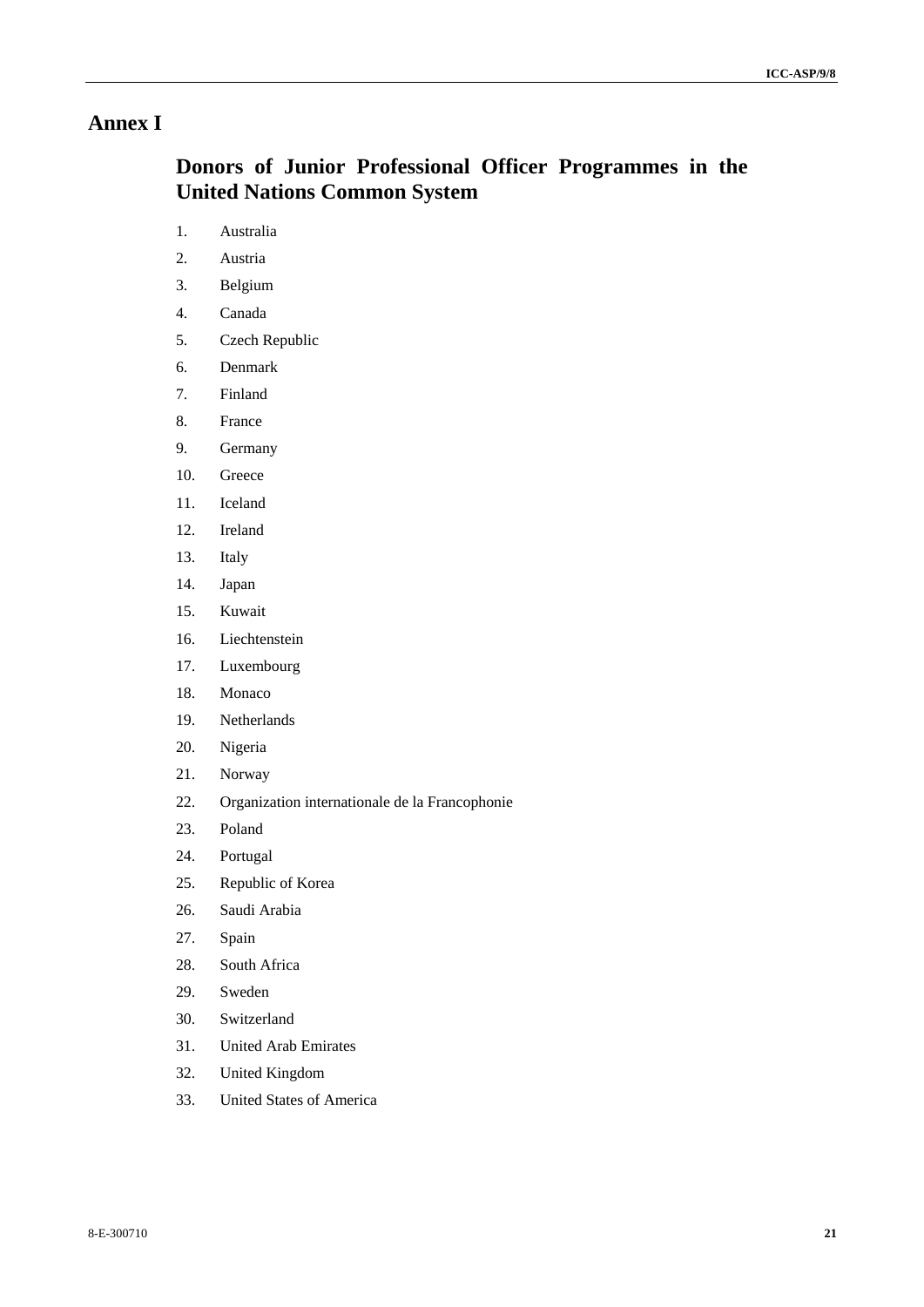# **Annex II**

# **Strategic Approach to Learning and Training Concepts and Methodology**

1. In order to arrive at a more strategic approach to identifying learning needs and to better prioritize them with a view to implementation, the Court has developed a methodology as well as practical tools that assist managers to plan and programme for high-impact learning and training for their staff.

2. The Court's strategic approach to managing learning encompasses four discrete steps:

- (a) Learning needs analysis;
- (b) Decision-making (prioritising);
- (c) Implementing the ICC Learning Plan; and
- (d) Evaluating the impact of learning on performance.

3. The meaning of these steps and the way in which they have been implemented are described in the following sections.

## **Step 1: Learning Needs Analysis**

4. The first component of the strategic approach to managing learning is the learning needs analysis, whose objective is to (a) identify performance enhancement areas (also referred to as performance gaps); (b) analyse the factors that are causing performance gaps; and (c) focus on the factors that may be positively affected by learning activities.

5. The sources for the identification of performance enhancement areas are the ICC Strategic Plan, the programme budget objectives, the organ/division/section workplans, the performance appraisals and development plans of individual staff and, the risk management project, as well as other areas identified outside of the above, such as unforeseen and suddenly emerging learning needs. A need for performance enhancement can exist for the immediate or the medium-term future. Suggesting that there is a need for performance enhancement does not imply that current performance is unsatisfactory as such, but may simply mean that, in order for the Court to achieve the kind of performance required to meet its strategic goals and objectives, some or all of its staff need to be equipped with knowledge, skills and competencies they do not currently have or have only to an insufficient extent. A good example is the use of the Court's new e-recruitment tool: At the moment, hiring managers do not have the knowledge and skills to work with the new system. There is thus a "gap" between current performance and the performance that is desired following the introduction of e-recruitment. Therefore, training in the use of erecruitment is required if the objective of making recruitment more efficient is to be met. Another example is the introduction of the Operations Manual in the Office of the Prosecutor, which sets standards for the Office's operations. Training needs to be conducted to ensure that staff in the Office are fully familiar with the contents of the Manual.

6. At the same time, it is of key importance to analyze all factors that may be causing a performance gap before jumping to learning and training programmes as a solution for closing such gap. The call for training as a "quick fix" to a problem that may exist in an organization is not uncommon in organizational behaviour. In the above example of erecruitment, the goal of increased recruitment efficiency could not be achieved through training alone if the computers of hiring managers did not have the capacity to run the necessary software. In order to facilitate this crucial phase of the learning needs analysis, managers have been provided with a simple tool that summarizes the seven most important factors that can cause performance gaps. The purpose of this tool is to allow managers to distinguish between performance issues that can be addressed through learning and training and those that cannot. The analysis tool is show in Table 1.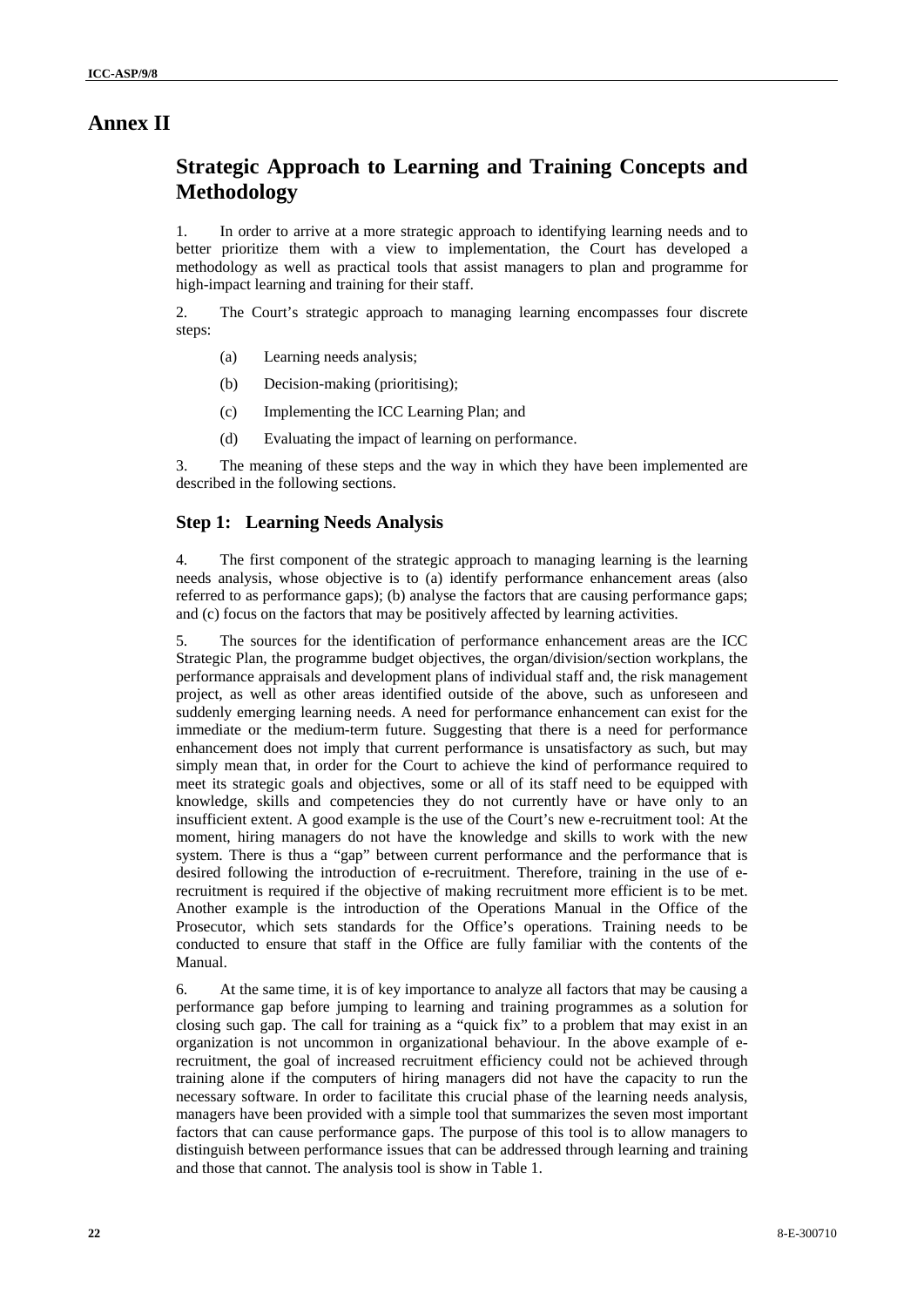|                  | Factors                    | Definition and Examples                                                                                                                                                                                                                                                                                                                                                                                                                   |
|------------------|----------------------------|-------------------------------------------------------------------------------------------------------------------------------------------------------------------------------------------------------------------------------------------------------------------------------------------------------------------------------------------------------------------------------------------------------------------------------------------|
| 1.               | Knowledge<br>and Skill     | Staff have not been trained to perform the job to the standard. If staff do not<br>have the knowledge and skills to use a new software system, its<br>introduction will not lead to enhanced performance. Within the OTP, the<br>Operations Manual was issued in February 2010 and a systematic gap<br>analysis of knowledge and skills in relation to the Manual was conducted to<br>identify relevant training needs for core functions |
| 2.               | Capacity                   | Staff lack the mental or physical capacity to perform the job. An example<br>would be a facility worker who has injured his back.                                                                                                                                                                                                                                                                                                         |
| 3.               | Standards/<br>Expectations | Job standards and expectations have not been defined or staff have not been<br>informed of them. The OTP Operations Manual is a good example for<br>setting standards.                                                                                                                                                                                                                                                                    |
| $\overline{4}$ . | Measurement                | The staff member's job performance is not being monitored and measured<br>against the standard. The absence of a functioning performance<br>management system can be attributed to this factor.                                                                                                                                                                                                                                           |
| 5.               | Feedback                   | Too little feedback is given (staff do not know enough about how they are<br>doing), feedback is poorly given (doing more harm than good), mostly<br>negative feedback is given (reducing motivation levels); mostly positive<br>feedback is given (reducing its believability, and creating missed<br>opportunities for development).                                                                                                    |
| 6.               | Conditions                 | Staff do not have the time, tools or resources to perform the job to standard.<br>Lack of suitable office facilities or of computer systems are typical<br>examples.                                                                                                                                                                                                                                                                      |
| 7.               | Incentive /<br>Motivation  | Motivation factors span a wide range; examples are over- or under-<br>qualification, lack of equity, perception of unfairness in staff treatment, lack<br>of belief in the goals of an organization, lack of reward of reward of high<br>and "punishment" of low performance and, to some extent, lack of adequate<br>financial compensation.                                                                                             |

**Table 1: Analysis of factors that may cause the need to enhance performance** 

*Source: Langevin Training Services Inc., Training 101: All the Basics, e-learning module, 2007* 

7. It is worthwhile noting here that learning and training programmes are mainly meaningful if the lack between actual and desired performance is attributable to factor 1, lack of knowledge and skills. Organizational studies have found that the lack of knowledge and skills accounts for only 10 per cent of performance problems, with the lack of standards and clear expectations accounting for 75 per cent. The absence of standards and expectations, appropriate performance management systems or adequate computer systems are all factors that need to be addressed through different organizational measures and not through learning and training. Once such standard and systems exist, training in their application and usage is of course of the essence.

8. Once the potential causes of a performance gap have been identified, the next step is to focus on the factors that may be positively affected by learning activities. In this regard, it is important to develop learning objectives that focus concretely on the knowledge and skills that are to be required through the learning activity. In addition to learning objectives, it is equally important to develop application objectives. Application objectives focus on how the job is to be done after the learning activity is completed. Once learning and application objectives are in place, the final step is to link these to performance impact objectives. Performance impact objectives cover both hard and soft data objectives such as output, quality, cost, time, and staff/customer satisfaction.

9. Following completion of the described analysis, i.e. the identification of performance gaps, the determination of whether learning and training is a suitable solution to close them and the establishment of learning, application and performance impact objectives, managers submit the learning needs analysis template for their division/section. The template used for this purpose is shown in Table 2. Division heads and heads of organs are responsible for prioritizing such needs in light of their strategic importance in relation to the achievement of the Court's strategic goals.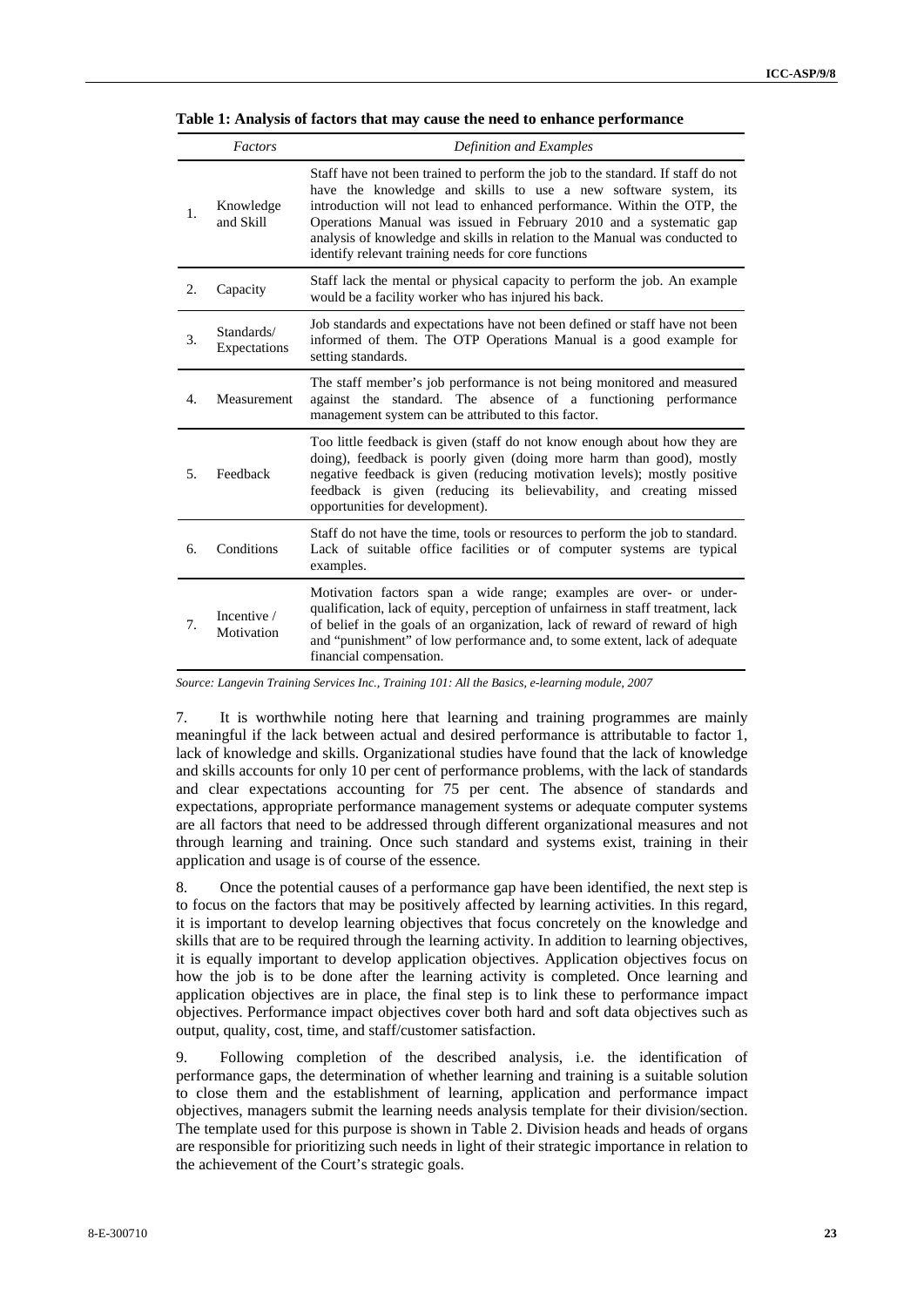#### **Table 2: Learning Needs Analysis Template**

#### **Learning Needs Analysis Instructions**

- 1. Read the Examples spreadsheet (see green tab below)
- 2. Fill in 2010 LNA spreadsheet with your learning recommendations (see blue tab below and refer to Policy and Guidelines below)
- 3. For questions and assistance please contact Federico L'Huillier HR Learning & Development Unit (Ext. 8997)

#### Policy and Guidelines for Conducting 2010 Learning Needs Analysis

1. Learning recommendations are to be linked to performance improvement areas.

2. Learning recommendations can focus on individual, team and organizational development needs.

3. The CBF has requested that Directors and Section Chiefs familiarize themselves with the key areas raised during the Risk Management Project and that learning recommendations be linked to these development areas (Click here for the list of key areas identified in the Risk Management Project).

4. Directors and Section Chiefs are responsible for working with their staff members to analyze learning needs.

5. Directors and Section Chiefs are responsible for submitting their learning recommendations to the Registrar.

6. The Registrar is responsible for working with her Directors and Section Chiefs in approving learning recommendations.

7. The HR LDU is responsible for providing support (please contact Federico L'Huillier - HR Learning & Development Unit (Ext. 8997))

#### **Support Tools**

The Expression of Interest Table lists recent training activities, click here For more detailed information on how to conduct a Learning Needs Analysis that is linked to performance improvement, click here.

|                | A                       | B | $\overline{c}$           | $\overline{D}$                                                         | Ε                                |
|----------------|-------------------------|---|--------------------------|------------------------------------------------------------------------|----------------------------------|
|                | <b>Division Section</b> |   | <b>Learning Activity</b> | <b>Learning Objectives</b>                                             | Can the trainer for this course  |
|                |                         |   | <b>/Training</b>         |                                                                        | be found within the ICC or do we |
|                |                         |   |                          | List 2-5 points on how this learning activity will improve performance | need an external trainer?        |
| 1              |                         |   |                          | $\cdot$                                                                |                                  |
|                |                         |   |                          |                                                                        |                                  |
|                |                         |   |                          |                                                                        |                                  |
| $\overline{2}$ |                         |   |                          |                                                                        |                                  |
|                |                         |   |                          |                                                                        |                                  |
| 3              |                         |   |                          |                                                                        |                                  |
|                |                         |   |                          |                                                                        |                                  |
|                |                         |   |                          |                                                                        |                                  |
| 4              |                         |   |                          |                                                                        |                                  |
|                |                         |   |                          |                                                                        |                                  |
|                |                         |   |                          |                                                                        |                                  |
| 5              |                         |   |                          |                                                                        |                                  |
|                |                         |   |                          |                                                                        |                                  |
|                |                         |   |                          |                                                                        |                                  |
| 6              |                         |   |                          |                                                                        |                                  |
|                |                         |   |                          |                                                                        |                                  |
| 7              |                         |   |                          |                                                                        |                                  |
|                |                         |   |                          |                                                                        |                                  |
|                |                         |   |                          |                                                                        |                                  |
| 8              |                         |   |                          |                                                                        |                                  |
|                |                         |   |                          |                                                                        |                                  |
|                |                         |   |                          |                                                                        |                                  |
| 9              |                         |   |                          |                                                                        |                                  |
|                |                         |   |                          |                                                                        |                                  |
|                |                         |   |                          |                                                                        |                                  |
| 10             |                         |   |                          |                                                                        |                                  |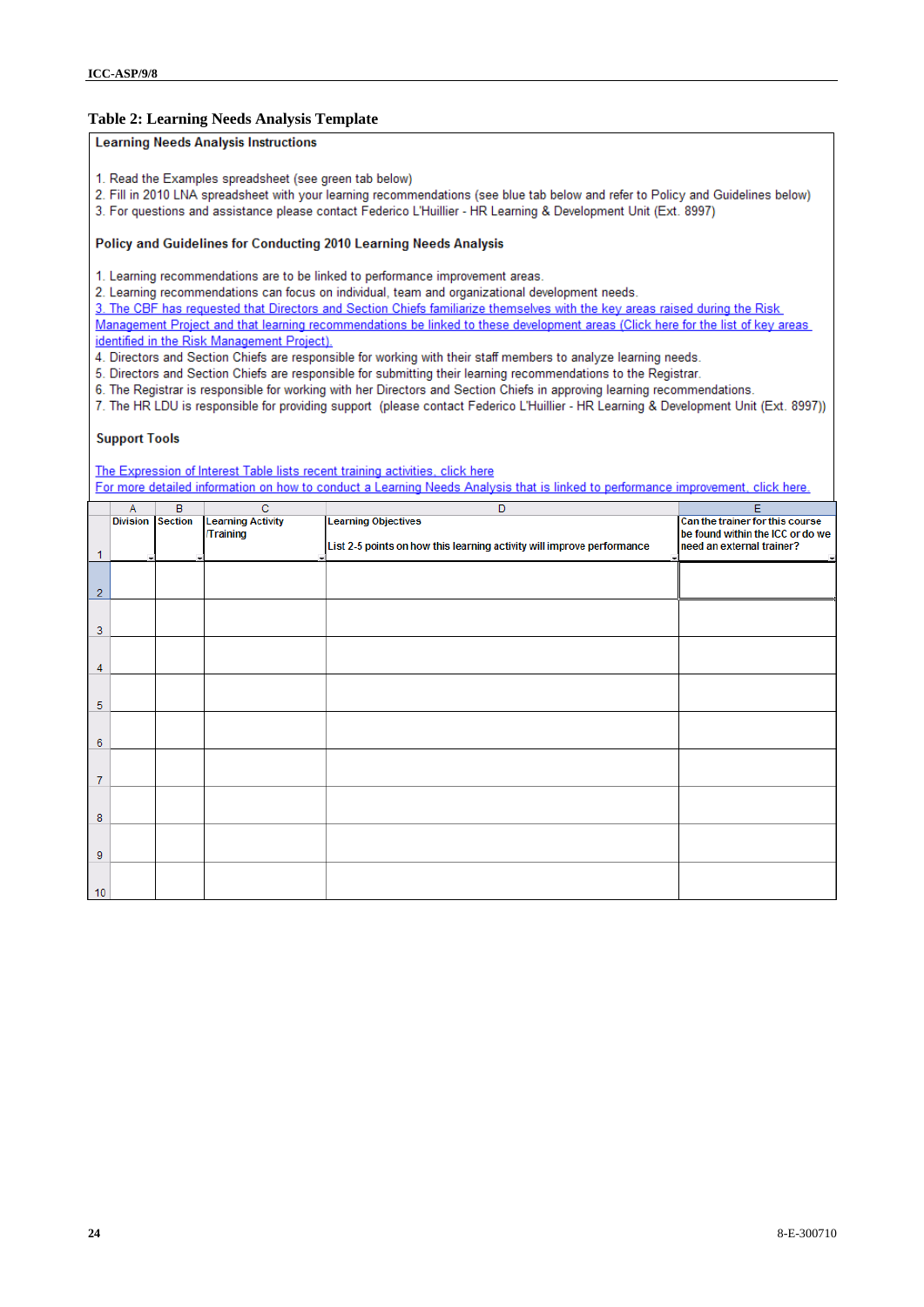## **Step 2: Decision-Making (Prioritization)**

10. The number of performance enhancement activities that can be addressed through learning and training may exceed the financial or organizational capacities of the Court. Therefore, it is key to prioritize them by balancing their strategic performance impact with their costs in terms of both financial investment and staff time. In this light, each learning activity proposed by managers is classified into the following categories:

- Priority 1: High strategic impact on performance and low cost (time and money) *Example*: SAP training run by internal trainers.
- Priority 2: High strategic impact on performance and high cost (time and money). *Example*: Leadership development and executive coaching.
- Priority 3: Low strategic impact on performance and low cost (time and money) *Example*: a one day conference not directly related to the job.
- Priority 4: Low strategic impact on performance and high cost (time and money) *Example*: expensive external training programmes that are not related to the ICC's mission and goals.
- 11. The relationship between impact, cost and priority is shown below:

## **Step 3: Implementing the ICC Learning Plan**



12. The above approach was first used in 2008, in the Office of the Prosecutor, and in 2009 within Registry, Presidency and Chambers. In 2009, the first ICC Learning Plan, including learning activities for all organs, was prepared. Based on learning needs analysis and prioritization processes as described above, seven strategic learning categories were defined in which learning and training programmes are seen as having high strategic performance impacts. These will also be used for the 2010 Learning Plan.

## **Step 4: Evaluating the impact of learning and training on performance**

13. Evaluation of the impact that learning and training programmes have had on the performance of individuals as well as the organization as a whole completes the four-step cycle of the Court's strategic approach to learning. Impact evaluation of learning and training is also referred to as the assessment of the "Return on Investment" (ROI) of training programmes that cost the organization money and staff time. ROIs for learning are easiest to calculate in a commercial enterprise whose success is defined by profit, such as a car manufacturer which may attribute a surge in sales on the latest car model directly to the training provided to salespersons in their dealerships. They are hardest to compute in a notfor-profit organization that operates with long-term and ambitious goals such as the Court's goal to end impunity for individuals who commit crimes against humanity.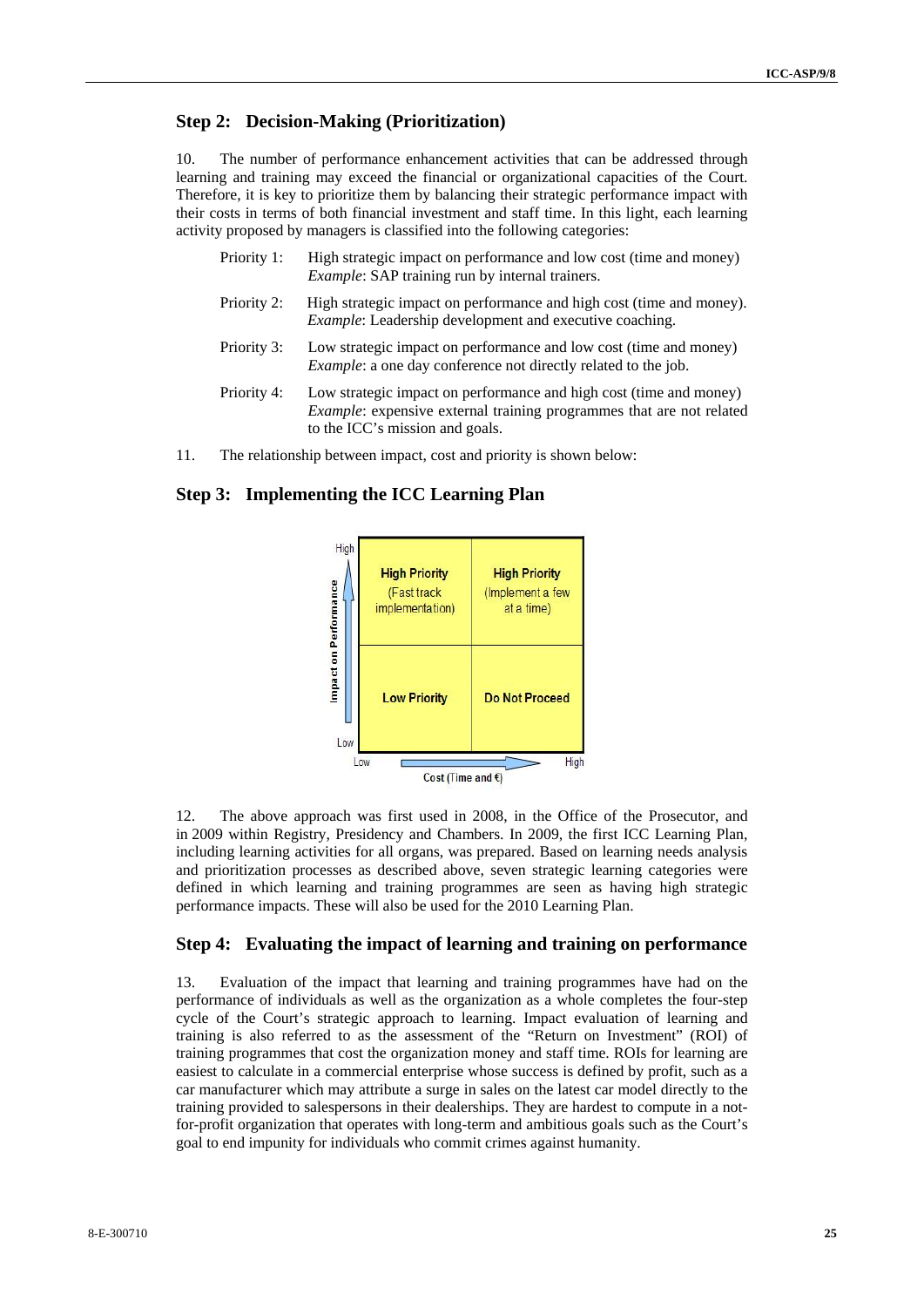14. Typically, organizations use the four-level ROI assessment approach developed by Donald Kirkpatrick, which is composed of reaction, learning, behaviour and (organizational) result. A simplified version of Kirkpatrick's model is shown in Table 3.

| Evaluation<br>type (what is<br><i>measured</i> )<br>Level |                 | Evaluation description and<br>characteristics                                                        | Examples of evaluation tools and<br>methods                                                                                                                                                                        |
|-----------------------------------------------------------|-----------------|------------------------------------------------------------------------------------------------------|--------------------------------------------------------------------------------------------------------------------------------------------------------------------------------------------------------------------|
| $\mathbf{1}$                                              | <b>Reaction</b> | trainers,<br>including<br>participants facilities, etc.                                              | How the learner felt about the Feedback forms at end of training;<br>training or learning experience, Verbal reaction, post-training surveys or<br>other questionnaires. Reaction can be assessed<br>immediately.  |
|                                                           | 2 Learning      | knowledge and skills before and<br>after the learning activity                                       | Measurement of the increase in Typically assessments or tests before and<br>after<br>training.<br>the<br>Interview<br>$\alpha$<br>observation can also be used. Learning<br>can be assessed immediately.           |
|                                                           | 3 Behaviour     | The extent of applied learning Performance assessments,<br>performance                               | multi-rater<br>back on the job, i.e. change in (survey) assessments. Changed behaviour<br>requires some time to assess.                                                                                            |
|                                                           | 4 Results       | Impact that the learning activity<br>individual had<br>the<br>of<br>on<br>organizational performance | Relating an individual's participation in a<br>learning activity to improvement of<br>organizational performance is long-term<br>and difficult, particularly in a non-profit<br>organization with long-term goals. |

15. In the Court, level 1 is always carried out for training activities. Level 2 is applied in many programmes, such as IT or language training. Level 3, the change in performance back on the job following a learning programme, is measured increasingly through the now fully institutionalized performance appraisal system. Level 4, the impact of an individual's learning on the performance of the Court as a whole, will require longer-term studies and mechanisms.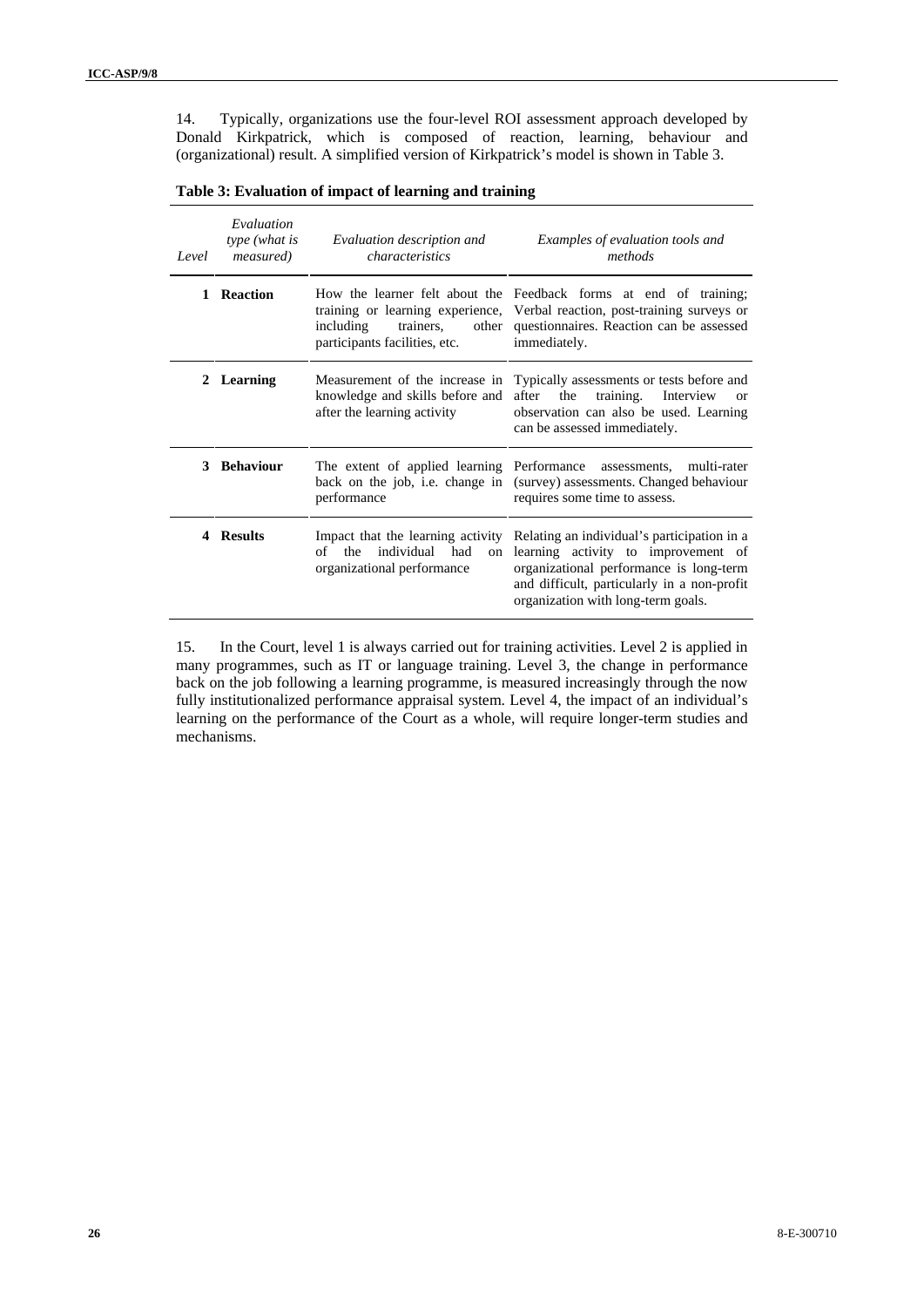# **Annex III**

| Learning Category                   | Learning Activity                                                                               | Internal or External | INo.                    |
|-------------------------------------|-------------------------------------------------------------------------------------------------|----------------------|-------------------------|
| $\cdot$                             | $\overline{\phantom{a}}$                                                                        | <b>Trainer</b>       | Participants            |
| Leadership Management and           | <b>Building Motivation</b>                                                                      | Internal             | 142                     |
| <b>Interpersonal Skills</b>         |                                                                                                 |                      |                         |
|                                     | Communication and Interpersonal Skills<br><b>Conflict - Managing Relationships and Conflict</b> | External             | 24                      |
|                                     |                                                                                                 | External<br>External | 11<br>1                 |
|                                     | Executive Coaching - STL<br>Leadership and Management Development Programme - OTP               | <b>External</b>      | 13                      |
|                                     | Media Training - President                                                                      | External             | $\mathbf{1}$            |
|                                     | Media Training - Registrar                                                                      | External             | 1                       |
|                                     | Mediation in the Workplace                                                                      | External             | 10                      |
|                                     | <b>OTP Service Providers Suvey</b>                                                              | Internal             | 18                      |
|                                     | Performance Management (Advanced) - Fightback or Feedback                                       | <b>External</b>      | 13                      |
|                                     | Performance Management (Introduction)                                                           | <b>External</b>      | 0                       |
|                                     | Performance Management (Introduction) - Communication and                                       | External             | 51                      |
|                                     | Performance Management (Introduction) - Managing Learning                                       | <b>External</b>      | 84                      |
|                                     | Performance Management Training - Setting Objectives                                            | <b>External</b>      | 12                      |
|                                     | <b>Presentation Skills</b>                                                                      | External             | 17                      |
|                                     | Process Re-Engineering                                                                          | Internal             | 12                      |
|                                     | Process Re-Engineering - Train the Trainer                                                      | External             | 4                       |
|                                     | Process Re-engineering Workshop                                                                 | Internal             | 20                      |
|                                     | <b>Project Management</b>                                                                       | Internal             | $\mathbf{0}$            |
|                                     | Team Building - Cross Cultural Awareness/Skills Development                                     | External             | 20                      |
|                                     | Team Building - HR Section - Jan 2010                                                           | External             | 29                      |
|                                     | Team Building - Legal Advisory Services Section                                                 | <b>External</b>      | $\pmb{0}$               |
|                                     | Team Building - Problem Ownership (Presidency Staff)                                            | External             | $\overline{\mathbf{0}}$ |
|                                     | Team Building - Registry Senior Managers                                                        | External             | 10                      |
|                                     | Team Building - VPRS                                                                            | External             | 14                      |
|                                     | Team Building (Detention Centre Staff)                                                          | External             | 20                      |
|                                     | Time and Self Management                                                                        | External             | 14                      |
|                                     | <b>Train the Trainer</b>                                                                        | External             | 14                      |
| <b>Grand Total</b>                  |                                                                                                 |                      | 555                     |
| <b>Learning Category</b>            | Learning Activity                                                                               | Internal or External | No.                     |
| $\overline{\phantom{a}}$            | $\overline{\phantom{a}}$                                                                        | Trainer<br>×         | Participants            |
| Substantive and Technical<br>Skills | Administrative Law of International Organisations                                               | External             | 11                      |
|                                     | Annotated Digest of the ICC - Presented by Cyrill Laucci                                        | External             | 70                      |
|                                     | Australia's national implementation of international criminal                                   | External             | 53                      |
|                                     | Civil Society and the ICC                                                                       | External             | 62                      |
|                                     | <b>Electrical Safety Training NEN 3140</b>                                                      | External             | ō                       |
|                                     | Financial Investigations (OTP)                                                                  | External             | 55                      |
|                                     | Interacting with Victims                                                                        | External             | 12                      |
|                                     | <b>Investigator Certification Training</b>                                                      | External             | 0                       |
|                                     | Joint investigation teams - experiences and challenges                                          | External             | 32                      |
|                                     | Legal Drafting (English)                                                                        | External             | 0                       |
|                                     | Legal Drafting (OTP Trial Teams)                                                                | External             | $\overline{\mathbf{0}}$ |
|                                     | Legal Drafting for Prosecution Division Appeals Staff                                           | External             | 5                       |
|                                     | Legal Drafting Skills Course (OTP)                                                              | Internal             | 40                      |
|                                     | Legal Oral Advocacy                                                                             | External             | 0                       |
|                                     | Legal Training - Drafting (French)                                                              | External             | $\overline{\mathbf{0}}$ |
|                                     | Legal Training - IHL and ICL                                                                    | External             | 86                      |
|                                     | Legal Training - OTP                                                                            | <b>External</b>      | 46                      |
|                                     | Perpetration by Hierarchical Organizations                                                      | External             | 46                      |
|                                     | Practical Aspects of Trial Proceedings (Chambers)                                               | External             | 13                      |
|                                     | Remedies for victims of international crimes: Consequences                                      | External             | 57                      |
|                                     | Situational Gravity under the Rome Statute                                                      | External             | 85                      |
|                                     | Speech Writing                                                                                  | External             | 0                       |
|                                     | <b>Speed Reading</b>                                                                            | External             | $\overline{0}$          |
|                                     | <b>Taking Minutes</b>                                                                           | External             | 11                      |
|                                     | The European Court of Human Rights: some recent decisions External                              |                      | 62                      |
|                                     | The involvement of corporations in international crimes                                         | External             | 46                      |
|                                     | The Proliferation of International Courts: Ten Challenges                                       | External             | 53                      |
|                                     | The role of the Arab League and the Arab world in                                               | External             | 57                      |
|                                     | The RUF and its Legacy                                                                          | <b>External</b>      | 61                      |
| <b>Grand Total</b>                  |                                                                                                 |                      | 963                     |

# **2009 ICC Strategic Learning Plan**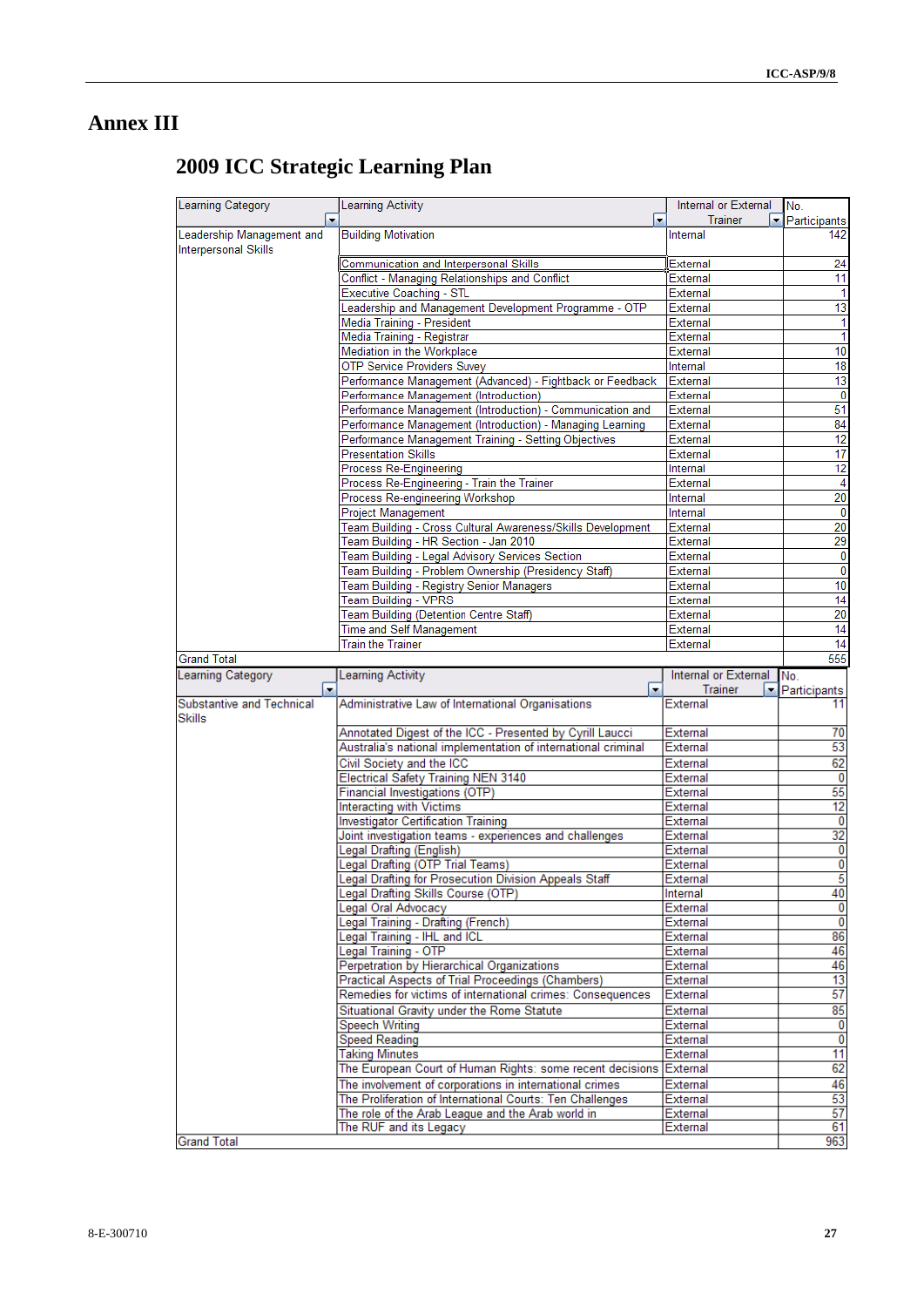| Learning Category             | Learning Activity                         | Internal or External | INo.                    |
|-------------------------------|-------------------------------------------|----------------------|-------------------------|
| $\overline{\phantom{0}}$      | $\overline{\phantom{0}}$                  | Trainer              | Participants            |
| <b>Information Technology</b> | Analysts Notebook (i2) (OTP)              | Internal             | 10                      |
|                               | CaseMap - Basic                           | Internal             | 8                       |
|                               | CaseMap - Basic (OTP)                     | Internal             | 16                      |
|                               | Livenote - Introduction (OTP)             | Internal             | $\overline{2}$          |
|                               | MS Excel - Advanced                       | External             | 18                      |
|                               | <b>MS Excel - Basic</b>                   | External             | 15                      |
|                               | MS Excel 2003 - E-Learning                | External             | 62                      |
|                               | MS Outlook 2003 - E-Learning              | External             | 35                      |
|                               | MS PowerPoint 2003 - E-Learning           | External             | 52                      |
|                               | MS Word 2003 - E-Learning                 | External             | 38                      |
|                               | Ringtail                                  | Internal             | $\overline{7}$          |
|                               | Ringtail - Advanced I part 2 (OTP)        | Internal             | 10                      |
|                               | Ringtail - Advanced I part 1(OTP)         | Internal             | 10                      |
|                               | Ringtail - Basic (OTP)                    | Internal             | 31                      |
|                               | Ringtail - Biographic Database (OTP)      | Internal             | $\overline{2}$          |
|                               | Ringtail - Metadata Entry (OTP)           | Internal             | $\overline{9}$          |
|                               | Ringtail Biographic Database (OTP)        | Internal             | 10                      |
|                               | SAP E-Recruitment - Hiring Managers       | Internal             | $\bf{0}$                |
|                               | SAP E-Recruitment - Recruiters            | Internal             | $\bf{0}$                |
|                               | SAP for Certifying Officers               | Internal             | $\overline{0}$          |
|                               | SAP for Certifying Officers (Budget)      | Internal             | 15                      |
|                               | SAP for Certifying Officers (Foundations) | Internal             | 4                       |
|                               | SAP for Certifying Officers (Procurement) | Internal             | 4                       |
|                               | SAP for Certifying Officers (Reports)     | Internal             | 15                      |
|                               | SAP for Certifying Officers (Travel)      | Internal             | $\overline{8}$          |
|                               | <b>SAP Foundations</b>                    | Internal             | 189                     |
|                               | <b>SAP Requisitions</b>                   | Internal             | 156                     |
|                               | <b>SAP Time Management</b>                | Internal             | $\bf{0}$                |
|                               | <b>SAP Trips</b>                          | Internal             | 129                     |
|                               | <b>Transcend Training</b>                 | Internal             | $\bf{0}$                |
|                               | TRIM - Accessing Court Records            | Internal             | $\overline{0}$          |
|                               | TRIM - Basic                              | Internal             | 86                      |
|                               | TRIM - Power User Tutorial (OTP)          | Internal             | 3                       |
|                               | TRIM - Power Users (OTP)                  | Internal             | $6\overline{6}$         |
|                               | TRIM - Power Users tutorial (OTP)         | Internal             | 6                       |
|                               | TRIM - Refresher (OTP)                    | Internal             | 5                       |
|                               | TRIM Power User Tutorial (OTP)            | Internal             | $\overline{1}$          |
|                               | TRIM Power Users - tutorial (OTP)         | Internal             | $\overline{4}$          |
|                               | TRIM Power Users (OTP)                    | Internal             | 13                      |
|                               | <b>TRIM Tutorial (OTP</b>                 | Internal             | $\overline{2}$          |
|                               | <b>TRIM Tutorial (OTP)</b>                | Internal             | 5                       |
|                               | <b>TRIM Tutorial (OTP)</b>                | Internal             | $\overline{\mathbf{3}}$ |
| <b>Grand Total</b>            |                                           |                      | 989                     |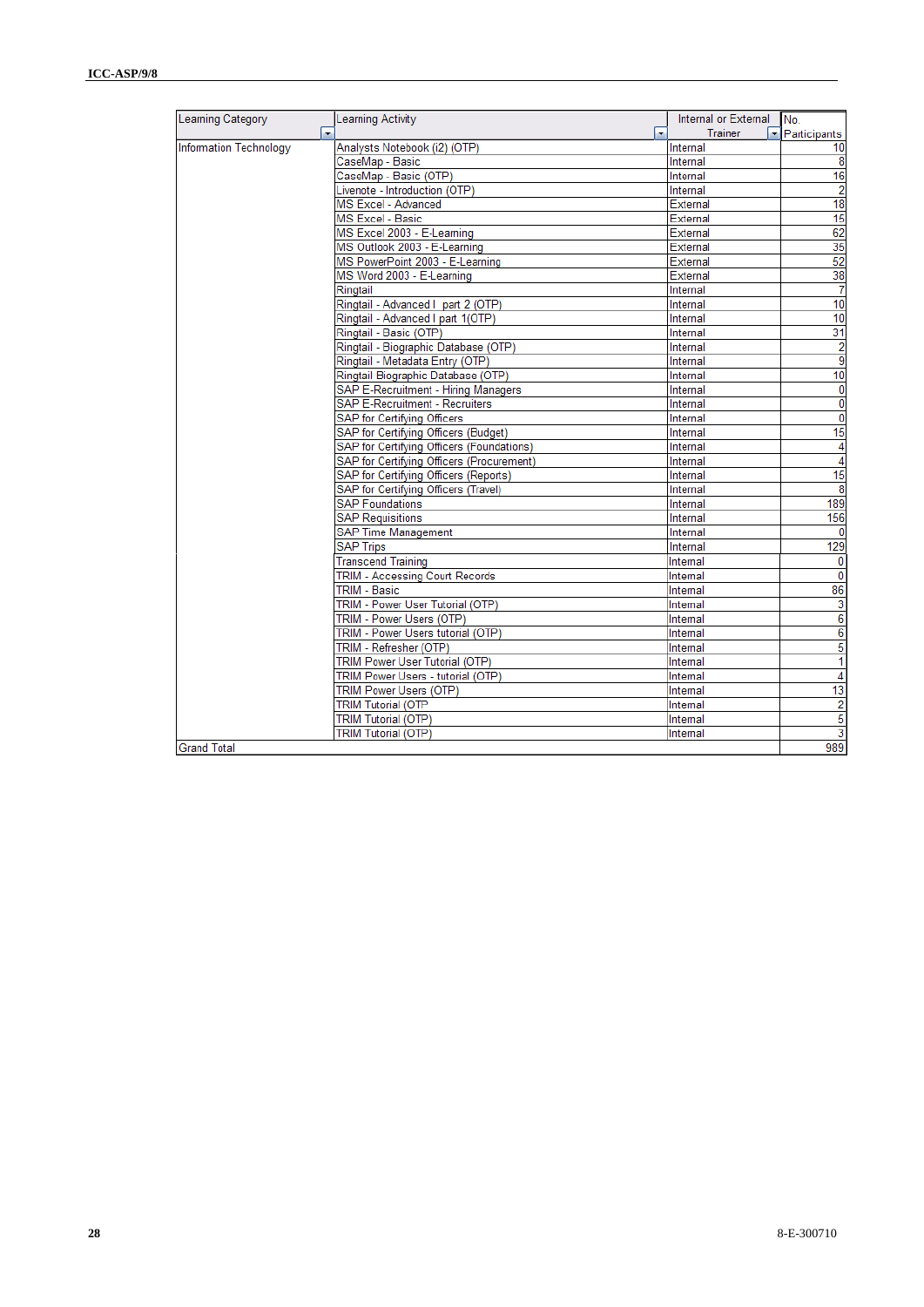| Learning Category            | Learning Activity                                                                                | Internal or External                | No.                                                  |
|------------------------------|--------------------------------------------------------------------------------------------------|-------------------------------------|------------------------------------------------------|
| $\overline{\phantom{a}}$     |                                                                                                  | $\overline{\phantom{a}}$<br>Trainer | Participants                                         |
| Language                     | Arabic                                                                                           | External                            | 18                                                   |
|                              | Arabic                                                                                           | External                            | 44                                                   |
|                              | English - Effective Written Communication Skills                                                 | External                            | 36                                                   |
|                              | English Classes - Abeche - Chad - 2010                                                           | External                            | 6                                                    |
|                              | English Classes - Kinshasa - DRC                                                                 | External                            | 0                                                    |
|                              | English Classes - N'Djamena - Chad - 2010                                                        | External                            | 4                                                    |
|                              | English Classes (Based in The Hague) - Term 3 - 2009                                             | External                            | 19                                                   |
|                              | English Classes Term1- Bangui - CAR - 2010                                                       | External                            | 11                                                   |
|                              | English Classes, Term 3, 2009 - Bangui - CAR                                                     | External                            | 8                                                    |
|                              | English E-Learning with Rosetta Stone Package                                                    | External                            | 15                                                   |
|                              |                                                                                                  |                                     |                                                      |
|                              | English Individual Tuition - Term 1, 2010                                                        | External                            | 11                                                   |
|                              | French Classes - Abeche - Chad - 2010                                                            | <b>External</b>                     | 3                                                    |
|                              | French Classes - N'Djamena - Chad - 2010                                                         | External                            | $\overline{2}$                                       |
|                              | French Classes - Uganda - Kampala - 2010                                                         | External                            | 29                                                   |
|                              | French Classes (Based in The Hague) - Term 1, 2009                                               | External                            | 118                                                  |
|                              | French Classes (Based in The Hague) - Term 2, 2009                                               | External                            | 106                                                  |
|                              | French Classes (Based in The Hague) - Term 3, 2009                                               | External                            | 97                                                   |
|                              | French Individual Tuition - Term 1, 2010                                                         | External                            | 26                                                   |
|                              | French Individual Tuition - Term 3, 2009                                                         | <b>External</b>                     | 14                                                   |
|                              | French Individual Tuition with E-Learning Term 2, 2009                                           | External                            | 10                                                   |
|                              | French Intensive - Module 1                                                                      | External                            | 7                                                    |
|                              | French Intensive - Module 2                                                                      | <b>External</b>                     | 6                                                    |
|                              | French Intensive - Module 3                                                                      | <b>External</b>                     | 3                                                    |
|                              | French Intensive - Module 4                                                                      | External                            | 7                                                    |
|                              | Language Proficiency Exam (LPE) - Oral                                                           | External                            | 102                                                  |
|                              |                                                                                                  | External                            | 102                                                  |
|                              | Language Proficiency Exam (LPE) - Written<br>Spanish Classes (Based in The Hague) - Term 1, 2009 |                                     |                                                      |
|                              |                                                                                                  | External                            | 25                                                   |
|                              | Spanish Classes (Based in The Hague) - Term 2, 2009                                              | External                            | 35                                                   |
|                              | Spanish Classes (Based in The Hague) - Term 3, 2009                                              | External                            | 21                                                   |
| <b>Grand Total</b>           |                                                                                                  |                                     | 885                                                  |
|                              |                                                                                                  |                                     |                                                      |
| Learning Category            | Learning Activity                                                                                | Internal or External                | No.                                                  |
| ۰                            | $\blacktriangledown$                                                                             | Trainer<br>٠                        |                                                      |
| Staff Well-Being             |                                                                                                  | External                            |                                                      |
|                              | Basic Introductory Field Safety and Survival training<br>Security and Survival Training          | External                            | Participants<br>20<br>22                             |
| <b>Grand Total</b>           |                                                                                                  |                                     |                                                      |
|                              |                                                                                                  |                                     |                                                      |
| Learning Category            | Learning Activity                                                                                | Internal or External No.            |                                                      |
| ۰                            |                                                                                                  | $\overline{\phantom{a}}$<br>Trainer | Participants                                         |
| <b>Human and Financial</b>   | <b>Budget &amp; Finance Training</b>                                                             | Internal                            |                                                      |
| Resources Management         |                                                                                                  |                                     |                                                      |
|                              | <b>Budget and Report Training</b>                                                                | Internal                            |                                                      |
|                              | <b>Budget Training</b>                                                                           | Internal                            |                                                      |
|                              | <b>Coding Training</b>                                                                           | Internal                            |                                                      |
|                              | <b>EU Contrubution Funds Training</b>                                                            | Internal                            |                                                      |
|                              | <b>Financial Training</b>                                                                        | Internal                            |                                                      |
|                              | Introduction to Budget & Finance                                                                 | Internal                            |                                                      |
|                              |                                                                                                  |                                     |                                                      |
|                              | <b>MOD Training</b>                                                                              | Internal                            |                                                      |
|                              | <b>Open Obligation Training</b>                                                                  | Internal                            | 42<br>13<br>12<br>25<br>5<br>1<br>8<br>25<br>8<br>28 |
|                              | <b>Report Training</b>                                                                           | Internal                            |                                                      |
|                              | Reporting                                                                                        | Internal                            |                                                      |
|                              | SAP Budget Traininig                                                                             | Internal                            |                                                      |
|                              | SAP Certify Officer Training                                                                     | Internal                            |                                                      |
|                              | <b>SAP Report Training</b>                                                                       | Internal                            |                                                      |
|                              | <b>Trustfund Report Training</b>                                                                 | Internal                            |                                                      |
| <b>Grand Total</b>           |                                                                                                  |                                     | 5<br>$\overline{5}$<br>13<br>12<br>12<br>1<br>173    |
| <b>Learning Category</b>     | <b>Learning Activity</b>                                                                         | Internal or External                | No.                                                  |
|                              |                                                                                                  | Trainer<br>$\overline{\phantom{a}}$ | Participants<br>×.                                   |
|                              | <b>ICC</b> Induction                                                                             | Internal                            | 60                                                   |
| Induction and Career Support | Prosecutor's Welcome Presentation for New Staff, Interns and                                     | Internal                            | 21                                                   |
|                              | <b>Visiting Professionals</b>                                                                    |                                     |                                                      |
|                              | Staff HR Administration Briefing                                                                 | Internal                            | 19                                                   |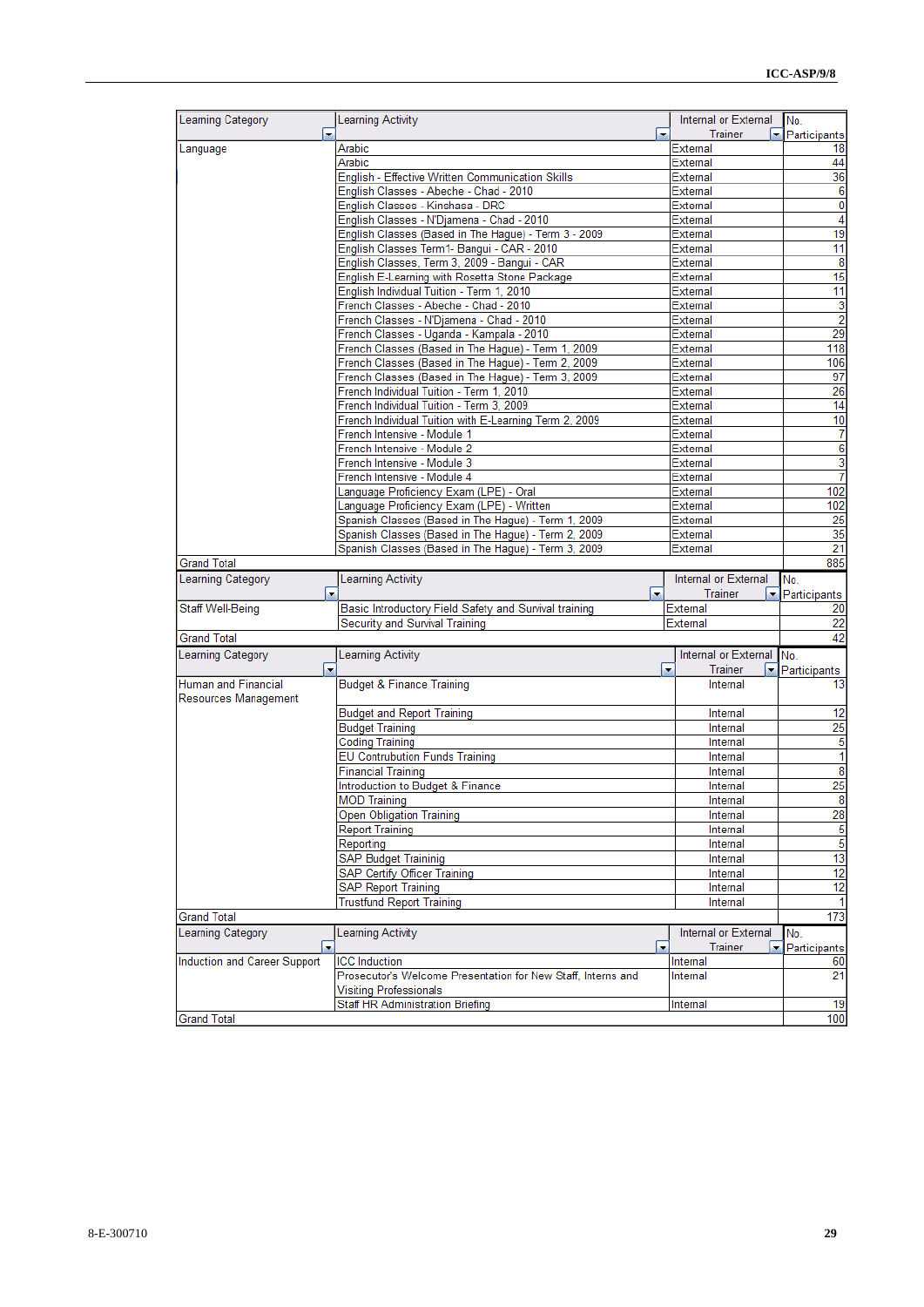# **Annex IV**

# **Grade level summaries for General Service, Professional and higher categories**

## **General Service Category**

GS-1 Work is labour-intensive or repetitive and performed in accordance with specific instructions.

**GS-2** Work involves repetitive tasks that require selection of work procedures from a limited number of alternative standard practices. Some assignments involve the operation of standard office equipment, such as word processors to store/retrieve information, telephone switchboard, or other common tools, instruments or devices.

**GS-3** Work involves a variety of routine tasks that require selection and processing of information or data from standardized sources involving a choice of procedures or operations from among standard practices. Some assignments involve operation of relatively complex office equipment such as computerized or memory-assisted keyboard equipment to manipulate information, reprographic machinery or other tools, instruments or devices of similar complexity.

**GS-4**- This is the full-working level of office and technical support, involving a variety of tasks that require the selection, interpretation, and assessment of information and data for the execution of recurring patterns of work, based on knowledge of standard practice and requiring a choice of methods to use or processes to follow. Requires thorough knowledge of the related work in own office and general knowledge of similar work in other offices. Some assignments involve adjustments of equipment, instruments, tools, and devices to perform numerous operations.

**GS-5** Senior level of work, involving specialized tasks (defined as relating to a profession, such as accounting). Requires the selection, interpretation and assembly of information and data from several sources in examining problems for which several possible solutions exist. Requires thorough knowledge of the procedures and basic knowledge of the specialised practices of the office and knowledge of related work in other offices.

**GS-6**- Semi-professional work involving responsibility for specialised tasks, requiring the application of different and unrelated processes and methods, interpretation of information and organizational guidelines, and an understanding of a broad area of operation within a specialized field, including related work of other offices.

**GS-7** Semi-professional work involving responsibility for a group of specialized tasks in support of an area of work of the organization, requiring a thorough knowledge of the assigned area of work as well as general knowledge of related fields and the application of advanced and specialized methods and procedures. Usually a supervisory level although work may be non-supervisory if it is providing work at the corporate level, that is, not a duplicative assignment; or if it is highly technical, such as research or statistical assistance.

## **Professional and Director category**

**P-1** Seldom used as a classified level, but serves as a salary range for inexperienced recruits.

**P-2** Typically this is the entry level into the technical and substantive occupations of the professional category. It is also is the end-grade for the work of administrative occupations which are limited in complexity in terms of variety as well as depth.

**P-3** Full working level requiring a complete, in-depth grasp of the theoretical and technical tools of a profession. Typically this level would be the highest level for administrative positions with no supervisory responsibility over other professionals. Technical work at this level would be considered as complex, requiring considerable depth of knowledge.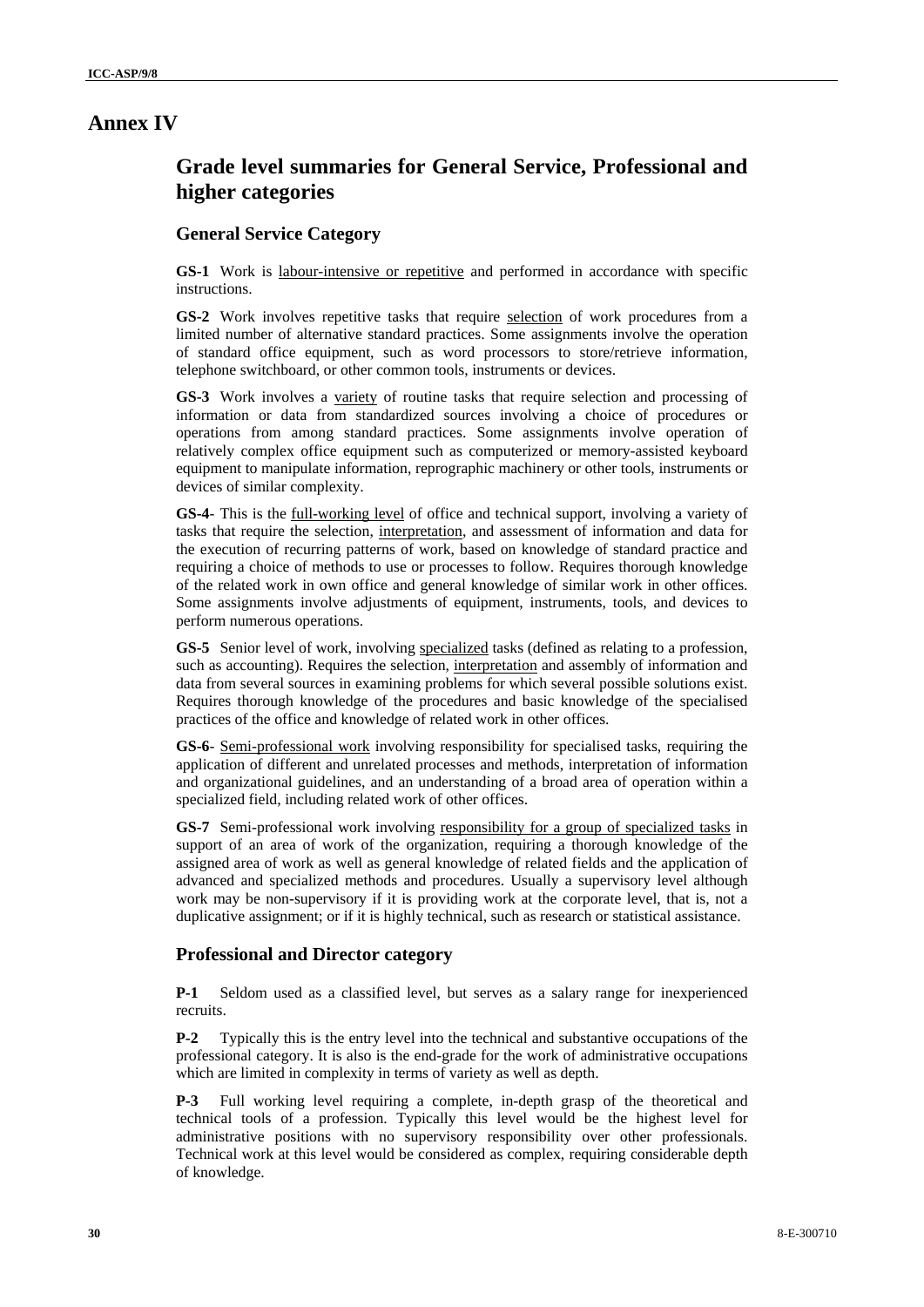**P-4** Senior technical specialist/authoritative "expert", with responsibility for the full range of activities involved in project or programme management, requiring innovative design of methodology, implementation, monitoring, and evaluation. Based on the technical expertise of this level, authoritative advice is provided to Member States, legislative bodies, and donors. Technical positions at this level would frequently be responsible for coordinating the work of other professionals in the management of broad, complex projects. This is also the "expert level" for administrative positions in a complex environment where there is a requirement at the corporate level for the development of innovative policy and provision of policy advice to senior management, usually with supervision over lower-level professional positions.

**P-5** Typically technical or administrative heads of organizational units with supervision of five to fifteen professionals. The number of professionals is indicative of the breadth and complexity of the programme managed and not just the size of the organization served. Responsibilities at this level include the development and supervision of important programmes, major projects or distinct organizational units, including programme and budget development. Less frequently P-5 positions serve as the organization's acknowledged expertise and leader in a technical (not administrative) field. This can be in a non-supervisory capacity. Responsibilities include state-of-the-art programme development, original work where there is no precedent (labour economics moving from a centrally planned economy to a market-oriented economy) and senior-level programme advice which is significantly important to the operations, goals and policies of major organizational Departments/Divisions. Usually reports to the most senior level of an organization.

**D-1** Positions at the D-1 level provide leadership to major activities which are substantively important to the accomplishment of the organization's mandate; responsible for interpreting the governing body and executive head broad policy guidelines and developing goals and objectives to meet that mandate. D-1 positions typically supervise 15- 30 professionals, some of whom are subordinate supervisors.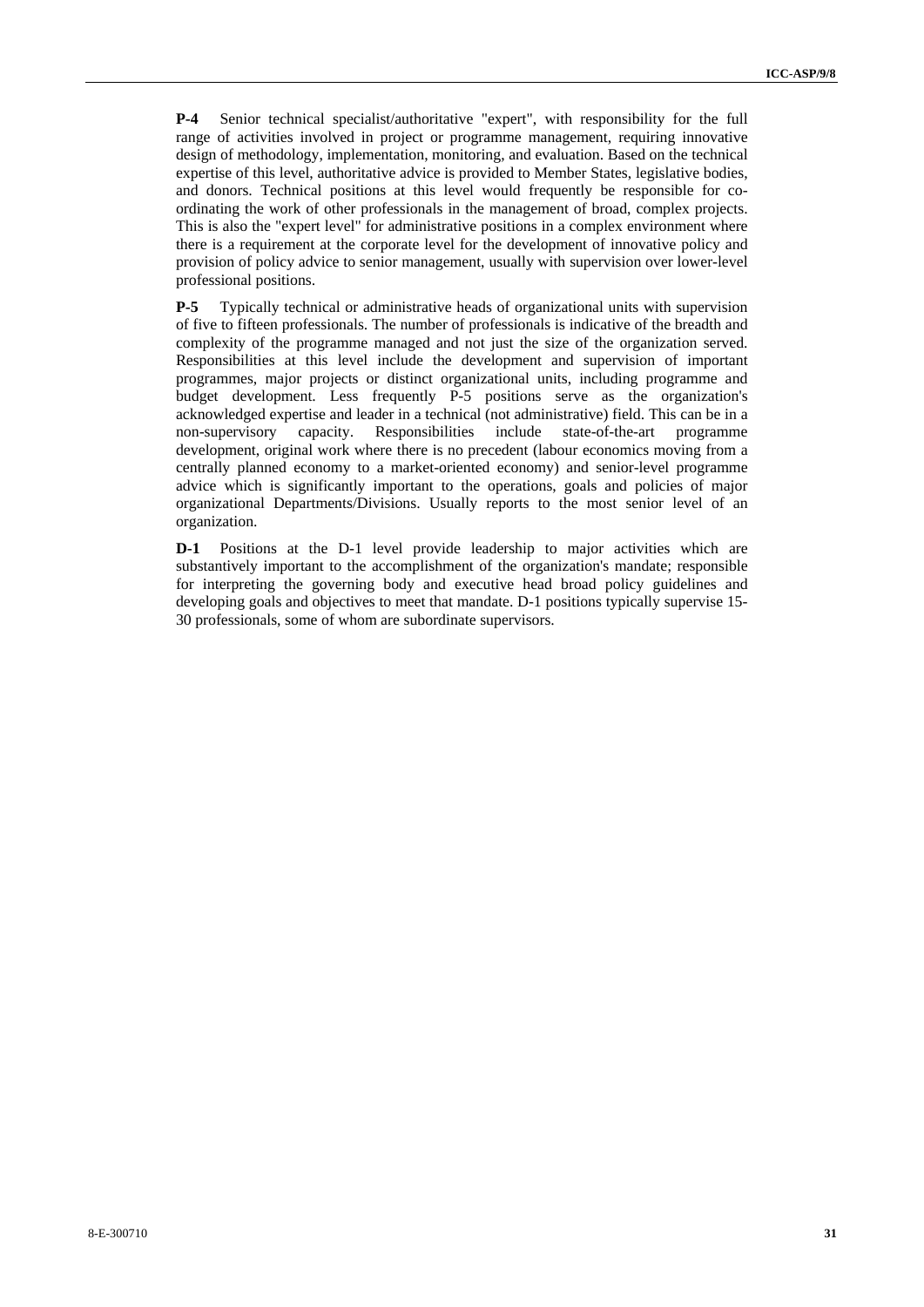# **Annex V**

# **Work survey template**

| <b>Cour</b>           |
|-----------------------|
| <b>Pénale</b>         |
| <b>Internationale</b> |

# International<br>Criminal **Court**

| <b>Work Survey - Professional category</b>                                                                                                                                                                                                                                                                                                                                                                                                                                                                                                                |                                                                                                                                                                                                                                                                                                                                                                                                         |                                                                                         |                                                     |
|-----------------------------------------------------------------------------------------------------------------------------------------------------------------------------------------------------------------------------------------------------------------------------------------------------------------------------------------------------------------------------------------------------------------------------------------------------------------------------------------------------------------------------------------------------------|---------------------------------------------------------------------------------------------------------------------------------------------------------------------------------------------------------------------------------------------------------------------------------------------------------------------------------------------------------------------------------------------------------|-----------------------------------------------------------------------------------------|-----------------------------------------------------|
|                                                                                                                                                                                                                                                                                                                                                                                                                                                                                                                                                           |                                                                                                                                                                                                                                                                                                                                                                                                         | For official use by<br><b>Human Resources:</b>                                          | <b>Position</b><br>number<br>Occ. Code<br>Org. Code |
| 1.                                                                                                                                                                                                                                                                                                                                                                                                                                                                                                                                                        | <b>Organizational context:</b> Describe the programme/sub-programme objectives (This<br>statement will be the same for positions in the programme area and is available in the<br>programme budget):                                                                                                                                                                                                    |                                                                                         |                                                     |
| 2.                                                                                                                                                                                                                                                                                                                                                                                                                                                                                                                                                        | Objectives: List primary objectives (no more than 4-6) of the position, i.e., why does<br>the position exist? What is the position accountable for/to do?                                                                                                                                                                                                                                               |                                                                                         |                                                     |
| 3.                                                                                                                                                                                                                                                                                                                                                                                                                                                                                                                                                        | End product/Problem solving: List the primary work products/end products or<br>problems and summarize what is done to complete the work, to produce the end<br>product, or resolve the problems. Do not describe procedures, but rather what you do.                                                                                                                                                    |                                                                                         |                                                     |
| <b>WORK</b>                                                                                                                                                                                                                                                                                                                                                                                                                                                                                                                                               | PRODUCT/PROBLEM                                                                                                                                                                                                                                                                                                                                                                                         | <b>HOW IS THIS ACHIEVED?</b><br><b>WHAT IS CONSIDERED IN</b><br><b>COMPLETING WORK?</b> |                                                     |
| <b>Delegation of Authority:</b><br>4.<br>List the typical decisions and actions which are required in the work and indicate the<br>a)<br>impact of those decisions and actions, e.g. on the work unit, organization clients. Note:<br>A decision or action is defined as making a choice or taking action to meet an end<br>result; a commitment to a course of action that is not subject to detailed review. A<br>decision does not imply final authority or signing authority but it does mean that the<br>work is technically/substantively complete. |                                                                                                                                                                                                                                                                                                                                                                                                         |                                                                                         |                                                     |
|                                                                                                                                                                                                                                                                                                                                                                                                                                                                                                                                                           | DECISIONS/ACTIONS                                                                                                                                                                                                                                                                                                                                                                                       | <b>IMPACT</b>                                                                           |                                                     |
| b)                                                                                                                                                                                                                                                                                                                                                                                                                                                                                                                                                        | List the typical recommendations that are expected in the work and indicate the impact<br>of those recommendations, e.g. on the work unit, organization clients. Note: A<br>recommendation is defined as developing alternatives and options for the consideration<br>of others and thus, influencing their decision-making. Required to prepare authoritative<br>proposals that are normally accepted. |                                                                                         |                                                     |

RECOMMENDATIONS **IMPACT**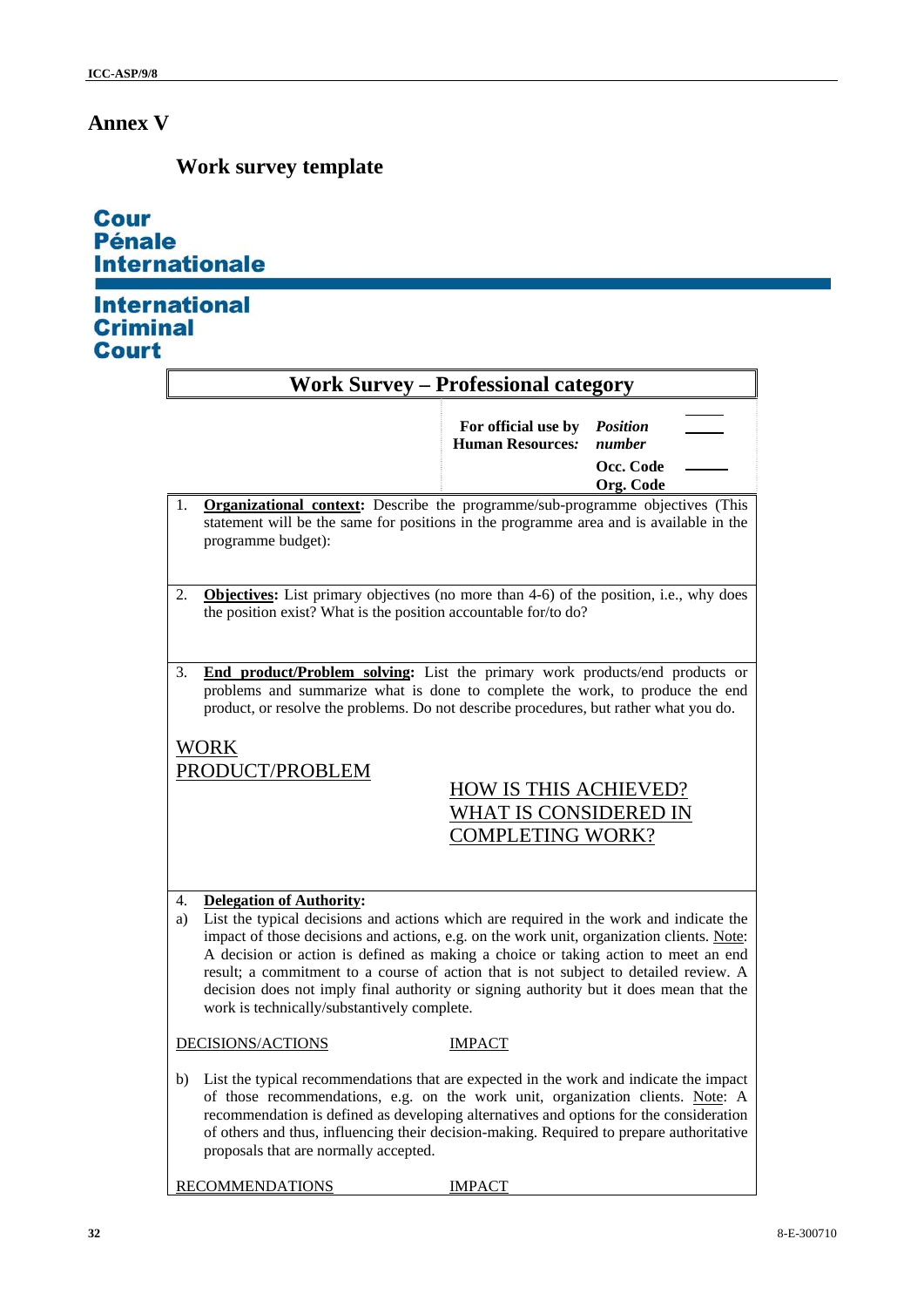| 5.<br><b>Interaction:</b><br>List the typical and recurring interpersonal interactions outside of your work unit that<br>a)<br>are required in the work and the skills involved. |                                                                                                                                                                               |  |
|----------------------------------------------------------------------------------------------------------------------------------------------------------------------------------|-------------------------------------------------------------------------------------------------------------------------------------------------------------------------------|--|
|                                                                                                                                                                                  |                                                                                                                                                                               |  |
|                                                                                                                                                                                  | WHO IS<br><b>SKILLS REQUIRED</b><br><b>INVOLVED?</b>                                                                                                                          |  |
| <b>WHAT IS THE SITUATION/</b>                                                                                                                                                    |                                                                                                                                                                               |  |
| <b>CIRCUMSTANCE?</b>                                                                                                                                                             |                                                                                                                                                                               |  |
|                                                                                                                                                                                  |                                                                                                                                                                               |  |
| b)<br>association activities.                                                                                                                                                    | List work teams, committees, working groups where you participate and describe your<br>role. Note: These are official assignments and not volunteer activities, such as staff |  |
|                                                                                                                                                                                  | <b>ROLE</b>                                                                                                                                                                   |  |
|                                                                                                                                                                                  |                                                                                                                                                                               |  |
| <b>TEAM/COMMITTEE/GROUP</b>                                                                                                                                                      |                                                                                                                                                                               |  |
|                                                                                                                                                                                  |                                                                                                                                                                               |  |
| Identify supervisory responsibilities and describe the skills required.<br>c)                                                                                                    |                                                                                                                                                                               |  |
|                                                                                                                                                                                  | <b>SKILLS REQUIRED</b>                                                                                                                                                        |  |
|                                                                                                                                                                                  |                                                                                                                                                                               |  |
| <b>NUMBER OF STAFF</b>                                                                                                                                                           |                                                                                                                                                                               |  |
| <b>SUPERVISED</b>                                                                                                                                                                |                                                                                                                                                                               |  |
|                                                                                                                                                                                  |                                                                                                                                                                               |  |
| 6.                                                                                                                                                                               | Knowledge required: List academic, technical, administrative, and/or substantive<br>knowledge that is required to perform the work, i.e., what you need to know to do the     |  |
| work.                                                                                                                                                                            |                                                                                                                                                                               |  |
|                                                                                                                                                                                  |                                                                                                                                                                               |  |
|                                                                                                                                                                                  | <b>HOW IT IS USED</b><br><b>HOW IT IS</b><br><b>ATTAINED</b>                                                                                                                  |  |
|                                                                                                                                                                                  |                                                                                                                                                                               |  |
| <b>KNOWLEDGE</b>                                                                                                                                                                 |                                                                                                                                                                               |  |
| 7.                                                                                                                                                                               | <b>Competencies required:</b> List skills and abilities that are required to perform the work,                                                                                |  |
| i.e., behaviours, talents, expertise, etc.                                                                                                                                       |                                                                                                                                                                               |  |
|                                                                                                                                                                                  |                                                                                                                                                                               |  |
| <u>SKILL ABILITY</u>                                                                                                                                                             | IN WHAT CIRCUMSTANCES/WHEN DOES<br><b>THIS OCCUR</b>                                                                                                                          |  |
|                                                                                                                                                                                  |                                                                                                                                                                               |  |
| Language skills required:<br>8.                                                                                                                                                  |                                                                                                                                                                               |  |
|                                                                                                                                                                                  | <u>SKILL LEVEL</u><br>WHEN USED                                                                                                                                               |  |
|                                                                                                                                                                                  |                                                                                                                                                                               |  |
| <b>LANGUAGE</b>                                                                                                                                                                  |                                                                                                                                                                               |  |
|                                                                                                                                                                                  |                                                                                                                                                                               |  |
|                                                                                                                                                                                  | <b>Prepared by:</b>                                                                                                                                                           |  |
|                                                                                                                                                                                  | Name and signature:                                                                                                                                                           |  |
|                                                                                                                                                                                  | Date:                                                                                                                                                                         |  |
|                                                                                                                                                                                  | Certified by:                                                                                                                                                                 |  |
|                                                                                                                                                                                  | Supervisor name and signature:<br>Date:                                                                                                                                       |  |
|                                                                                                                                                                                  |                                                                                                                                                                               |  |